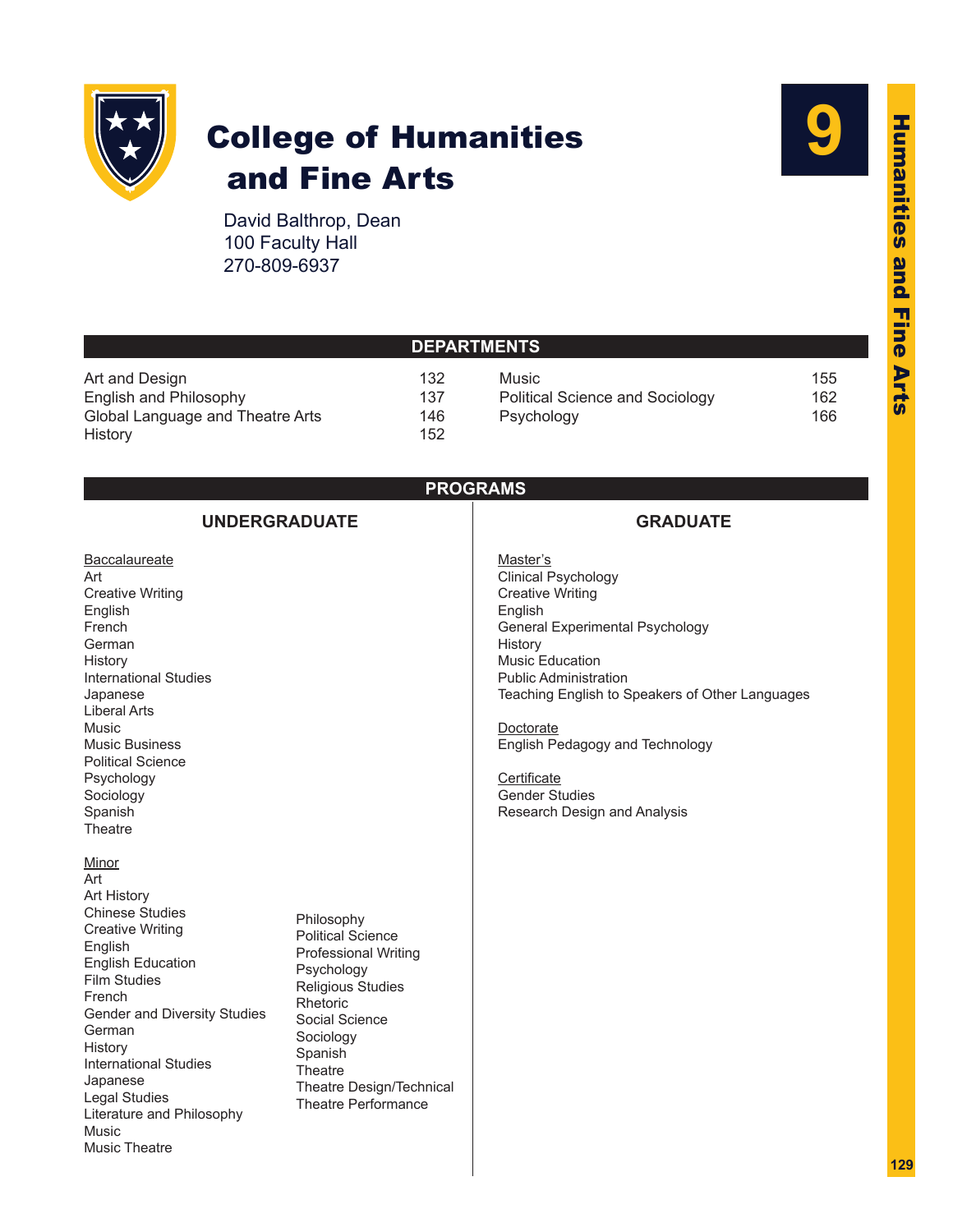## College of Humanities and Fine Arts

#### **Mission**

The College of Humanities and Fine Arts strives to foster awareness and appreciation of the humanities, fine arts, and social sciences among students, the university community, and the public. The College is a learning community dedicated to the pursuit of knowledge and its application through civic and professional leadership. Students and faculty members act as advocates for the humanities, fine arts, and social sciences in a variety of ways, ranging from teaching and scholarly work to performance, exhibition, and consultation. To this end, the College actively promotes research and creative activities among its faculty and students.

The College seeks to provide a personalized learning experience promoting the free and rigorous pursuit of knowledge, respect for differing points of view and cultures, appreciation of personal expression in all its artistic forms, awareness of the role of an educated citizenry in a democratic society, and understanding of the role values play in thought and action. The College aims to develop students who think critically and creatively, communicate effectively, and participate actively in their communities. Thus, the College of Humanities and Fine Arts is committed to preparing well-educated, thoughtful, and contributing citizens of the world.

### **Programs**

The College of Humanities and Fine Arts consists of the departments of Art and Design; English and Philosophy; Global Languages and Theatre Arts; History; Global Languages and Theatre Arts; Music; Political Science and Sociology; and Psychology.

Undergraduate degrees offered are Bachelor of Science (B.S.), Bachelor of Arts (B.A.), Bachelor of Fine Arts (B.F.A.), Bachelor of Music Education (B.M.E.), and Bachelor of Music (B.M.). Graduate degrees are Doctor of Arts (D.A.), Master of Arts (M.A.), Master of Fine Arts (M.F.A.), Master of Music Education (M.M.E.), Master of Public Administration (M.P.A), and Master of Science (M.S.). Murray State University is an accredited institutional member of the National Association of Schools of Art and Design, the National Association of Schools of Music, the National Association of Schools of Theatre, and the Master's in Psychology and Counseling Accreditation Council.

The College offers programs in the traditional humanities (English, history, and global languages); social sciences (political science and sociology); and behavioral science (psychology). The fine and performing arts (art, music, and theatre) offer traditional and contemporary programs in their disciplines through studio and classroom courses, performances, gallery events, and ensembles. Additionally, the college encourages all students to participate in the cultural and artistic life of the campus through creative writing colloquia, poetry readings, exhibitions, and participation in music ensembles, theatrical productions, marching band, and/or choral groups. The college offers a variety of innovative arts, humanities, and social science courses through the institution's University Studies curriculum. English composition and the two interdisciplinary core courses, World Civilizations and Humanities, are integral parts of preparing every Murray State student to communicate effectively; to engage in sound analysis and make logical decisions; to understand the world's historical, literary, and philosophical traditions; to understand cultural diversity and competing economic and political systems as well as complex moral and ethical issues; and to become responsible citizens in a democratic society, all of which are desired characteristics of the Murray State graduate.

The college serves as the cultural heart of the university and the region by providing a broad range of cultural and intellectual programs. Campus and regional community members are encouraged to attend college events. Distinguished college faculty engage actively in

teaching, scholarly/creative activity, and service. The college is committed to service to the community through its role in teacher education and involvement with the public schools. The English and Philosophy department sponsors the MSU Reading Series and the Murray Shakespeare Festival. The Global Languages and Theatre Arts Department sponsors the Cinema International as well as the several theatrical performances each academic year. The Department of Political Science and Sociology annually sponsors the Harry Lee Waterfield Distinguished Lecture in Public Affairs.

In addition, the college offers students rich opportunities for experiential learning. Several departments in the college offer professional engagement courses to help students make connections between humanities and fine arts content and application of skills in real world settings. In addition to course-embedded experiential learning, particularly in the fine arts studio courses and lessons, the college emphasizes undergraduate research; service learning; internships; education abroad; and co-curricular experiences, such as through Mock Trial, Model United Nations, and the literary magazine *Notations*. MSU is a member of both the Kentucky Institute for International Studies and the Cooperative Center for Study Abroad consortia of public and private universities offering study-abroad programs in numerous international destinations. Many college faculty are also involved in foreign travel and study through MSU's Signature Education Abroad and Discover programs.

For graduate study, the college offers a doctorate in English and master's degrees in creative writing, English, history, music education, clinical and general experimental psychology, public administration, and teaching English to speakers of other languages (TESOL). The college also supports the Master of Arts in Education in Secondary Education. Graduates of programs in the college pursue a variety of careers. In addition to teaching, graduates are employed in business, communications, government, law, the ministry, psychology, and a variety of private and social agencies, as well as international governmental and non-governmental organizations. Careers available in the fine arts fields include performance (vocal, instrumental, and theatrical); design; web design; graphic communications; and art, museum, and theatre management. All programs follow the liberal arts model of preparing students broadly for a rapidly changing job market. Students are prepared to communicate effectively, think critically, develop the analytical skills necessary to solve problems, learn on their own, understand human behavior, and imagine alternative ways of viewing problems. Several of the programs in the college provide excellent preparation for a career in law.

Departments and programs of the College of Humanities and Fine Arts are housed in five buildings on the main campus: the Price Doyle Fine Arts Center, Faculty Hall, Visual Arts Building, Wells Hall, and Wilson Hall. The college also utilizes the Lindsey Costume House.

**Note:** L=literature; R=research; PT=professional training. See page 58.

#### **Liberal Arts**

The Liberal Arts major is designed for students interested in investigating connections between two or more traditional liberal arts fields. Following a wide-reaching University Studies and core program, students choose two 18-hour fields of study drawn from the arts, humanities, natural sciences, and social sciences, plus a minor, and at least one Study Abroad experience. Liberal Arts majors also produce a multidisciplinary senior project in which they explore a topic of interest that combines at least two of their fields of study.

Liberal Arts majors are self-motivated and think creatively across the disciplines. Liberal Arts majors prepare to serve the growing demand in business, industry, and the professions for broadly educated individuals who exhibit interpersonal, analytical, technical, and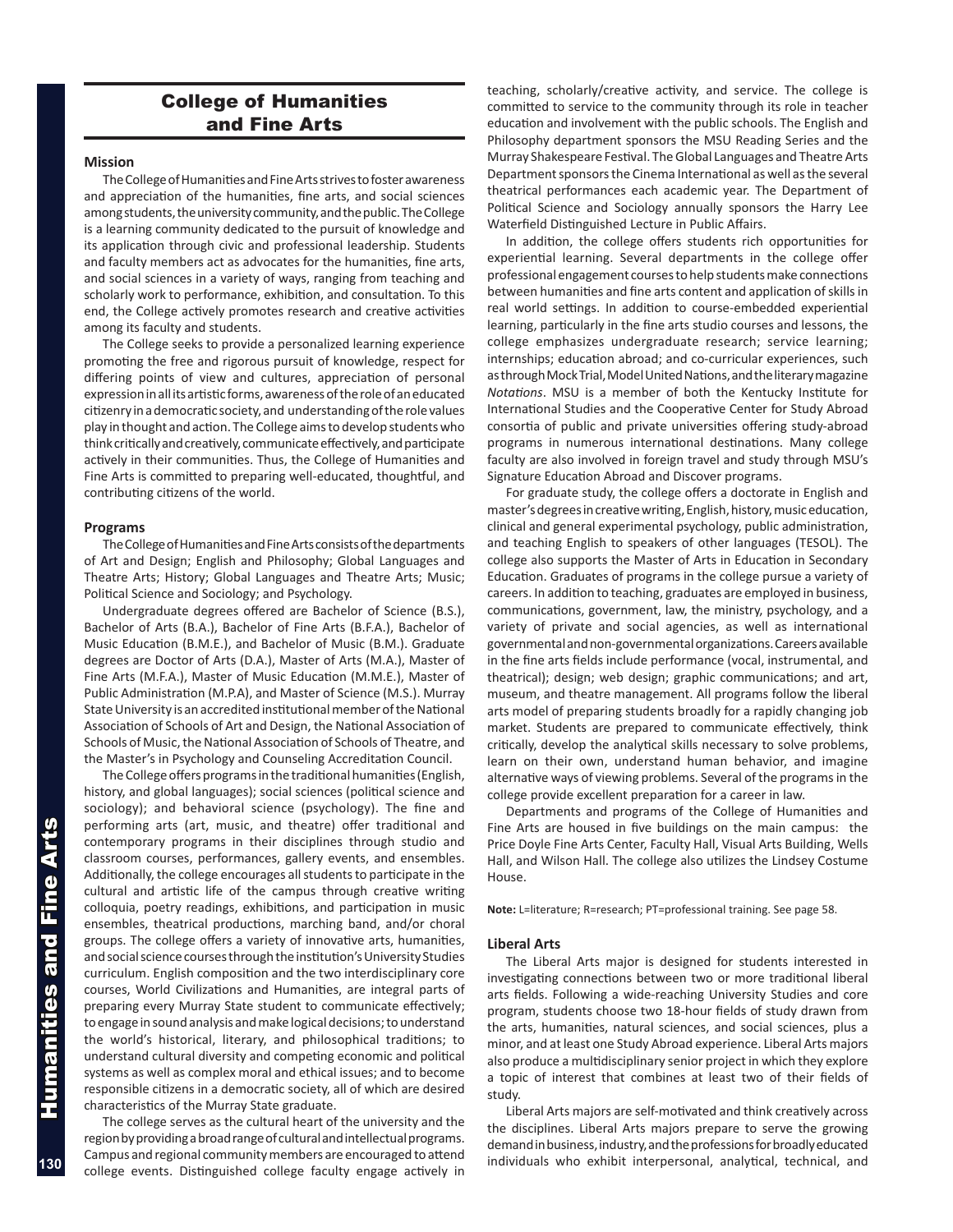**Humanities and Fine** Humanities and Fine Arts **Arts** 

communication skills, as well as individual initiative. The Liberal Arts Coordinator is Barbara Cobb, who may be contacted by email (bcobb@ murraystate.edu) or by calling 270-809-4538.

| <b>MAJOR:</b>     |                     |                                                                                                    |             |
|-------------------|---------------------|----------------------------------------------------------------------------------------------------|-------------|
|                   | <b>Liberal Arts</b> |                                                                                                    |             |
|                   |                     | Bachelor of Arts/Bachelor of Science                                                               | CIP 24.0101 |
|                   |                     |                                                                                                    |             |
|                   |                     | Note: Study abroad, the hours for which will be taken as part of meeting                           |             |
|                   |                     | major, minor, and/or University Studies requirements, is a required element                        |             |
|                   | of this program.    |                                                                                                    |             |
|                   |                     |                                                                                                    |             |
|                   |                     |                                                                                                    |             |
|                   |                     | (See Academic Degrees and Programs.)                                                               |             |
|                   |                     |                                                                                                    |             |
|                   |                     | <b>University Studies selections must include:</b>                                                 |             |
|                   |                     | .Global Awareness, Cultural Diversity and the World's Artistic                                     |             |
| <b>Traditions</b> |                     |                                                                                                    |             |
|                   |                     | One of the following:                                                                              |             |
| ART               |                     | 211 Ancient and Medieval Art<br>ART 212 Art from the Renaissance to the Present                    |             |
|                   |                     |                                                                                                    |             |
|                   |                     | ART 213 Art of Global Cultures                                                                     |             |
|                   |                     | MUS 104 Introduction to Jazz History                                                               |             |
|                   |                     | MUS 105 Introduction to Music History<br>MUS 106 Music in Film                                     |             |
|                   |                     | 107 Introduction to American Musical Theatre                                                       |             |
| MUS<br>MUS        |                     | 108 Introduction to World Music                                                                    |             |
|                   |                     |                                                                                                    |             |
|                   |                     | MUS 109 Musicianship I: Music Fundamentals                                                         |             |
|                   |                     | THD 101 Dance Appreciation<br>THD 104 The Theatrical Experience                                    |             |
|                   |                     | THD 201 World Theatre                                                                              |             |
|                   |                     |                                                                                                    |             |
|                   |                     | . World's Historical, Literary, and Philosophical Traditions<br>Must include one of the following: |             |
| ENG               |                     | 201 Appreciation of Literature                                                                     |             |
| ENG               | 243                 | Literary Masterpieces: Fantasy, Myth and Legend                                                    |             |
|                   |                     | GDS 201 Introduction to Gender and Diversity Studies                                               |             |
| <b>RGS</b>        |                     | 200 Introduction to Religious Studies                                                              |             |
|                   |                     | • University Studies Elective                                                                      |             |
|                   |                     | One of the following:                                                                              |             |
|                   |                     | ANT 140 Introduction to Cultural Anthropology                                                      |             |
| ARC               |                     | 150 Introduction to Archaeology                                                                    |             |
| HIS               |                     | 221 American Experience to 1865                                                                    |             |
| HIS               |                     | 222 American Experience Since 1865                                                                 |             |
| PHI               |                     | 201 Introduction to Philosophy                                                                     |             |
| POL.              | 261                 | Introduction to Political Theory                                                                   |             |
| PSY               | 180                 | General Psychology                                                                                 |             |
| SOC               |                     | 133 Introduction to Sociology                                                                      |             |
| SOC               | 231                 | <b>Social Problems</b>                                                                             |             |
|                   |                     |                                                                                                    |             |
|                   |                     |                                                                                                    |             |
| LBA               |                     | 100T Transitions                                                                                   |             |
| LBA               | 438                 | Seminar in Liberal Arts                                                                            |             |
|                   |                     | and one of the following:                                                                          |             |
| <b>BIO</b>        | 308                 | Ethics in Biology                                                                                  |             |
| PHI               | 202                 | <b>Ethics</b>                                                                                      |             |

### PHI 330 Medical Ethics

PHI 376 Environmental Ethics

**Fields............................................................................. 36-40 hrs**

 *Choose two fields from the seven disciplines following. No more than one field can be taken from the same discipline. Courses in each field are on file in the Registrar'sOffice and on the Murray State Liberal Arts website, www.murraystate.edu/liberalarts.*

### **•Fine Arts**

## **•Humanities**

## **•Natural Science/Mathematics**

## **•Social Science**

*With the approval of the program coordinator, an interdisciplinary field will be created, using courses designated within existing liberal arts fields.*

**Internship/Cooperative Education ..................................... 0-6 hrs** *In order to build workplace skills, Liberal Arts majors are strongly encouraged to participate in a program coordinator-approved internship or cooperative education placement. See the MSU Career Services website (www.murraystate.edu/careerservices) for more information.*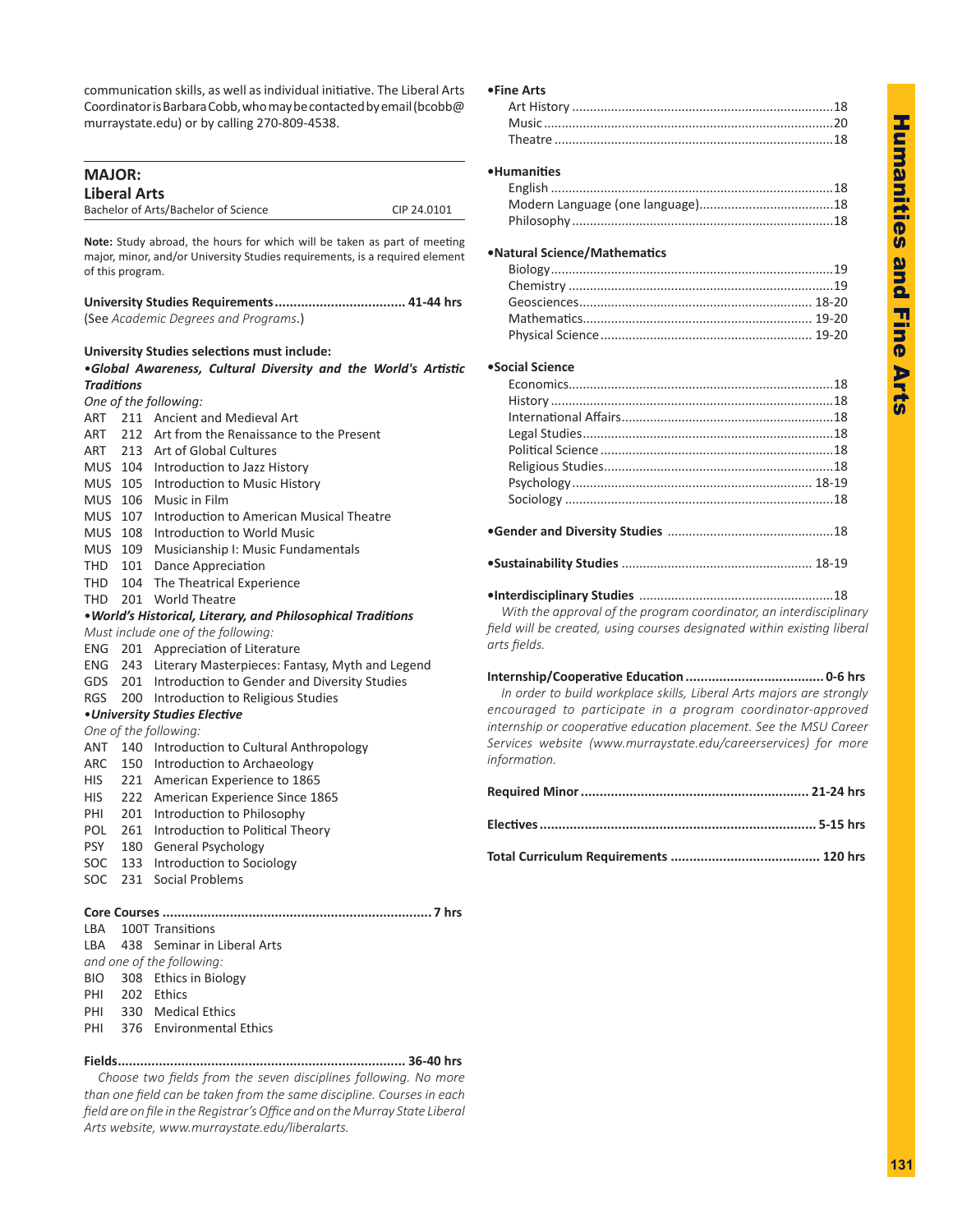## Department of Art and Design

604 Price Doyle Fine Arts Center 270-809-3784

**Chair:** TBA. **Faculty:** Beaver, Bryant, Gamble, Hand-Bryant, Lavery, Leys, S. Martin, T. Martin, Reeves, Smetana, Utgaard, Williams.

The Department of Art and Design provides a broad range of programs and professional opportunities for students preparing to work as practicing artists, craftspersons and designers, for careers in art education, and for graduate study in art, art education, and art history. The Department of Art and Design offers the Bachelor of Fine Arts, the Bachelor of Art, and the Bachelor of Science degrees in Art with a studio art track; and the Bachelor of Fine Arts and the Bachelor of Art in Art/Studio Art-Enhanced Art History Track. The Bachelor of Fine Arts, the Bachelor of Art, and the Bachelor of Science degrees in art teaching certification are available to undergraduate students within each degree as a track requiring only an additional year of study. Degree candidates are certified to teach art in kindergarten through grade 12.

Areas of studio emphasis include ceramics, drawing, furniture design/woodworking, graphic design, metalsmithing, painting, photography, printmaking, and sculpture; non-studio areas include art education and art history. Furthermore, minors are offered in both studio art and art history; in addition art history is offered as an area of emphasis within the liberal arts degree. A number of departmental courses are also included in University Studies: art and visual culture, three introductory courses in art history, and studio art for non-majors. Graduate courses in art are offered in support of the M.A.Ed. with a teaching area in studio art.

The curricular structure of each degree program is organized to encourage students to study and explore a variety of media and techniques upon which later specialization may be based in the areas listed above. At the intermediate and advanced levels, students are encouraged by faculty to express their own personal direction and ideas and to establish professional standards by the exhibition of their work. The culmination of the student's undergraduate study is the senior exhibition requirement.

The Department of Art and Design actively supports personal and artistic growth of its students by promoting the Institute for International Studies, which offers a variety of study abroad opportunities for MSU art students, and the National Student Exchange.

The department operates a network of four galleries on campus: the department's Clara M. Eagle Gallery, located in the Price Doyle Fine Arts Center, includes the main gallery and the Mary Ed Mecoy Hall Gallery on the sixth floor, as well as an upper gallery on the seventh floor. In addition, the Curris Center Gallery provides regular exhibitions on the first floor of the Curris Center. The galleries exhibition schedules include regional, national, and international artists, as well as the department faculty and alumni and the community at large. Every spring a juried exhibition of student work, organized by OMAS (Organization of Murray Art Students), fills the main Clara M. Eagle Gallery space and camps the academic year. Furthermore, the Visiting Artist program brings in artists from across the country for workshops and public lectures throughout the school year.

Each summer, the department also organizes a residential Summer Art Workshop for high school students. Studios in all areas are well-equipped with traditional and contemporary technologies (3-D printer, laser cutter, CNC router, etc.), providing maximum opportunities for students to pursue their interests. The Art and Design classrooms and studios are located in the Price Doyle Fine Arts Building, Old Fine Arts Building, the Visual Arts Building, and Woods Hall. Advanced undergraduate students are provided personal studio spaces.

**NOTE:** A grade of *C* or better must be achieved in all courses with the ART prefix that are applied to art area degree requirements. All courses with the ART prefix that serve as prerequisites require a grade of *C* or better before the next course in a sequence may be taken.

## **Scholarships**

Scholarships and grants-in-aid are available to qualified art students. For additional information refer to the scholarship section of this *Bulletin* or contact the scholarship person in the Department of Art and Design.

## **Accreditation**

Murray State University is an accredited institutional member of the National Association of Schools of Art and Design (NASAD). Teacher certification programs are also accredited by the National Council for Accreditation of Teacher Education (NCATE).

## **Credit by Examination**

The credit by examination programs in which the MSU Department of Art and Design participates are the Advanced Placement Program of the College Board (APP), the departmental challenge examination, and the non-credit placement examination. Test results are subject to evaluation prior to credit approval. For additional information contact the department chair.

## **AREA: Art/Studio Art Track** Bachelor of Fine Arts CIP 50.0702

ACCREDITED BY: National Association of Schools of Art and Design (NASAD)

**University Studies Requirements................................... 35-38 hrs** (See *Academic Degrees and Programs*.)

University Studies selections must include:

•*Global Awareness, Cultural Diversity and the World's Artistic Traditions*

- ART 211 Ancient and Medieval Art
- *or* ART 213 Art of Global Cultures
- •*University Studies Elective*

ART 212 Art from the Renaissance to the Present

**Core Courses ...................................................................... 60 hrs**

- ART 100T Transitions
- ART 101 Drawing I: Introduction to Drawing
- ART 111 Two-dimensional Design
- ART 112 Three-dimensional Design
- ART 201 Drawing II: Life Drawing
- ART 298 Mid-Degree Review Seminar<sup>1</sup>
- ART 399 Professional Practices
- ART 498 B.F.A. Practicum Exhibition

*Three of the following:*

- ART 300 Drawing III
- ART 330 Introduction to Painting I
- ART 350 Introduction to Graphic Design I: Digital Art
- ART 379 Introduction to Printmaking I
- ART 382 Introduction to Photography I
- ART 393 Special Topics in 2-D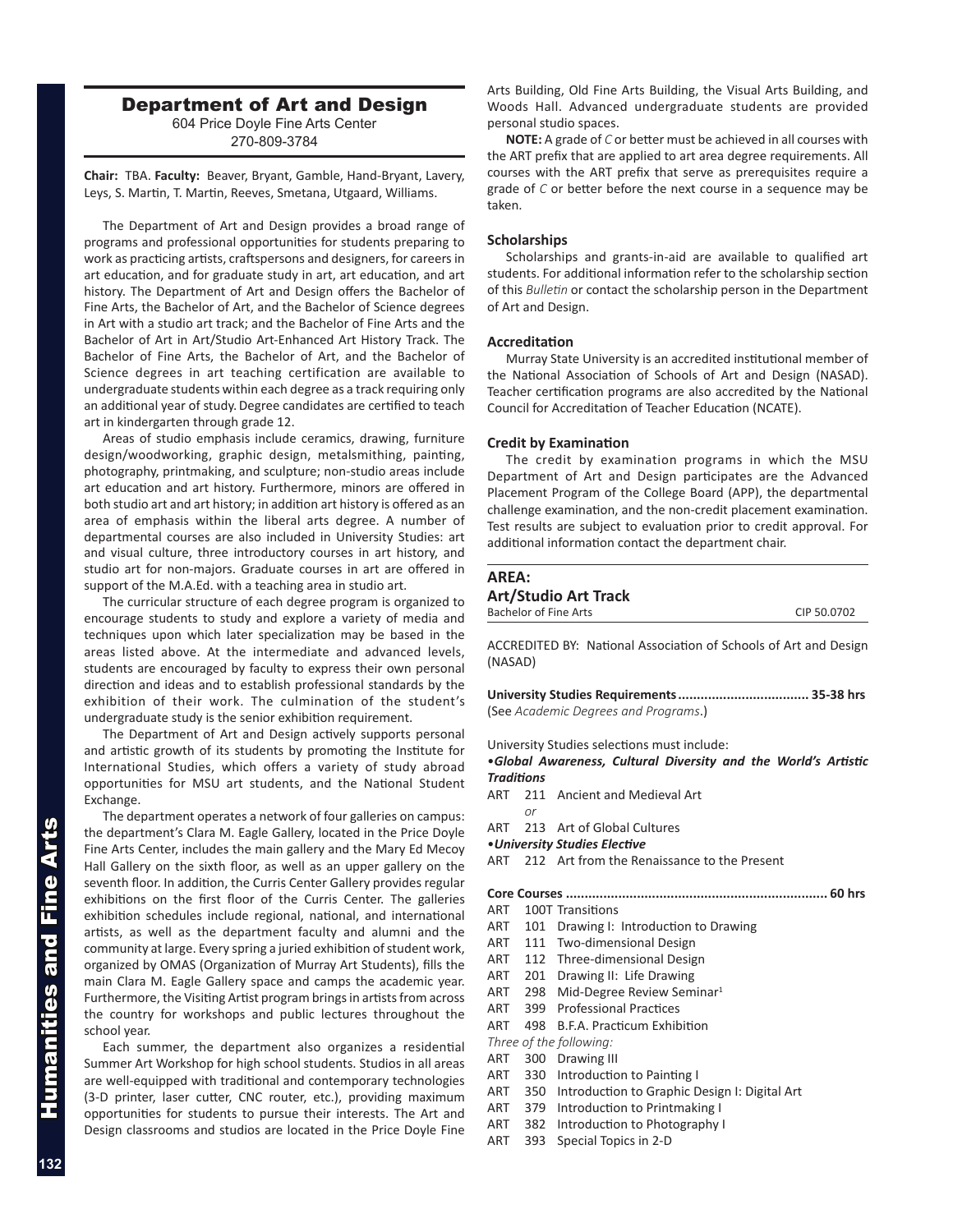**Humanities** Humanities and Fine Arts pue **Hine Arts** 

## *Three of the following:*

- ART 309 Introduction to Metalsmithing I
- ART 310 Introduction to Woodworking I
- ART 360 Introduction to Sculpture I
- ART 370 Introduction to Ceramics I
- ART 394 Special Topics in 3-D
- *and*

Five sequential courses from one of the following areas: ceramics, drawing, furniture design/woodworking, graphic design, metalsmithing, painting, photography, printmaking, or sculpture with advisor approval.

*One of the following:*

of their studio concentration.

|                                                           |  | ART 415 Greek and Roman Art                   |  |
|-----------------------------------------------------------|--|-----------------------------------------------|--|
|                                                           |  | ART 416 Medieval Art                          |  |
|                                                           |  | ART 418 Renaissance Art                       |  |
|                                                           |  | ART 419 Baroque Art                           |  |
|                                                           |  | One of the following:                         |  |
|                                                           |  | ART 428 Nineteenth-Century Art                |  |
|                                                           |  | ART 429 Art from 1900 to 1960                 |  |
|                                                           |  | ART 430 Contemporary Art, 1960 to the Present |  |
| One of the following:                                     |  |                                               |  |
|                                                           |  | ART 420 Special Topics in Art History         |  |
|                                                           |  | ART 425 Art of Asia                           |  |
|                                                           |  | ART 491 Special Problems in Art History       |  |
| or one course from: ART 415, 416, 418, 419, 428, 429, 430 |  |                                               |  |
|                                                           |  |                                               |  |

**Studio Art Track Courses..................................................... 15 hrs** *Studio electives to be selected in consultation with advisor.*

## **Unrestricted Electives...................................................... 7-10 hrs**

**Total Curriculum Requirements1 ....................................... 120 hrs** <sup>1</sup>The baccalaureate degree is not awarded automatically upon completion of any required number of courses or units of credit. The progress and status of students in the program is regularly assessed through reviews. All students are required to register for ART 298 the semester after they complete 21 studio credit hours of ART courses. After passing ART 298, students may form a B.F.A. jury and track in the B.F.A. requirements. A final review, ART 498, is conducted by B.F.A. jury in conjunction with fulfilling the senior B.F.A. Practicum

Exhibition requirement. B.F.A. students must maintain a 3.00 GPA in the area

| <b>AREA:</b>      |    |                                                                  |             |
|-------------------|----|------------------------------------------------------------------|-------------|
|                   |    | <b>Art/Studio Art Track</b>                                      |             |
|                   |    | Bachelor of Arts/Bachelor of Science                             | CIP 50.0702 |
| (NASAD)           |    | ACCREDITED BY: National Association of Schools of Art and Design |             |
|                   |    |                                                                  |             |
|                   |    | (See Academic Degrees and Programs.)                             |             |
|                   |    | University Studies selections must include:                      |             |
|                   |    | •Global Awareness, Cultural Diversity and the World's Artistic   |             |
| <b>Traditions</b> |    |                                                                  |             |
|                   |    | ART 212 Art from the Renaissance to the Present                  |             |
|                   |    | • University Studies Elective                                    |             |
|                   |    | ART 211 Ancient and Medieval Art                                 |             |
|                   | or |                                                                  |             |
|                   |    | ART 213 Art of Global Cultures                                   |             |
|                   |    |                                                                  |             |
| ART               |    | 100T Transitions                                                 |             |

ART 101 Drawing I: Introduction to Drawing

ART 112 Three-dimensional Design ART 201 Drawing II: Life Drawing ART 298 Mid-Degree Review Seminar<sup>1</sup> ART 399 Professional Practices ART 499 BA/BS Practicum Group Exhibition *Three of the following:* ART 300 Drawing III ART 330 Introduction to Painting I ART 350 Introduction to Graphic Design I: Digital Art ART 379 Introduction to Printmaking I ART 382 Introduction to Photography I ART 393 Special Topics in 2-D *Three of the following:* ART 309 Introduction to Metalsmithing I ART 310 Introduction to Woodworking I ART 360 Introduction to Sculpture I ART 370 Introduction to Ceramics I ART 394 Special Topics in 3-D *One of the following:* ART 415 Greek and Roman Art ART 416 Medieval Art ART 418 Renaissance Art ART 419 Baroque Art *One of the following:* ART 428 Nineteenth-Century Art ART 429 Art from 1900 to 1960 ART 430 Contemporary Art, 1960 to the Present *One of the following:* ART 420 Special Topics in Art History ART 425 Art of Asia

ART 111 Two-dimensional Design

ART 491 Special Problems in Art History

*or one course from:* ART 415, 416, 418, 419, 428, 429, 430

#### **Studio Art Track Courses..................................................... 12 hrs**

 *Two sequential courses in the same studio emphasis above the introductory level, and two additional courses to be selected in consultation with advisor.*

**Unrestricted Electives.................................................... 21-27 hrs**

**Total Curriculum Requirements1 ....................................... 120 hrs** <sup>1</sup>The baccalaureate degree is not awarded automatically upon completion of any required number of courses or units of credit. The progress and status of students in the program is regularly assessed through reviews. All students are required to register for ART 298 the semester after they register for 21 credit hours of studio ART courses. A final review, ART 499, is conducted by a faculty jury in conjunction with fulfilling the senior B.A./B.S. Practicum Exhibition requirement.

## **AREA:**

## **Art/Studio Art-Enhanced Art History Track**

Bachelor of Fine Arts CIP 50.0702

ACCREDITED BY: National Association of Schools of Art and Design (NASAD)

**University Studies Requirements................................... 35-38 hrs** (See *Academic Degrees and Programs*.)

University Studies selections must include:

| Traditions |  |
|------------|--|

- ART 211 Ancient and Medieval Art *or*
- ART 213 Art of Global Cultures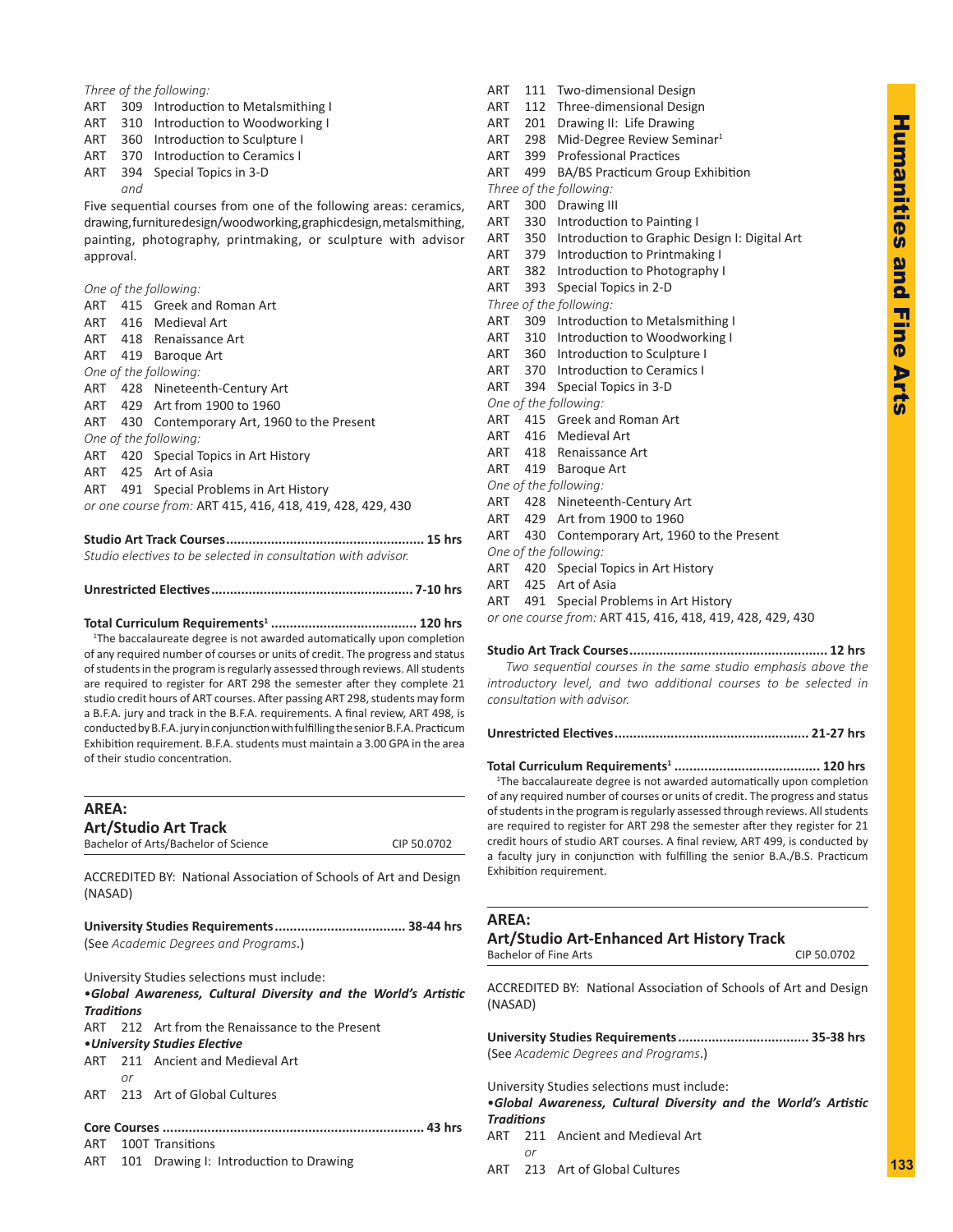### •*University Studies Elective*

ART 212 Art from the Renaissance to the Present

|     |       | Core Courses                                                          |
|-----|-------|-----------------------------------------------------------------------|
| ART |       | 100T Transitions                                                      |
| ART |       | 101 Drawing I: Introduction to Drawing                                |
| ART |       | 111 Two-dimensional Design                                            |
| ART |       | 112 Three-dimensional Design                                          |
| ART |       | 201 Drawing II: Life Drawing                                          |
| ART | 298   | Mid-Degree Review Seminar                                             |
| ART |       | 399 Professional Practices                                            |
| ART |       | 498 B.F.A. Practicum Exhibition                                       |
|     |       | Three of the following:                                               |
|     |       | ART 300 Drawing III                                                   |
| ART |       | 330 Introduction to Painting I                                        |
| ART |       | 350 Introduction to Graphic Design I: Digital Art                     |
| ART |       | 379 Introduction to Printmaking I                                     |
|     |       | ART 382 Introduction to Photography I                                 |
| ART | 393   | Special Topics in 2-D                                                 |
|     |       | Three of the following:                                               |
|     |       | ART 309 Introduction to Metalsmithing I                               |
|     |       | ART 310 Introduction to Woodworking I                                 |
|     |       | ART 360 Introduction to Sculpture I                                   |
|     |       | ART 370 Introduction to Ceramics I                                    |
| ART |       | 394 Special Topics in 3-D                                             |
|     |       | One of the following:                                                 |
| ART |       | 415 Greek and Roman Art                                               |
|     |       | ART 416 Medieval Art                                                  |
|     |       | ART 418 Renaissance Art                                               |
|     |       | ART 419 Baroque Art                                                   |
|     |       | One of the following:                                                 |
|     |       | ART 428 Nineteenth-Century Art                                        |
|     |       | ART 429 Art from 1900 to 1960                                         |
|     |       | ART 430 Contemporary Art, 1960 to the Present                         |
|     |       | One of the following:                                                 |
|     |       | ART 420 Special Topics in Art History                                 |
|     |       | ART 425 Art of Asia                                                   |
| ART | - 491 | Special Problems in Art History <sup>1</sup>                          |
|     |       | or one course from: ART 415, 416, 418, 419, 428, 429, 430             |
|     | and   |                                                                       |
|     |       | Five sequential courses from in studio art to be selected from one of |
|     |       | the following areas: ceramics, drawing, furniture design/woodworking, |
|     |       | graphic design, metalsmithing, painting, photography, printmaking,    |
|     |       | or sculpture with advisor approval.                                   |
|     |       |                                                                       |
|     |       |                                                                       |

*Five courses in studio art to be selected in consultation with advisor. and One of the following:* ART 415 Greek and Roman Art ART 416 Medieval Art ART 418 Renaissance Art ART 419 Baroque Art *One of the following:* ART 428 Nineteenth-Century Art ART 429 Art from 1900 to 1960 ART 430 Contemporary Art, 1960 to the Present *Two of the following:* ART 420 Special Topics in Art History ART 425 Art of Asia ART 491 Special Problems in Art History<sup>1</sup> *or one course from:* ART 415, 416, 418, 419, 428, 429, 430

**Unrestricted Electives........................................................ 0-1 hrs**

**Total Curriculum Requirements3 ...................................... 120 hrs** <sup>1</sup>An independent study course in the student's area of emphasis is recommended.

<sup>2</sup>Study abroad is strongly recommended.

<sup>3</sup>The baccalaureate degree is not awarded automatically upon completion of any required number of courses or units of credit. The progress and status of students in the program is regularly assessed through reviews. All students are required to register for ART 298 the semester after they register for 21 credit hours of studio ART courses. After passing ART 298, students may form a B.F.A. jury and track in the B.F.A. requirements. Students tracking in the B.F.A. with Enhanced Art History must include an art history faculty as a member of their jury. A final review, ART 498, is conducted by the B.F.A. jury in conjunction with fulfilling the senior B.F.A. Practicum Exhibition requirement. B.F.A. students must maintain a 3.00 GPA in the area of their studio concentration.

## **AREA:**

## **Art/Studio Art-Enhanced Art History Track**

Bachelor of Arts CIP 50.0702

ACCREDITED BY: National Association of Schools of Art and Design (NASAD)

**University Studies Requirements................................... 41-44 hrs** (See *Academic Degrees and Programs*.)

University Studies selections must include:

## •*Global Awareness, Cultural Diversity and the World's Artistic Traditions*

- ART 211 Ancient and Medieval Art
- ART 213 Art of Global Cultures
- •*World's Historical, Literary, and Philosophical Traditions*
- ART 212 Art from the Renaissance to the Present
- •*University Studies Elective*

*or*

- ART 211 Ancient and Medieval Art *or*
- ART 213 Art of Global Cultures
- **Core Courses ...................................................................... 43 hrs** ART 100T Transitions
- ART 101 Drawing I: Introduction to Drawing
- ART 111 Two-dimensional Design
- ART 112 Three-dimensional Design
- ART 201 Drawing II: Life Drawing
- ART 298 Mid-Degree Review Seminar<sup>1</sup>
- ART 399 Professional Practices
- ART 499 BA/BS Practicum Group Exhibition
- *One of the following:*
- ART 415 Greek and Roman Art
- ART 416 Medieval Art
- ART 418 Renaissance Art
- ART 419 Baroque Art
- *One of the following:*
- ART 428 Nineteenth-Century Art
- ART 429 Art from 1900 to 1960
- ART 430 Contemporary Art, 1960 to the Present

*One of the following:*

- ART 420 Special Topics in Art History
- ART 425 Art of Asia
- ART 491 Special Problems in Art History<sup>1</sup>

*or one course from:* ART 415, 416, 418, 419, 428, 429, 430

- *Three of the following:*
- ART 300 Drawing III
- ART 330 Introduction to Painting I
- ART 350 Introduction to Graphic Design I: Digital Art

Humanities and Fine Arts

umanities and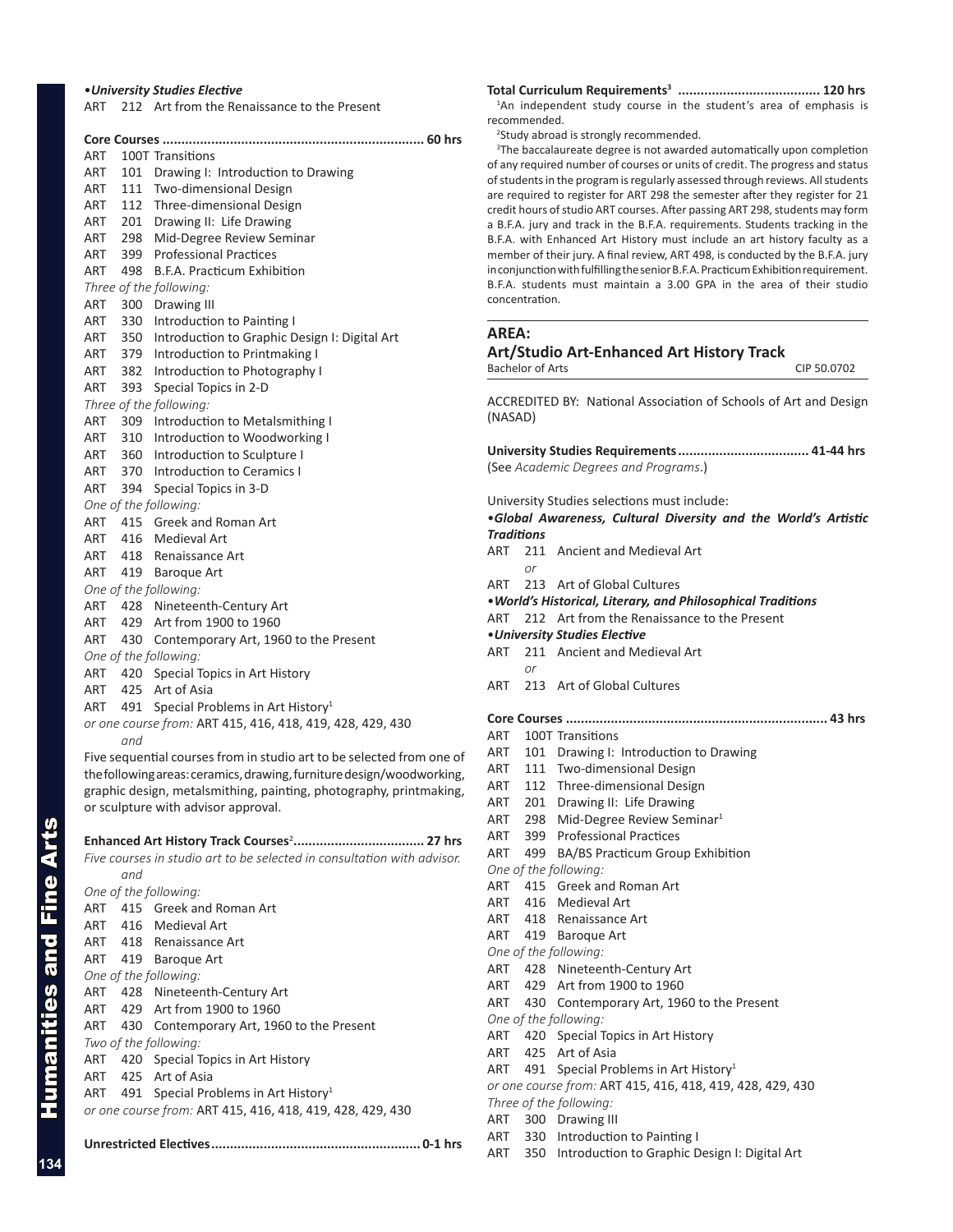## ART 379 Introduction to Printmaking I

- ART 382 Introduction to Photography I
- ART 393 Special Topics in 2-D
- *Three of the following:*
- ART 309 Introduction to Metalsmithing I
- ART 310 Introduction to Woodworking I
- ART 360 Introduction to Sculpture I
- ART 370 Introduction to Ceramics I
- ART 393 Special Topics in 3-D

### **Enhanced Art History Track Courses<sup>2</sup> ................................... 15 hrs**

*Two sequential courses in the same studio emphasis above the introductory level.*

*and*

- *One of the following:*
- ART 415 Greek and Roman Art
- ART 416 Medieval Art
- ART 418 Renaissance Art
- ART 419 Baroque Art
- *One of the following:*
- ART 428 Nineteenth-Century Art
- ART 429 Art from 1900 to 1960
- ART 430 Contemporary Art, 1960 to the Present *One of the following:*
- ART 420 Special Topics in Art History
- ART 425 Art of Asia
- ART 491 Special Problems in Art History<sup>1</sup>

or one course from: ART 415, 416, 418, 419, 428, 429, 430 **Note:** Study abroad experience is strongly recommended.

## **Unrestricted Electives.................................................... 18-21 hrs**

### **Total Curriculum Requirements3 ...................................... 120 hrs** <sup>1</sup>An independent study course in the student's area of emphasis is

recommended.

2 Study abroad is strongly recommended.

<sup>3</sup>The baccalaureate degree is not awarded automatically upon completion of any required number of courses or units of credit. The progress and status of students in the program is regularly assessed through reviews. All students are required to register for ART 298 the semester after they complete 21 studio credit hours of ART courses. A final review, ART 499, is conducted by faculty jury in conjunction with fulfilling the senior B.A./B.S. Practicum Exhibition requirement.

| AREA:                                   |             |
|-----------------------------------------|-------------|
| <b>Art/Teaching Certification Track</b> |             |
| Bachelor of Fine Arts                   | CIP 50.0702 |

ACCREDITED BY: National Association of Schools of Art and Design (NASAD)

**Note:** Certification requires a grade of *B* or better in one English composition course and a grade of *B* or better in a University Studies math course, public speaking, and EDU 103 or equivalent course. Additional requirements for admission to teacher education and student teaching must be met. See advisor and/or Office of Teacher Education Services for details.

**University Studies Requirements................................... 35-38 hrs** (See *Academic Degrees and Programs*.)

University Studies selections must include:

•*Global Awareness, Cultural Diversity and the World's Artistic Traditions*

- ART 211 Ancient and Medieval Art *or*
- ART 213 Art of Global Cultures

## •*Social and Self-Awareness and Responsible Citizenship* EDP 260 Psychology of Human Development •*University Studies Electives*

ART 212 Art from the Renaissance to the Present

EDU 103 Issues and Practices of American Education

## **Core Courses ...................................................................... 60 hrs** ART 100T Transitions ART 101 Drawing I: Introduction to Drawing ART 111 Two-dimensional Design ART 112 Three-dimensional Design ART 201 Drawing II: Life Drawing ART 298 Mid-Degree Review Seminar<sup>1</sup> ART 399 Professional Practices ART 498 B.F.A. Practicum Exhibition *Three of the following:* ART 300 Drawing III ART 330 Introduction to Painting  $1^2$ ART 350 Introduction to Graphic Design I: Digital Art ART 379 Introduction to Printmaking I ART 382 Introduction to Photography I ART 393 Special Topics in 2-D *Three of the following:* ART 309 Introduction to Metalsmithing I ART 310 Introduction to Woodworking I ART 360 Introduction to Sculpture I ART 370 Introduction to Ceramics I

ART 394 Special Topics in 3-D *and*

Five sequential courses from in studio art to be selected from one of the following areas: ceramics, drawing, furniture design/woodworking, graphic design, metalsmithing, painting, photography, printmaking, or sculpture with advisor approval.

*One of the following:*

- ART 415 Greek and Roman Art
- ART 416 Medieval Art
- ART 418 Renaissance Art
- ART 419 Baroque Art
- *One of the following:*
- ART 428 Nineteenth-Century Art
- ART 429 Art from 1900 to 1960
- ART 430 Contemporary Art, 1960 to the Present

*Two of the following:*

- ART 420 Special Topics in Art History
- ART 425 Art of Asia
- ART 491 Special Problems in Art History<sup>1</sup>

*or one course from:* ART 415, 416, 418, 419, 428, 429, 430

### **Teaching Certification Track ................................................ 32 hrs**

- ART 341 Fundamentals of Elementary School Art
- ART 342 Fundamentals of Secondary School Art
- EDU 403 Structure and Foundations of Education
- ELE 421 Student Teaching Elementary P-5, IECE
- SEC 420 Practicum in Secondary Schools<sup>3</sup>
- SEC 421 Student Teaching in the Secondary School
- SEC 422 Extended Practicum<sup>4</sup>
- SED 300 Educating Students with Disabilities

**Total Curriculum Requirements4 ................................ 127-130 hrs** <sup>1</sup>The baccalaureate degree is not awarded automatically upon completion of any required number of courses or units of credit. The progress and status of students in the program is regularly assessed through reviews. All students are required to register for ART 298 the semester after they register for 21 credit hours of studio ART courses. After passing ART 298, students may form a B.F.A. jury and track in the B.F.A. requirements. Students tracking in the B.F.A. with Enhanced Art History must include an art history faculty as a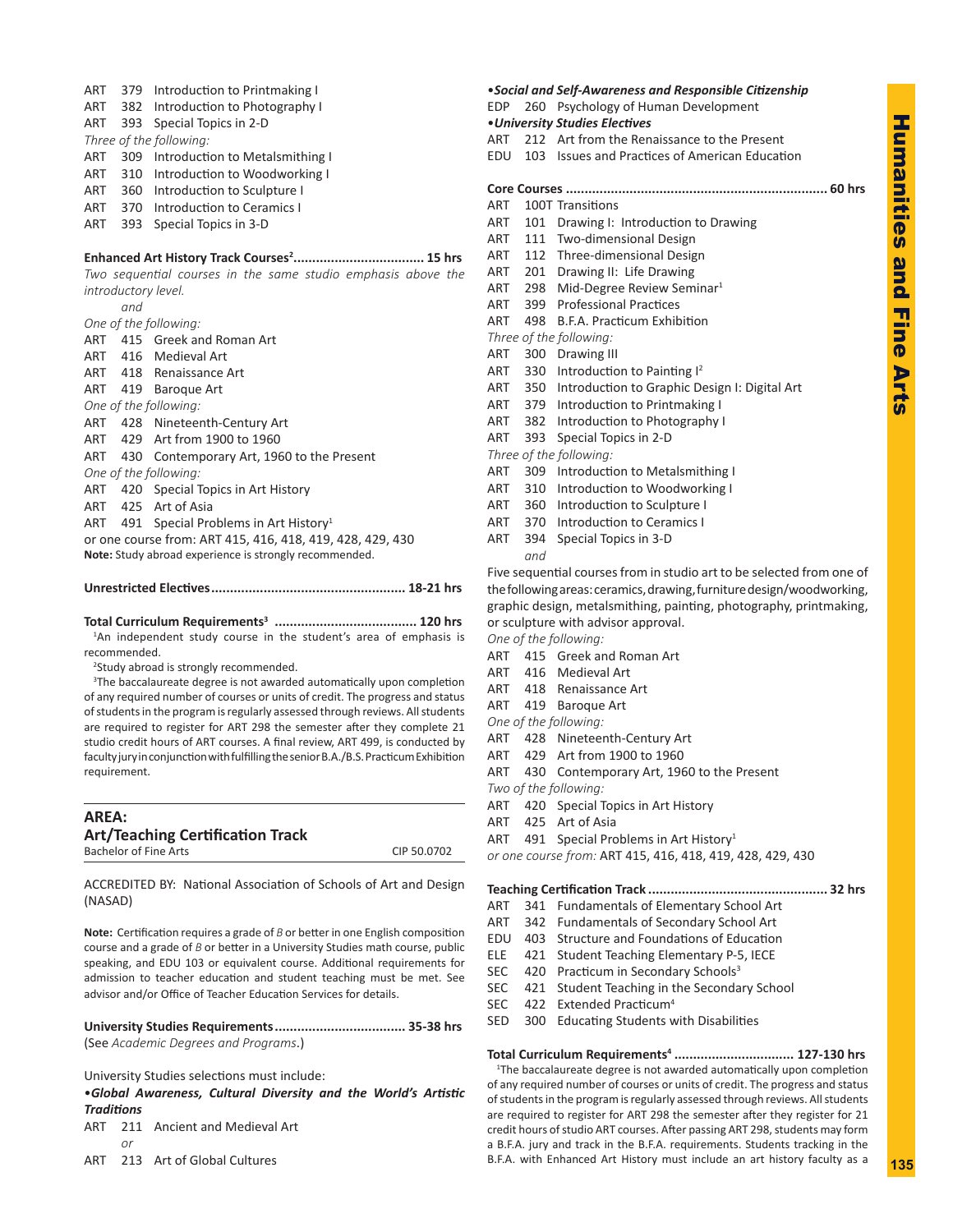member of their jury. A final review, ART 498, is conducted by B.F.A. jury in conjunction with fulfilling the senior B.F.A. Practicum Exhibition requirement. B.F.A. students must maintain a 3.00 GPA in the area of their studio concentration.

<sup>2</sup>Students must choose ART 330 as part of the core for teaching certification.

<sup>3</sup>Must be taken two semesters before student teaching.

4 Must be taken one semester before student teaching.

## **AREA:**

| Art/Teaching Certification Track <sup>1</sup> |             |  |  |
|-----------------------------------------------|-------------|--|--|
| Bachelor of Arts/Bachelor of Science          | CIP 50.0702 |  |  |

ACCREDITED BY: National Association of Schools of Art and Design (NASAD)

**Note:** Certification requires a grade of *B* or better in one English composition course and a grade of *B* or better in a University Studies math course, public speaking, and EDU 103 or equivalent course. Additional requirements for admission to teacher education and student teaching must be met. See advisor and/or Office of Teacher Education Services for details.

**University Studies Requirements................................... 38-44 hrs** (See *Academic Degrees and Programs*.)

University Studies selections must include:

|            |                   | .Global Awareness, Cultural Diversity and the World's Artistic |
|------------|-------------------|----------------------------------------------------------------|
|            | <b>Traditions</b> |                                                                |
| ART        |                   | 211 Ancient and Medieval Art                                   |
|            | or                |                                                                |
| ART        |                   | 213 Art of Global Cultures                                     |
|            |                   | •Social and Self-Awareness and Responsible Citizenship         |
| <b>EDP</b> |                   | 260 Psychology of Human Development <sup>1</sup>               |
|            |                   | • University Studies Electives                                 |
| ART        |                   | 212 Art from the Renaissance to the Present <sup>2</sup>       |
| EDU        |                   | 103 Issues and Practices of American Education <sup>1</sup>    |
|            |                   |                                                                |
|            |                   |                                                                |
| ART        |                   | 100T Transitions                                               |
| ART        | 101               | Drawing I: Introduction to Drawing                             |
| ART        |                   | 111 Two-dimensional Design                                     |
|            | ART 112           | Three-dimensional Design                                       |
|            | ART 201           | Drawing II: Life Drawing                                       |
|            | ART 298           | Mid-Degree Review Seminar <sup>2</sup>                         |
|            |                   | ART 399 Professional Practices                                 |
| ART        | 499               | BA/BS Practicum Group Exhibition                               |
|            |                   | Three of the following:                                        |
| ART        | 300               | Drawing III                                                    |
| ART        |                   | 330 Introduction to Painting I <sup>3</sup>                    |
|            |                   | ART 350 Introduction to Graphic Design I: Digital Art          |
|            | ART 379           | Introduction to Printmaking I                                  |
|            | ART 382           | Introduction to Photography I                                  |
| ART        | 393               | Special Topics in 2-D                                          |
|            |                   | Three of the following:                                        |
| ART        |                   | 309 Introduction to Metalsmithing I                            |
|            |                   | ART 310 Introduction to Woodworking I                          |
|            |                   | ART 360 Introduction to Sculpture I                            |
|            | ART 370           | Introduction to Ceramics I                                     |
| ART        | 394               | Special Topics in 3-D                                          |
|            |                   | One of the following:                                          |
| ART        |                   | 415 Greek and Roman Art                                        |
| ART        |                   | 416 Medieval Art                                               |
| ART        |                   | 418 Renaissance Art                                            |
| ART        | 419               | <b>Baroque Art</b>                                             |

## *One of the following:*

ART 428 Nineteenth-Century Art

- ART 429 Art from 1900 to 1960
- ART 430 Contemporary Art, 1960 to the Present

*One of the following:*

- ART 420 Special Topics in Art History
- ART 425 Art of Asia

ART 491 Special Problems in Art History

*or one course from:* ART 415, 416, 418, 419, 428, 429, 430

Two sequential courses in the same studio emphasis above the introductory level, with advisor approval.

## **Teaching Certification Track ................................................ 32 hrs**

- ART 341 Fundamentals of Elementary School Art
- ART 342 Fundamentals of Secondary School Art
- EDU 403 Structure and Foundations of Education
- ELE 421 Student Teaching Elementary P-5, IECE
- SEC 420 Practicum in Secondary Schools<sup>4</sup>
- SEC 421 Student Teaching in the Secondary School
- SEC 422 Extended Practicum<sup>5</sup>

SED 300 Educating Students with Disabilities

**Total Curriculum Requirements1 ............................... 120-125 hrs** <sup>1</sup>May be used as University Studies elective.

<sup>2</sup>The baccalaureate degree is not awarded automatically upon completion of any required number of courses or units of credit. The progress and status of students in the program is regularly assessed through reviews. All students are required to register for ART 298 the semester after they register for 21 credit hours of studio ART courses. A final review, ART 499, is conducted by faculty jury in conjunction with fulfilling the senior B.A./B.S. Practicum Exhibition requirement.

<sup>3</sup>Students must choose ART 330 as part of the core for teaching certification.

4 Must be taken two semesters before student teaching. 5 Must be taken one semester before student teaching.

### **Art Minor .......................................................................21 hrs**

One of the following: ART 101, 111, or 112. One of the following: ART 121, 211, 212, or 213. Five additional studio courses 200-level or above (not ART 343). At least six hours must be upper-level courses.

## **Art History Minor ...........................................................21 hrs**

Three of the following: ART 121, 211, 212, 213; and four additional upper-level (300 or 400 level) art history courses, with advisor approval.

## **Graduate Program**

The graduate courses taught by the Department of Art and Design provide course work for candidates seeking the Master of Arts in education with a teaching area in studio art, and other graduate programs.

## **Master of Arts in Education**

## **Secondary Teacher Leader with Teaching Area in Studio Art** CIP 13.1205

The Department of Art and Design provides instruction in support of the M.A.Ed. in Secondary Teacher Leader with a concentration in studio art. Prospective students should contact the graduate coordinator in the academic subject department and the College of Education and Human Services for details on advising and graduate program design.

Humanities and Fine Arts

Humanities and Fine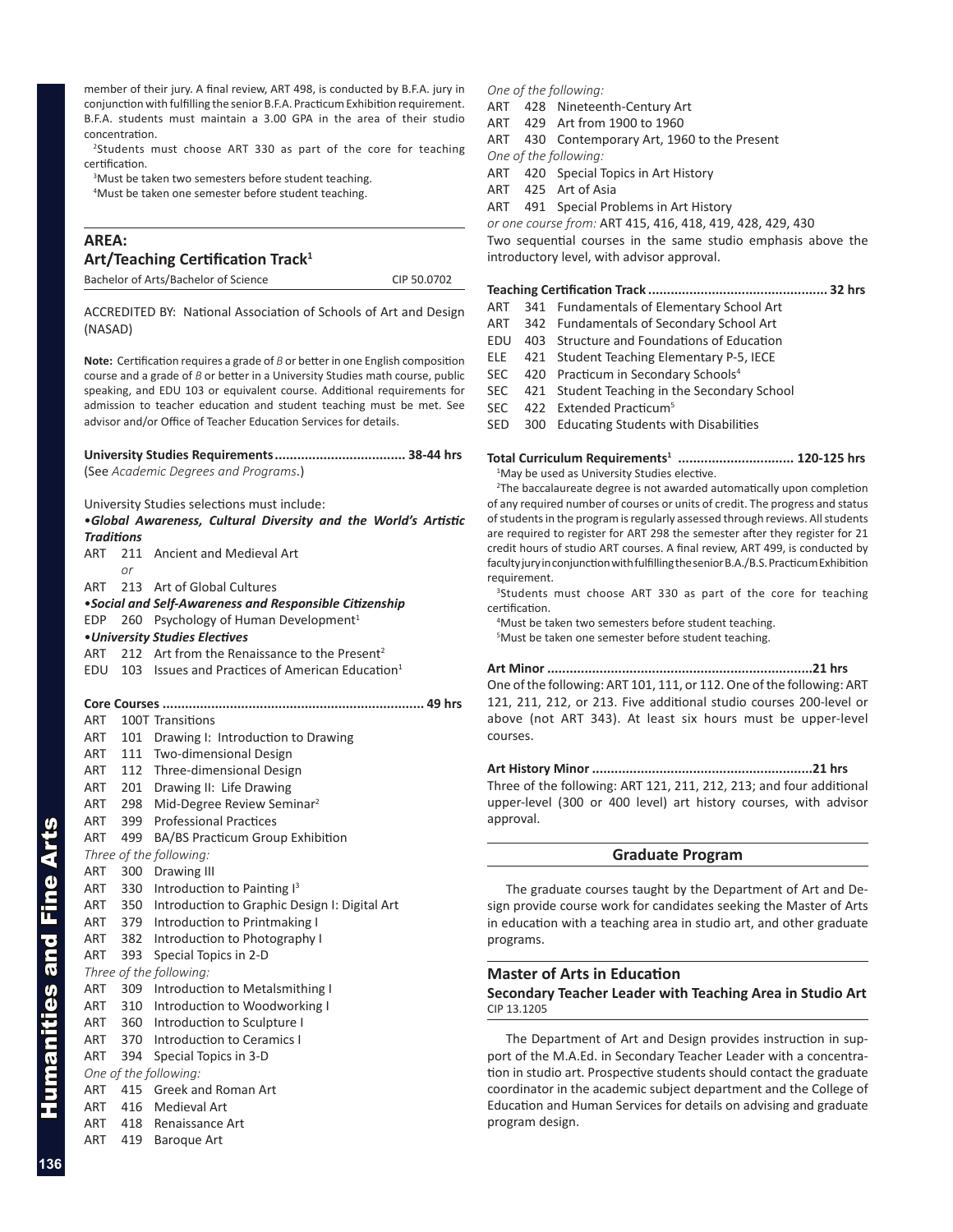## Department of English and Philosophy 7C9 Faculty Hall 270-809-2401

**Chair:** M. Sue Sroda. **Faculty:** Adair, Arneson, Bell, Binfield, Black, Brown, Carthell, Claywell, Cobb, Crofton, Cyzewski, Dawkins, Easterling, Edminster, Goggins, Jerrell, Johns, Jones, McIntosh, Morgan, Neelon, Nielsen, Osborne, Phillips, Roulston, Song, Stone, Trites, Walker, Wier, Xia.

The Department of English and Philosophy helps students explore the world of words and ideas while preparing for a variety of creative and dynamic careers. Students majoring in the department's programs can look forward to success in fields such as creative writing, technical writing, business, publishing, teaching, law, and journalism. Through their studies at Murray State, English and Philosophy majors gain the flexibility of a well-developed mind, a facility with the power of language, and the analytical skills employers want.

To reach their goals, students may choose from a number of areas, tracks, and minors. **Note:** Each track program described below—Literature Track, Creative Writing Track, English/Philosophy Track, and three English Education tracks—shares a core of courses.

## **English Teacher Certification Programs**

English Teacher Certification Programs help students develop the skills needed to succeed as teachers in the classroom. The programs work in conjunction with the College of Education and Human Services to prepare students for certification as elementary, middle, and secondary school teachers. The department offers the B.A. within the English/Education area and the B.A. in Teaching English to Speakers of Other Languages. A minor in English Education is also offered.

### **Creative Writing Program**

The Creative Writing Program helps students prepare for careers in editing, publishing, law, advertising, journalism, and communications, in addition to helping them grow as practicing poets and/or fiction writers and teachers of creative writing. Students may earn a B.F.A. in Creative Writing degree or a B.A. in English/Creative Writing track. A minor in creative writing is offered as well.

### **Literature Program**

Literature Program students examine the fiction, poetry, drama, and film of a wide variety of traditions, from ancient to contemporary. The program helps students develop a broad sense of literature, focusing on both traditional and non-canonical writers in English. The B.A. degree in English/Literature is available, as well as minors in literature and rhetoric.

### **Philosophy Program**

Students enrolled in the Philosophy program explore the historical trajectory of philosophical thought and its current applications in many professional and academic fields. Philosophy is a critical and reflective discipline, the study of which strengthens students' evaluative and moral reasoning skills, and prepares students to succeed in future endeavors such as the arts, law school, seminary, medicine, business, computer science, and education. Students may earn a B.A. or B.S. degree through the Literature/Philosophy Track.

## **Graduate Programs**

The Department of English and Philosophy offers the Master of Arts in English (with concentrations in literature, English education, and English with philosophy as a cognate discipline); a Master of Arts in Teaching English to Speakers of Other Languages (TESOL); a low-residency Master of Fine Arts in Creative Writing; a certificate in Gender Studies and courses toward an English specialization in the Master of Arts in Education (secondary education) degree.

For even more advanced study, the department has created the innovative Doctor of Arts in English Pedagogy and Technology (with specializations in teaching literature, teaching writing, and K-12 language, language arts and literacy).

### **AREA:**

| English/English Education-Secondary Certification (Grades 8-12) |             |
|-----------------------------------------------------------------|-------------|
| Bachelor of Arts                                                | CIP 23.0101 |

**University Studies Requirements................................... 41-44 hrs** (See *Academic Degrees and Programs*.)

### •*University Studies Electives*

EDP 260 Psychology of Human Development

EDU 103 Issues and Practices of American Education

**Note:** Certification requires a grade of *B* or better in ENG 105, MAT 117 or higher, COM 161, and EDU 103 or equivalent course. Additional requirements for admission to teacher education and student teaching must be met. See advisor and/or Office of Teacher Education Services for details.

### **Required Courses ............................................................... 25 hrs**

- ENG 100T Transitions ENG 221 Introduction to English Studies
- 
- ENG 303 British Literature to 1760
- ENG 304 British Literature, 1760 to the Present
- ENG 311 American Literature to 1890
- ENG 312 American Literature, 1890 to the Present
- ENG 321 Research in Literary Studies
- ENG 334 Shakespeare
- *and one of the following:*
- ENG 309 History of the English Language
- ENG 310 Introduction to English Linguistics

## **Required Limited Electives.................................................. 24 hrs**

- ENG 214 Introduction to Creative Writing
- ENG 228 Standard English Usage
- ENG 329 Teaching English in Secondary Schools
- ENG 435 Teaching Literature in Secondary Schools
- ENG 445 Teaching Writing Secondary Schools *and*

Three 300-500 level ENG courses, all of which must be in literature, at least one covering writings prior to 1800.

#### **Required for Secondary Certification .................................. 29 hrs**

- EDU 403 Structures and Foundations of Education
- EDU  $405$  Evaluation and Measurement in Education<sup>1</sup>
- SEC 420 Practicum in Secondary Schools<sup>1</sup>
- SEC 421 Student Teaching in the Secondary School
- SEC 422 Extended Practicum<sup>2</sup>
- SED 300 Educating Students with Disabilities

### **Unrestricted Electives........................................................ 0-1 hrs**

**Total Curriculum Requirements ................................ 120-1263 hrs**

<sup>1</sup>Must be taken together and two semesters before student teaching. <sup>2</sup>Must be taken one semester before student teaching.

<sup>3</sup>Six additional hours may be required in a modern language to achieve 202-level proficiency, and should be taken as electives as indicated.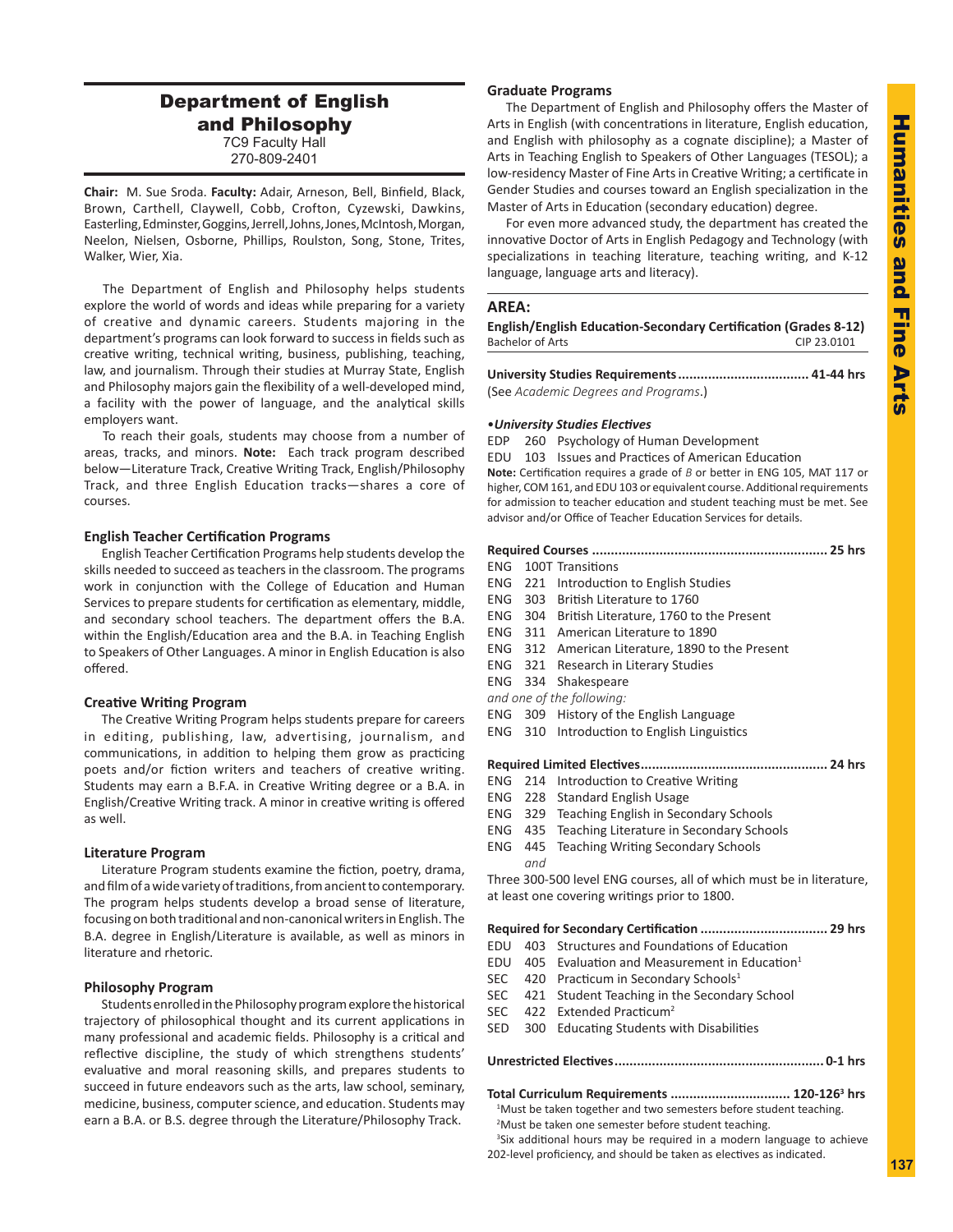## **AREA: English/Teaching English to Speakers of Other Languages (P-12) Track** Bachelor of Arts CIP 23.0101

## **University Studies Requirements................................... 41-44 hrs**

(See *Academic Degrees and Programs*.) **Note:** Certification requires a grade of *B* or better in ENG 105, MAT 117 or higher, COM 161, and EDU 103 or equivalent course. Additional requirements for admission to teacher education and student teaching must be met. See advisor and/or Office of Teacher Education Services for details.

## **Required Courses ............................................................... 25 hrs** ENG 100T Transitions ENG 221 Introduction to English Studies ENG 303 British Literature to 1760 ENG 304 British Literature, 1760 to the Present ENG 311 American Literature to 1890 ENG 312 American Literature, 1890 to the Present ENG 321 Research in Literary Studies ENG 334 Shakespeare *and one of the following:* ENG 309 History of the English Language ENG 310 Introduction to English Linguistics **Required Limited Electives.................................................. 21 hrs** ENG 228 Standard English Usage ENG 309 History of the English Language<sup>1</sup> *or* ENG  $310$  Introduction to English Linguistics<sup>1</sup> ENG 362 Ethnolinguistics in the U.S. TSL 331 ESL Methods Grades P-5 TSL 332 ESL Methods Grades 5-12 TSL 409 Acquisition of Languages in Children and Adolescents TSL 410 ESL Assessment, Placement, and Advocacy **Required for Secondary Certification .................................. 32 hrs** EDP 260 Psychology of Human Development<sup>2</sup> EDU 103 Issues and Practices of American Education<sup>2</sup> EDU 403 Structures and Foundations of Education ELE 421 Student Teaching Elementary P-5, IECE SEC 420 Practicum in Secondary Schools<sup>3</sup> SEC 421 Student Teaching in the Secondary School SEC 422 Extended Practicum<sup>4</sup> SED 300 Educating Students with Disabilities

# **Unrestricted Electives........................................................ 0-1 hrs**

## **Total Curriculum Requirements ................................. 120-122 hrs**

1 Whichever was not taken in the core.

<sup>2</sup>May be taken as a University Studies elective.

<sup>3</sup>Must be taken two semesters before student teaching. 4 Must be taken one semester before student teaching.

## **MAJOR: English/**

**Teaching English to Speakers of Other Languages Track** Bachelor of Arts CIP 23.0101

## **Note:** This major does not lead to Teacher Certification. **University Studies Requirements................................... 41-44 hrs** (See *Academic Degrees and Programs*.) •*Social and Self-Awareness and Responsible Citizenship* EDP 260 Psychology of Human Development **Required Courses ............................................................... 25 hrs** ENG 100T Transitions ENG 221 Introduction to English Studies ENG 303 British Literature to 1760 ENG 304 British Literature, 1760 to the Present ENG 311 American Literature to 1890 ENG 312 American Literature, 1890 to the Present ENG 321 Research in Literary Studies ENG 334 Shakespeare *and one of the following:* ENG 309 History of the English Language ENG 310 Introduction to English Linguistics **Required Limited Electives.................................................. 27 hrs** ENG 228 Standard English Usage ENG 309 History of the English Language<sup>1</sup> *or* ENG 310 Introduction to English Linguistics<sup>1</sup> ENG 362 Ethnolinguistics in the U.S. ENG 392 Professional Engagement SED 300 Educating Students with Disabilities TSL 331 ESL Methods Grades P-5 TSL 332 ESL Methods Grades 5-12 TSL 409 Acquisition of Languages in Children and Adolescents TSL 410 ESL Assessment, Placement, and Advocacy **Required Minor............................................................. 21-24 hrs Unrestricted Electives........................................................ 0-6 hrs Total Curriculum Requirements ........................................ 120 hrs** <sup>1</sup>Whichever was not taken in the core. **AREA: Creative Writing** Bachelor of Fine Arts CIP 23.1302

**University Studies Requirements................................... 44-47 hrs** (See *Academic Degrees and Programs*.)

**Required Courses ............................................................... 25 hrs**

ENG 100T Transitions

- ENG 221 Introduction to English Studies
- ENG 303 British Literature to 1760
- ENG 304 British Literature, 1760 to the Present
- ENG 311 American Literature to 1890
- ENG 312 American Literature, 1890 to the Present
- ENG 321 Research in Literary Studies
- ENG 334 Shakespeare
- *and one of the following:*
- ENG 309 History of the English Language
- ENG 310 Introduction to English Linguistics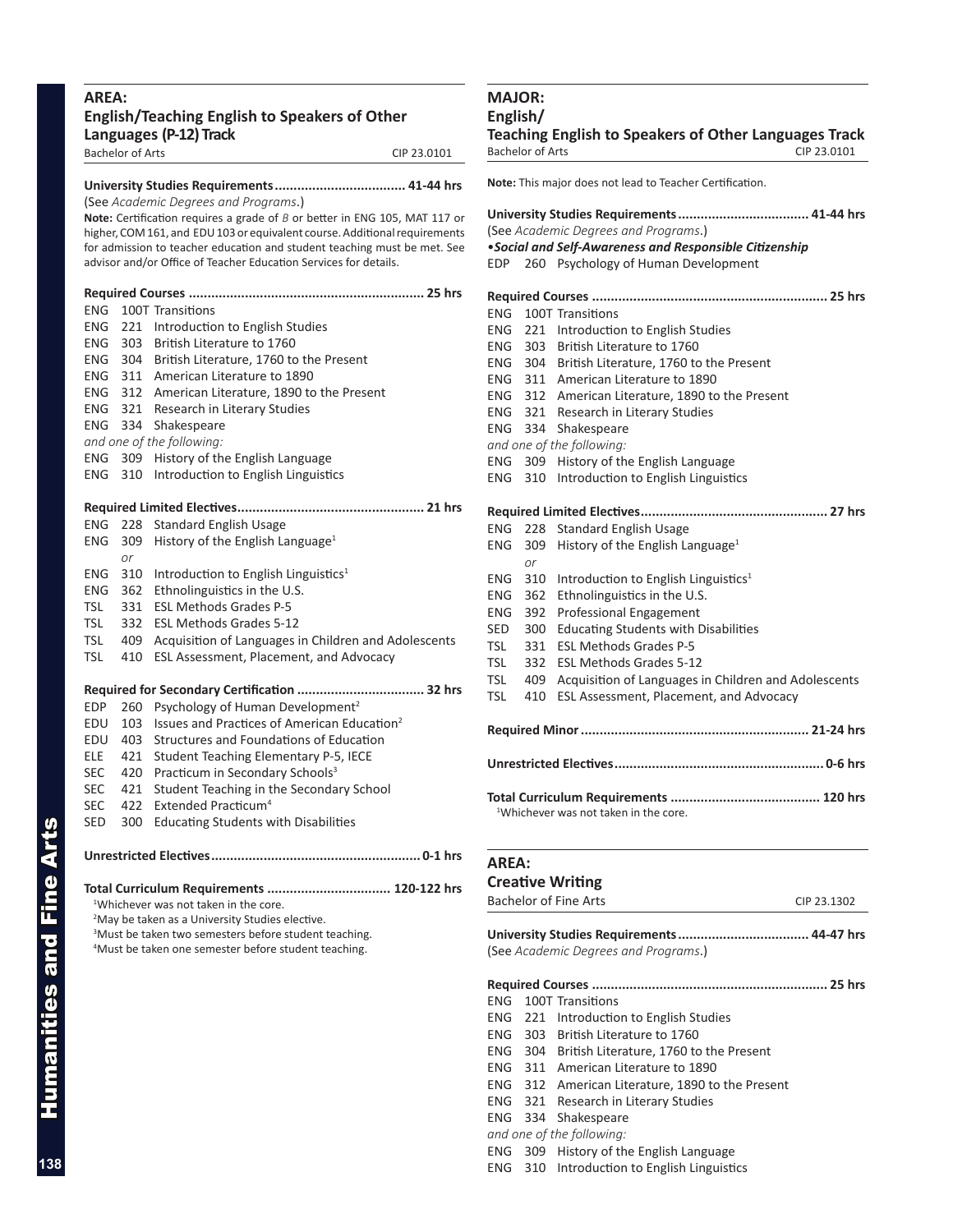#### **Concentration Required Electives....................................... 15 hrs** *Choose one of the following concentrations:*

| <b>Concentration in Fiction</b> |  |  |
|---------------------------------|--|--|
|                                 |  |  |

|                                                                                                                                                               |                                                                           | cnoose one of the following concentrations:                                     |  |  |
|---------------------------------------------------------------------------------------------------------------------------------------------------------------|---------------------------------------------------------------------------|---------------------------------------------------------------------------------|--|--|
|                                                                                                                                                               |                                                                           | <b>Concentration in Fiction</b>                                                 |  |  |
| <b>ENG</b>                                                                                                                                                    | 341                                                                       | Introduction to Writing Fiction <sup>2</sup>                                    |  |  |
| <b>ENG</b>                                                                                                                                                    | 408                                                                       | Forms of Fiction                                                                |  |  |
| <b>ENG</b>                                                                                                                                                    | 415                                                                       | Writer's Workshop: Short Story                                                  |  |  |
| ENG                                                                                                                                                           | 560                                                                       | <b>Advanced Creative Writing: Fiction</b>                                       |  |  |
|                                                                                                                                                               |                                                                           | and one of the following:                                                       |  |  |
| <b>ENG</b>                                                                                                                                                    | 342                                                                       | Introduction to Writing Poetry                                                  |  |  |
| ENG                                                                                                                                                           | 343                                                                       | Special Topics in Creative Writing                                              |  |  |
| <b>ENG</b>                                                                                                                                                    | 344                                                                       | Introduction to Creative Non-Fiction                                            |  |  |
| <b>ENG</b>                                                                                                                                                    | 416                                                                       | Writer's Workshop: Poetry                                                       |  |  |
|                                                                                                                                                               |                                                                           |                                                                                 |  |  |
|                                                                                                                                                               |                                                                           | <b>Concentration in Poetry</b>                                                  |  |  |
| ENG.                                                                                                                                                          | 342                                                                       | Introduction to Writing Poetry                                                  |  |  |
| <b>ENG</b>                                                                                                                                                    | 416                                                                       | Writer's Workshop: Poetry (6 hrs)                                               |  |  |
| <b>ENG</b>                                                                                                                                                    | 561                                                                       | <b>Advanced Creative Writing: Poetry</b>                                        |  |  |
|                                                                                                                                                               |                                                                           | and one of the following:                                                       |  |  |
| <b>ENG</b>                                                                                                                                                    | 341                                                                       | Introduction to Writing Fiction                                                 |  |  |
| <b>ENG</b>                                                                                                                                                    | 343                                                                       | Special Topics in Creative Writing                                              |  |  |
| <b>ENG</b>                                                                                                                                                    | 344                                                                       | Introduction to Creative Non-Fiction                                            |  |  |
| <b>ENG</b>                                                                                                                                                    | 415                                                                       | Writer's Workshop: Short Story                                                  |  |  |
|                                                                                                                                                               |                                                                           |                                                                                 |  |  |
|                                                                                                                                                               |                                                                           | <b>Restricted Electives</b>                                                     |  |  |
| FNG                                                                                                                                                           |                                                                           | 562 BEA Senior Seminar                                                          |  |  |
| Three 300-500 level literature courses and one additional course in                                                                                           |                                                                           |                                                                                 |  |  |
| literature or creative writing.                                                                                                                               |                                                                           |                                                                                 |  |  |
|                                                                                                                                                               |                                                                           |                                                                                 |  |  |
|                                                                                                                                                               |                                                                           |                                                                                 |  |  |
|                                                                                                                                                               |                                                                           |                                                                                 |  |  |
|                                                                                                                                                               |                                                                           | <sup>1</sup> The bachelor of fine arts degree is not awarded automatically upon |  |  |
|                                                                                                                                                               | completion of any required number of courses or units of credit. Students |                                                                                 |  |  |
| must be admitted to this program. To apply, students must submit an application                                                                               |                                                                           |                                                                                 |  |  |
| available from the creative writing coordinator; students must have a $B$ or<br>better in a creative writing course at Murray State and must submit a writing |                                                                           |                                                                                 |  |  |
| sample, to be reviewed by a committee.                                                                                                                        |                                                                           |                                                                                 |  |  |
|                                                                                                                                                               |                                                                           |                                                                                 |  |  |

<sup>2</sup>Prerequisite ENG 214 should be taken as a University Studies Elective.

| <b>AREA:</b> |                         |                                                  |             |
|--------------|-------------------------|--------------------------------------------------|-------------|
|              | <b>Bachelor of Arts</b> | <b>English/Literature Track</b>                  | CIP 23.0101 |
|              |                         |                                                  |             |
|              |                         | (See Academic Degrees and Programs.)             |             |
|              |                         |                                                  |             |
|              |                         | <b>ENG</b> 100T Transitions                      |             |
|              |                         | <b>ENG</b> 221 Introduction to English Studies   |             |
|              |                         | ENG 303 British Literature to 1760               |             |
|              |                         | ENG 304 British Literature, 1760 to the Present  |             |
|              |                         | ENG 311 American Literature to 1890              |             |
|              |                         | ENG 312 American Literature, 1890 to the Present |             |
| <b>ENG</b>   | 321                     | Research in Literary Studies                     |             |
| ENG.         | 334                     | Shakespeare                                      |             |
|              |                         | and one of the following:                        |             |
|              |                         | ENG 309 History of the English Language          |             |
|              | ENG 310                 | Introduction to English Linguistics              |             |
|              |                         |                                                  |             |
|              |                         | ENG 392 Professional Engagement                  |             |
|              |                         | ENG 548 Senior Seminar in Literary Studies       |             |
|              |                         | and two of the following:                        |             |
|              |                         | a. ENG 342 Introduction to Writing Poetry        |             |
|              | or                      |                                                  |             |

### b. ENG 451 Introduction to Drama

c. ENG 344 Introduction to Creative Nonfiction *or* ENG 407 Short Fiction *or* ENG 408 Forms of Fiction *or* ENG 452 Introduction to Fiction

*and five courses from the following groups, at least one from each group*

### **British and European Literature I**

- ENG 402 Early English Literature
- ENG 403 Medieval Drama
- ENG 411 Non-Shakespearean Elizabethan-Jacobean Drama
- ENG 426 Classical Literature
- ENG 427 Medieval Literature
- ENG 428 Renaissance Literature
- ENG 436 Seventeenth-Century British Literature
- ENG 450 Sixteenth-Century British Literature

## **British and European Literature II**

- ENG 405 British Novel to 1830
- ENG 406 British Novel since 1830
- ENG 418 Restoration and Eighteenth-Century British Literature
- ENG 419 European Cinema
- ENG 420 British Romantic Literature
- ENG 430 British Poetry and Non-Fictional Prose, 1832-1900
- ENG 436 Seventeenth-Century British Literature
- ENG 438 British Fiction, 1832 to 1900
- ENG 439 Modern British Literature

### **American Literature**

| <b>ENG</b> 409 The American Novel |  |
|-----------------------------------|--|
|-----------------------------------|--|

- ENG 410 Contemporary American Literature
- ENG 413 American Poetry
- ENG 431 American Literature, 1607-1820
- ENG 442 American Literature, 1820-1870
- ENG 443 American Literature, 1870-1920
- ENG 444 American Literature, 1920-Present

## **Interdisciplinary, World, and Diversity Literatures**

|  |  |  |  |  | ENG 305 Survey of World Literature, 1700-1945 |
|--|--|--|--|--|-----------------------------------------------|
|--|--|--|--|--|-----------------------------------------------|

- ENG 306 Contemporary Literature
- ENG 307 World Literature to 1830
- ENG 308 World Literature, 1830-Present
- ENG 315 Global Cinema
- ENG 317 Literature and Religion
- ENG 318 Women's Literature
- ENG 319 Gay and Lesbian Literature
- ENG 320 Survey in African-American Literature
- ENG 350 Modern Japanese Literature in Translation
- ENG 360 Literature and Philosophy
- ENG 370 Law and Literature
- ENG 371 Literature and the Environment
- **300-500 level ENG courses.................................................... 6 hrs Electives........................................................................ 20-23 hrs Total Curriculum Requirements ........................................ 120 hrs**

ENG 380 Introduction to Poetry and Poetics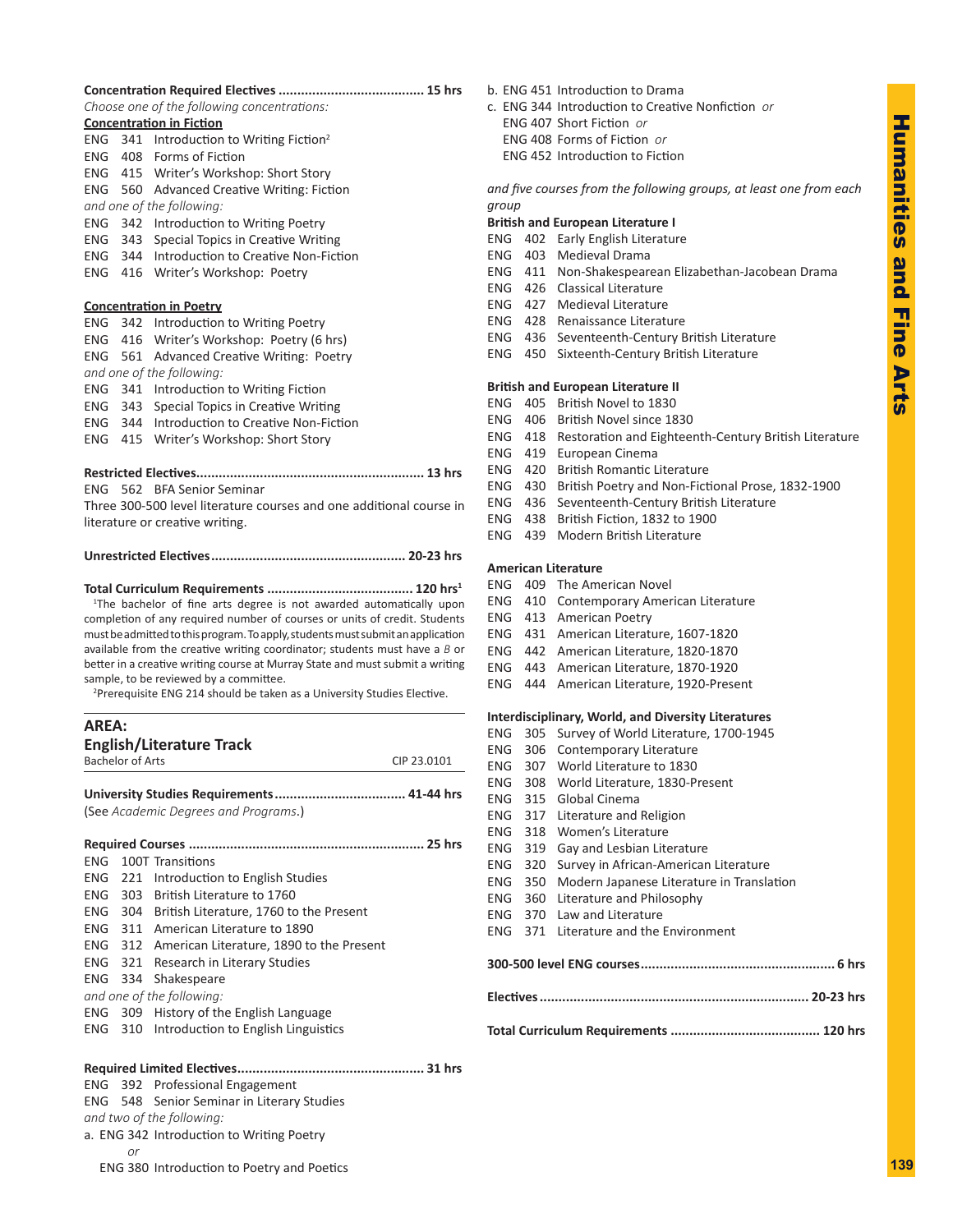|                                        | <b>Bachelor of Arts</b> |                                                                     | CIP 23.0101 |
|----------------------------------------|-------------------------|---------------------------------------------------------------------|-------------|
|                                        |                         |                                                                     |             |
|                                        |                         | (See Academic Degrees and Programs.)                                |             |
|                                        |                         |                                                                     |             |
| ENG                                    |                         | 100T Transitions                                                    |             |
|                                        |                         | ENG 221 Introduction to English Studies                             |             |
|                                        |                         | ENG 303 British Literature to 1760                                  |             |
|                                        |                         | ENG 304 British Literature, 1760 to the Present                     |             |
|                                        |                         | ENG 311 American Literature to 1890                                 |             |
|                                        |                         | ENG 312 American Literature, 1890 to the Present                    |             |
|                                        |                         | ENG 321 Research in Literary Studies                                |             |
|                                        |                         | ENG 334 Shakespeare                                                 |             |
|                                        |                         | and one of the following:                                           |             |
|                                        |                         | ENG 309 History of the English Language                             |             |
| ENG                                    |                         | 310 Introduction to English Linguistics                             |             |
|                                        |                         |                                                                     |             |
|                                        |                         | ENG 392 Professional Engagement                                     |             |
|                                        | ENG 548                 | Senior Seminar in Literary Studies                                  |             |
|                                        |                         | and two of the following:                                           |             |
|                                        | <sub>or</sub>           | a. ENG 342 Introduction to Writing Poetry                           |             |
|                                        |                         | ENG 380 Introduction to Poetry and Poetics                          |             |
|                                        |                         | b. ENG 451 Introduction to Drama                                    |             |
|                                        |                         | c. ENG 344 Introduction to Creative Nonfiction or                   |             |
|                                        |                         | ENG 407 Short Fiction or                                            |             |
|                                        |                         | ENG 408 Forms of Fiction or                                         |             |
|                                        |                         | <b>ENG 452 Introduction to Fiction</b>                              |             |
|                                        |                         | and one course from the following three subject groups              |             |
|                                        |                         | <b>British and European Literature I</b>                            |             |
|                                        |                         | ENG 402 Early English Literature                                    |             |
|                                        |                         | ENG 403 Medieval Drama                                              |             |
|                                        |                         | ENG 411 Non-Shakespearean Elizabethan-Jacobean Drama                |             |
|                                        | ENG 426                 | <b>Classical Literature</b>                                         |             |
|                                        |                         | ENG 427 Medieval Literature                                         |             |
|                                        |                         | ENG 428 Renaissance Literature                                      |             |
| ENG                                    | 436                     | Seventeenth-Century British Literature                              |             |
| ENG                                    | 450                     | Sixteenth-Century British Literature                                |             |
|                                        |                         | <b>British and European Literature II</b>                           |             |
| <b>ENG</b>                             | 405                     | British Novel to 1830                                               |             |
| <b>ENG</b>                             | 406                     | British Novel since 1830                                            |             |
| ENG                                    | 418                     | Restoration and Eighteenth-Century British Literature               |             |
| ENG                                    | 419                     | European Cinema                                                     |             |
| ENG                                    | 420                     | <b>British Romantic Literature</b>                                  |             |
| ENG                                    | 430                     | British Poetry and Non-Fictional Prose, 1832-1900                   |             |
| ENG                                    | 436                     | Seventeenth-Century British Literature                              |             |
| ENG                                    | 438                     | British Fiction, 1832 to 1900                                       |             |
| ENG                                    | 439                     | Modern British Literature                                           |             |
|                                        |                         | <b>American Literature</b>                                          |             |
|                                        | 409                     | The American Novel                                                  |             |
|                                        | 410                     | Contemporary American Literature                                    |             |
|                                        |                         |                                                                     |             |
|                                        | 413                     | American Poetry                                                     |             |
|                                        | 431                     | American Literature, 1607-1820                                      |             |
| ENG<br><b>ENG</b><br>ENG<br>ENG<br>ENG | 442                     | American Literature, 1820-1870                                      |             |
| ENG<br>ENG                             | 443<br>444              | American Literature, 1870-1920<br>American Literature, 1920-Present |             |

## ENG 305 Survey of World Literature, 1700-1945 ENG 306 Contemporary Literature ENG 307 World Literature to 1830 ENG 308 World Literature, 1830-Present ENG 315 Global Cinema ENG 317 Literature and Religion ENG 318 Women's Literature ENG 319 Gay and Lesbian Literature ENG 320 Survey in African-American Literature ENG 350 Modern Japanese Literature in Translation ENG 360 Literature and Philosophy ENG 370 Law and Literature ENG 371 Literature and the Environment *And three hours from 300-500 level ENG courses* **Required Minor............................................................. 21-24 hrs Electives........................................................................ 11-17 hrs Total Curriculum Requirements ........................................ 120 hrs MAJOR: English/Creative Writing Track** Bachelor of Arts CIP 23.0101 **University Studies Requirements................................... 41-44 hrs** (See *Academic Degrees and Programs*.) **Required Courses ............................................................... 25 hrs** ENG 100T Transitions ENG 221 Introduction to English Studies ENG 303 British Literature to 1760 ENG 304 British Literature, 1760 to the Present ENG 311 American Literature to 1890 ENG 312 American Literature, 1890 to the Present ENG 321 Research in Literary Studies ENG 334 Shakespeare *and one of the following:* ENG 309 History of the English Language ENG 310 Introduction to English Linguistics **Concentration Required Electives....................................... 18 hrs** *Choose one of the following concentrations* **Concentration in Fiction** ENG 341 Introduction to Writing Fiction<sup>1</sup> ENG 342 Introduction to Writing Poetry ENG 344 Introduction to Creative Non-Fiction ENG 408 Forms of Fiction ENG 415 Writer's Workshop: Short Story ENG 560 Advanced Creative Writing: Fiction **Concentration in Poetry** ENG 341 Introduction to Writing Fiction<sup>1</sup> ENG 342 Introduction to Writing Poetry ENG 344 Introduction to Creative Non-Fiction ENG 416 Writer's Workshop: Poetry (6 hrs) ENG 561 Advanced Creative Writing: Poetry **Required Minor............................................................. 21-24 hrs**

*and one course of the following:*

**Interdisciplinary, World, and Diversity Literatures**

**Electives.......................................................................... 9-15 hrs**

**Total Curriculum Requirements ........................................ 120 hrs** <sup>1</sup>Prerequisite ENG 214 should be taken as a University Studies elective.

Humanities and Fine Arts

**Humanities and Fine Arts**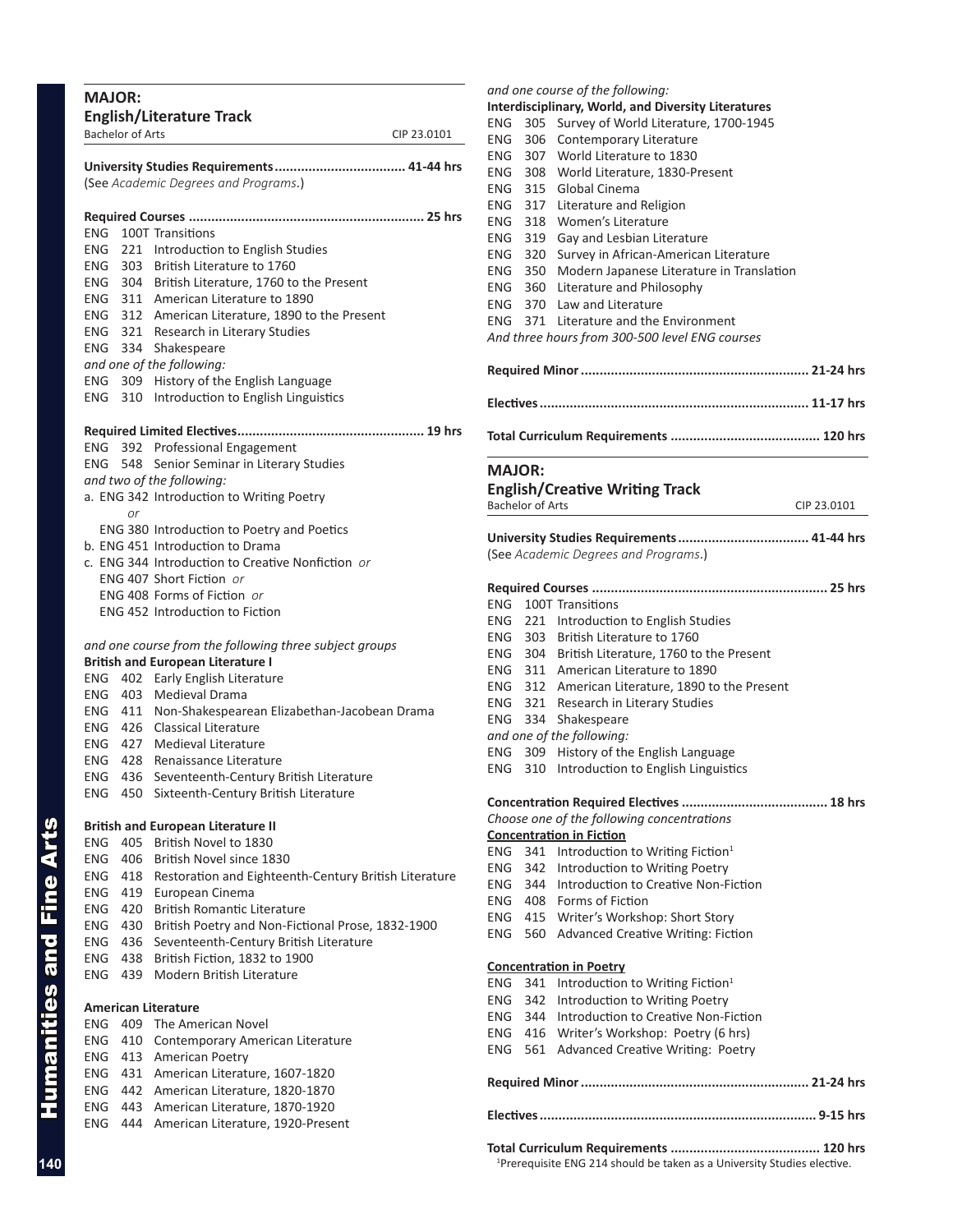| <b>AREA:</b> |     | <b>English/Philosophy Track</b>                                                                                                                                                                                                                                                                                                           |             |  |
|--------------|-----|-------------------------------------------------------------------------------------------------------------------------------------------------------------------------------------------------------------------------------------------------------------------------------------------------------------------------------------------|-------------|--|
|              |     | Bachelor of Arts/Bachelor of Science                                                                                                                                                                                                                                                                                                      | CIP 23.0101 |  |
| PHI          |     | (See Academic Degrees and Programs.)<br>. Social and Self-Awareness and Responsible Citizenship<br>202 Ethics                                                                                                                                                                                                                             |             |  |
|              |     |                                                                                                                                                                                                                                                                                                                                           |             |  |
| <b>ENG</b>   |     | 100T Transitions                                                                                                                                                                                                                                                                                                                          |             |  |
| <b>ENG</b>   |     | 221 Introduction to English Studies                                                                                                                                                                                                                                                                                                       |             |  |
| <b>ENG</b>   |     | 303 British Literature to 1760                                                                                                                                                                                                                                                                                                            |             |  |
| ENG.         |     | 304 British Literature, 1760 to the Present                                                                                                                                                                                                                                                                                               |             |  |
| <b>ENG</b>   |     | 311 American Literature to 1890                                                                                                                                                                                                                                                                                                           |             |  |
| ENG          |     | 312 American Literature, 1890 to the Present                                                                                                                                                                                                                                                                                              |             |  |
| ENG          |     | 321 Research in Literary Studies                                                                                                                                                                                                                                                                                                          |             |  |
| <b>ENG</b>   | 334 | Shakespeare                                                                                                                                                                                                                                                                                                                               |             |  |
|              |     | and one of the following:                                                                                                                                                                                                                                                                                                                 |             |  |
| ENG.         |     | 309 History of the English Language                                                                                                                                                                                                                                                                                                       |             |  |
| ENG          | 310 | Introduction to English Linguistics                                                                                                                                                                                                                                                                                                       |             |  |
|              |     |                                                                                                                                                                                                                                                                                                                                           |             |  |
| PHI          |     | 184 Logic, Language and Truth                                                                                                                                                                                                                                                                                                             |             |  |
| PHI          |     | 201 Introduction to Philosophy                                                                                                                                                                                                                                                                                                            |             |  |
| PHI          |     | 304 History of Philosophy I: Ancient and Medieval                                                                                                                                                                                                                                                                                         |             |  |
| PHI          |     | 305 History of Philosophy II: Modern/19th Century                                                                                                                                                                                                                                                                                         |             |  |
| PHI          |     | 360 Literature and Philosophy                                                                                                                                                                                                                                                                                                             |             |  |
| PHI          | 392 | <b>Professional Engagement</b>                                                                                                                                                                                                                                                                                                            |             |  |
| PHI          | 498 | <b>Major Figures</b>                                                                                                                                                                                                                                                                                                                      |             |  |
|              |     | and four additional PHI courses (at least two at the 300-level or                                                                                                                                                                                                                                                                         |             |  |
| higher)      |     |                                                                                                                                                                                                                                                                                                                                           |             |  |
|              |     | <b>Restricted Electives</b><br>ENG, GDS, PHI, or TSL, or approval of advisor. ENG 101, 102, 105, or<br>150 may not be used.                                                                                                                                                                                                               | 9 hrs       |  |
|              |     |                                                                                                                                                                                                                                                                                                                                           |             |  |
|              |     |                                                                                                                                                                                                                                                                                                                                           |             |  |
|              |     | ENG 221, 321, and five English courses at the 300- or 400-level. At<br>least six hours must be upper-level courses.                                                                                                                                                                                                                       |             |  |
|              |     | English Education Minor 21 hrs<br>Non-teaching minor that does not lead to certification. ENG 221, 329,<br>and five of the following: ENG 107, 214, 228, 417, 425, 435, 445; TSL<br>331, 332. At least six hours must be upper-level courses.                                                                                             |             |  |
|              |     | Creative Writing Minor 21 hrs<br>ENG 221, four courses in creative writing, plus two upper-level English<br>courses. At least six hours must be upper-level courses.                                                                                                                                                                      |             |  |
|              |     | Film Studies Minor21 hrs<br>ENG 313, 401 and 15 hours of the following: ENG 213, 315, 343, 351,<br>352, 400, 460; FRE 419, GER 419; SPA 419; ART 382, 383, 384, 385;<br>HIS 477; JMC 270, 336, 358; MUS 106, 313. May include only one of<br>the following: ENG 341, 342, 415, or 416. At least six hours must be<br>upper-level courses. |             |  |

**Gender and Diversity Studies Minor. . 21 hrs** GDS 201. Choose 18 hours of electives from the following: ANT 140, 329, 343, 344, 596; ARC 150, 330; ART 211, 212, 356; CHN 340; COM 340; ECO 140; ENG 245, 250, 318, 319, 320; GDS 351, 412; GSC 110; HIS 309, 320, 340, 350, 354, 355, 359, 360, 370, 415, 445, 450, 451, 455, 472, 474, 475, 481; POL 342, 445, 453, 454; PSY 221, 302; SOC 331, 337, 355; or SWK 225, or one of the following: CHN 105, FRE 105, GER 105, JPN 105, SPA 105. At least six hours must be upper-level courses.

**Literature and Philosophy Minor ........................................ 21 hrs** ENG 221, ENG/PHI 360, and PHI 201. One of the following: ENG 303, 304, 311, or 312. One of the following: ENG 305, 306, 334, 426, 427, 428, or 534. Two of the following: PHI 304, 305, 310, 315, 321, 325, 356, 357. At least six hours must be upper-level courses. Only two of these courses may be shared with University Studies.

**Philosophy Minor............................................................... 21 hrs** PHI 201 and 202 or 203 and five additional courses in philosophy, four at or above the 300-level. At least six hours must be upper-level courses. Only two of these courses may be shared with University Studies.

**Professional Writing Minor. 21 hrs** ENG 226 and 324. Five of the following: BUS 215, CSC 125, ENG 204, 214, 224, 228, 322, 325, 327, 331, 332, 353, 404; GCM 152, JMC 194, 294, 295; LST 310. At least six hours must be upper-level courses.

**Rhetoric Minor. . 21 hrs** ENG 226, 331, and PHI 103. Four of the following: ENG 309, 332, 370, 404, 446; HIS 301, JMC 330, MCG 351, PHI 201, 202, 304, 380, 383; POL 352, PSY 303.

## **Graduate Programs**

Graduate Coordinator - Kevin Binfield Director, TESOL - Latricia Trites Director, MFA in Creative Writing - Ann Neelon

## **Doctor of Arts: English Pedagogy and Technology**

The mission of the Doctor of Arts program in English Pedagogy and Technology is to develop master educators within the broad content area of English from elementary through secondary and developmental levels in western Kentucky and other regions.

The objectives of the Doctor of Arts program in English Pedagogy and Technology are

1) to foster the advanced development of content expertise in English for teaching at the elementary school, middle school, high school, and adult education levels;

2) to provide professional educators with skills in pedagogical research to refine and improve their teaching practice with special regard to teaching diverse populations and differentiating instruction;

3) to provide professional educators with skills to participate in curriculum development and assessment;

4) to provide supportive experiences to teachers who are preparing National Board Certification submissions in English-related areas;

5) to enable professional educators to refine their abilities to facilitate college readiness in English;

6) to provide professional educators with opportunities to develop expertise in the uses of instructional technology in individual classroom settings and in overall curricula.

## **Requirements for Admission**

Applicants must comply with the Murray State University requirements for admission to graduate programs (see Chapter 2 of the Murray State University Academic Bulletin). For non-native speakers of English, a TOEFL score of 24 for each section of the iBT,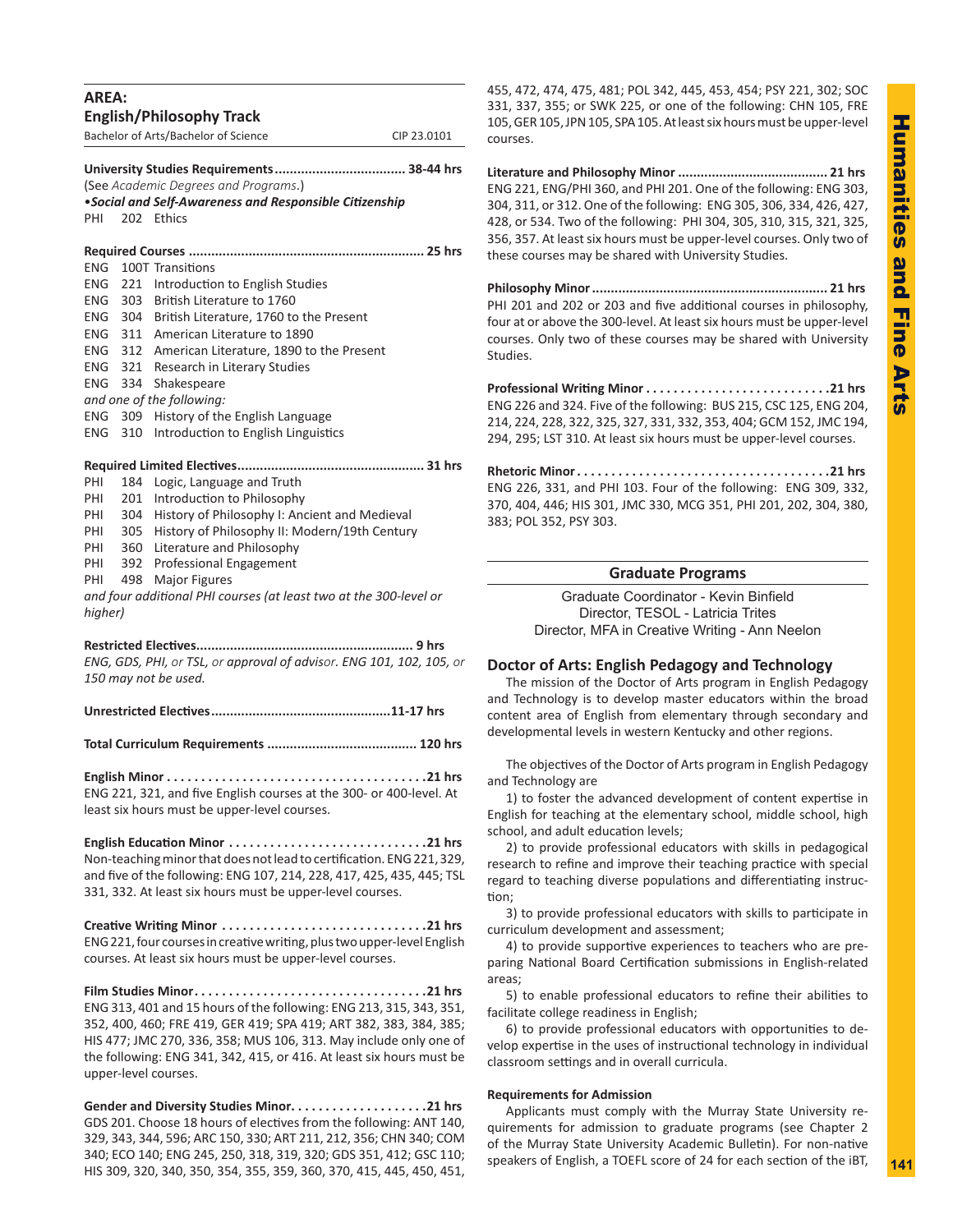an IELTS score of 7.5 with no band lower than 7.0 or a previous degree in the field earned from an accredited U.S. institution.

Additional requirements for unconditional and conditional admission are:

### **Unconditional**

- Master's degree in English, English Education, TESOL, or closely related discipline (including Education with significant coursework in English language arts such as reading, writing, and literacy), with 30 graduate credit-hours and a graduate GPA of 3.2 or higher;
- Completion of a graduate-level research skills course in English, English Education, TESOL, or closely related discipline with a grade of 3.0 or higher;
- Sample of writing in the field judged to be indicative of likely success in a doctoral program;
- Portfolio of teaching materials of the applicant's own design indicative of teaching ability,
- Three satisfactory letters of reference, at least two of which address the applicant's academic ability and at least one of which addresses the applicant's teaching ability;
- Satisfactory interview with graduate faculty.

## **Conditional**

- Master's degree in English, English Education, TESOL, or closely related discipline (including Education with significant coursework in English language arts such as reading, writing, and literacy), with 30 graduate credit-hours and a graduate GPA of 3.0;
- Departmental judgment of probable success based on -Sample of writing in the field judged to be indicative of likely success in a doctoral program;
- -Portfolio of teaching materials of the applicant's own design indicative of teaching ability,
- -Three satisfactory letters of reference, at least two of which address the applicant's academic ability and at least one of which
- addresses the applicant's teaching ability;
- -Satisfactory interview with graduate faculty;
- -Other evidence such as teaching experience, professional achievement, GRE General Test scores indicative of likely success in a doctoral program;
- -and/or a planned program of prerequisite courses.

**Note:** Meeting the above criteria does not guarantee admission to a cohort, since admission to a cohort is competitive. The department may also defer admission to a later date.

## **Doctor of Arts English Pedagogy and Technology/ Teaching English Language Specialization** CIP 23.0101

**Total Course Requirements............................................. 48 hours**

## **Core Courses ...................................................................... 24 hrs** ENG 900 Methods of Analysis and Reflection in English Teaching ENG 907 Theories of Curriculum Design and Application in English ENG 908 Assessment in English ENG 977 Instructional Technology for English ENG 997 Applied Practice I<sup>1</sup> ENG 998 Applied Practice II<sup>1</sup>

## **Teaching English Literature Limited Electives ...................... 24 hrs**

ENG 601 Teaching Writing in Schools

- ENG 603 Teaching English Language Arts in Schools
- ENG 618 Introduction to Linguistic Science
- ENG 681 Special Topics in Rhetoric and Composition
- TSL 600 Methods and Materials for Teaching ESL/EFL
- TSL 605 Teaching ESL/EFL Writing
- TSL 609 Foundations of Second Language Acquisition
- TSL 634 Language and Culture

Other ENG courses 600-level or above appropriate to specialization with Director approval

### **Other Degree Requirements**

• Qualifying examination over an approved reading list after completion of at least 24 hours of coursework.

• Evaluation of progress upon completion of qualifying examination to determine whether the student will continue to the candidacy/ capstone phase of the program.

• Oral excursus of capstone project.

1 Includes capstone project.

## **Doctor of Arts English Pedagogy and Technology/ Teaching English Literacy K-Adult Specialization** CIP 23.0101

**Total Course Requirements............................................. 48 hours**

- **Core Courses ...................................................................... 24 hrs**
- ENG 900 Methods of Analysis and Reflection in English Teaching
- ENG 907 Theories of Curriculum Design and Application in English
- ENG 908 Assessment in English
- ENG 977 Instructional Technology for English
- ENG 997 Applied Practice I<sup>1</sup>
- ENG 998 Applied Practice II<sup>1</sup>

## **Teaching English Literacy K-Adult Restricted Electives........... 6 hrs**

ENG 752 The Reading/Writing Connection in English

ENG 955 Seminar in English Literacy

**Teaching English Literacy K-Adult Limited Electives............. 18 hrs** *Choose from the following:*

- ELE 616 Research in Children's Literature
- ENG 601 Teaching Writing in Schools
- ENG 602 Teaching Literature in Schools
- ENG 603 Teaching English Language Arts in Schools
- ENG 685 Teaching English at the College Level
- ENG 750 Purchase Area Literacy Academy
- ENG 957 Adult English Literacy
- LIB 617 Research in Young Adult Literature
- REA 612 Foundations of Literacy
- REA 618 Content Area Reading/Writing K-12
- REA 628 Literacy Assessment

Three hours ENG courses 600-level or above appropriate to specialization with Director approval

### **Other Degree Requirements**

• Qualifying examination over an approved reading list after comple-

tion of at least 24 hours of coursework.

- Evaluation of progress upon completion of qualifying examination to determine whether the student will continue to the candidacy/ capstone phase of the program.
- Oral excursus of capstone project. 1 Includes capstone project.

umanities and Fine Arts

*Choose from the following:*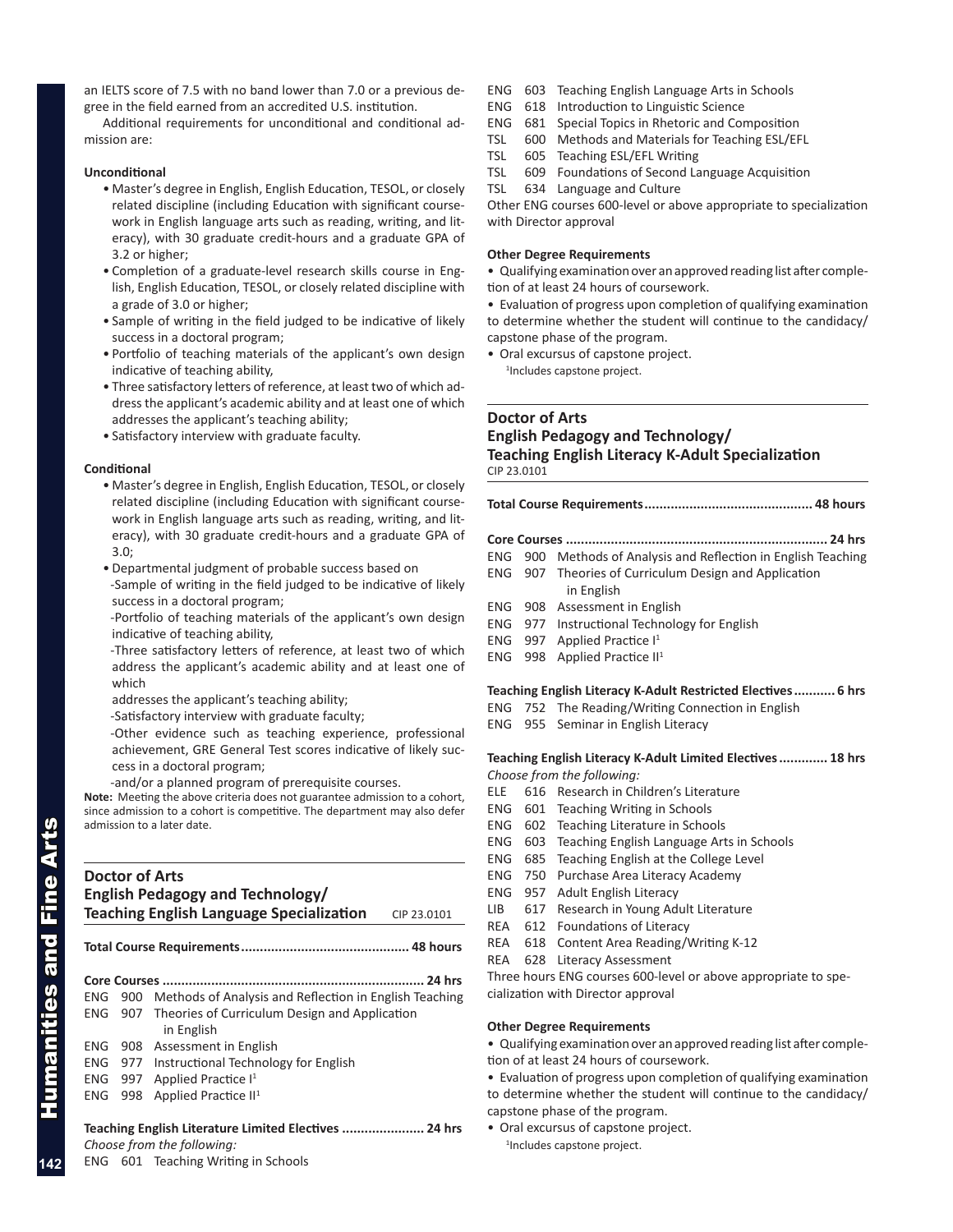## **Doctor of Arts English Pedagogy and Technology/ Teaching English Literature Specialization** CIP 23.0101

## **Total Course Requirements............................................. 48 hours**

|  | ENG 900 Methods of Analysis and Reflection in English Teaching   |
|--|------------------------------------------------------------------|
|  | ENG 907 Theories of Curriculum Design and Application in English |
|  | ENG 908 Assessment in English                                    |
|  | ENG 977 Instructional Technology for English                     |
|  | ENG 997 Applied Practice $I^1$                                   |
|  | ENG 998 Applied Practice $II1$                                   |
|  |                                                                  |
|  |                                                                  |

## **Teaching English Literature Limited Electives ...................... 24 hrs**

ENG 602 Teaching Literature in Schools American Literature Courses

British Literature Courses

Three hours of ENG courses 600-level or above appropriate to specialization with Director approval

## **Other Degree Requirements**

• Qualifying examination over an approved reading list after completion of at least 24 hours of coursework.

- Evaluation of progress upon completion of qualifying examination to determine whether the student will continue to the candidacy/ capstone phase of the program.
- Oral excursus of capstone project.

1 Includes capstone project.

## **Doctor of Arts English Pedagogy and Technology/ Teaching Writing Specialization** CIP 23.0101 **Total Course Requirements............................................. 48 hours Core Courses ...................................................................... 24 hrs** ENG 900 Methods of Analysis and Reflection in English Teaching ENG 907 Theories of Curriculum Design and Application in English ENG 908 Assessment in English ENG 977 Instructional Technology for English ENG 997 Applied Practice  $I<sup>1</sup>$ ENG 998 Applied Practice II<sup>1</sup> **Teaching Writing Limited Electives...................................... 24 hrs** *Choose from the following:* ENG 601 Teaching Writing in Schools ENG 603 Teaching English Language Arts in Schools ENG 604 Purchase Area Writing Project I ENG 605 Purchase Area Writing Project II ENG 624 Historical Principles in Composition Theory ENG 681 Special Topics in Rhetoric and Composition

Three hours of ENG courses 600-level or above appropriate to specialization with Director approval

## **Other Degree Requirements**

• Qualifying examination over an approved reading list after completion of at least 24 hours of coursework.

• Evaluation of progress upon completion of qualifying examination to determine whether the student will continue to the candidacy/ capstone phase of the program.

• Oral excursus of capstone project. 1 Includes capstone project.

## **Doctor of Arts English Pedagogy and Technology/**

**K-12 English Language, Language Arts, and Literacy Specialization** CIP 23.0101

**Total Course Requirements............................................. 48 hours**

**Core Courses ...................................................................... 24 hrs**

- ENG 900 Methods of Analysis and Reflection in English Teaching
- ENG 907 Theories of Curriculum Design and Application in English
- ENG 908 Assessment in English
- ENG 977 Instructional Technology for English
- ENG 997 Applied Practice I<sup>1</sup>
- ENG 998 Applied Practice II<sup>1</sup>

## **Language, Language Arts, and Literacy Restricted Electives... 6 hrs**

- ENG 981 Content Knowledge in English for Age Level
- ENG 982 Differentiation of Instruction in English
- ENG 983 Teaching Practice and Classroom Environments in English
- ENG 984 Effective and Reflective English Teaching Practice

**Language, Language Arts, and Literacy Limited Electives..... 18 hrs** Twelve hours ENG courses 600-level or above appropriate to specialization with Director approval

## **Other Degree Requirements**

• Qualifying examination over an approved reading list after completion of at least 24 hours of coursework. National Board Certification may substitute for the qualifying examination.

• Evaluation of progress upon completion of qualifying examination to determine whether the student will continue to the candidacy/ capstone phase of the program.

• Oral excursus of capstone project. <sup>1</sup>Includes capstone project.

| <b>Master of Arts</b> |             |
|-----------------------|-------------|
| <b>English</b>        | CIP 23.0101 |
|                       |             |

The objectives of the M.A. program in English are (1) to prepare teachers of language, literature and composition at the college and secondary school levels, (2) to provide a broad foundation for those wishing to pursue further graduate study; and (3) to meet the special needs of a variety of pre-professional programs.

## **Requirements for Admission**

Applicants must comply with the Murray State University requirements (see *Graduate Admissions*). For non-native speakers of English, a TOEFL score of 22 for each section of the iBT, an IELTS score of 7.0 with no band lower than 6.5, or a previous degree earned from an accredited U.S. institution subject to departmental standards. Requirements for unconditional and conditional admission are shown below.

## **Unconditional**

- Undergraduate major or minor in English Literature or substantial equivalent thereof.
- Undergraduate GPA of 3.0 or higher.

## **Conditional**

Departmental judgment of probable success based on Graduate Record Examination scores, letters of recommendation, or other evidence such as a planned program of prerequisite courses. Students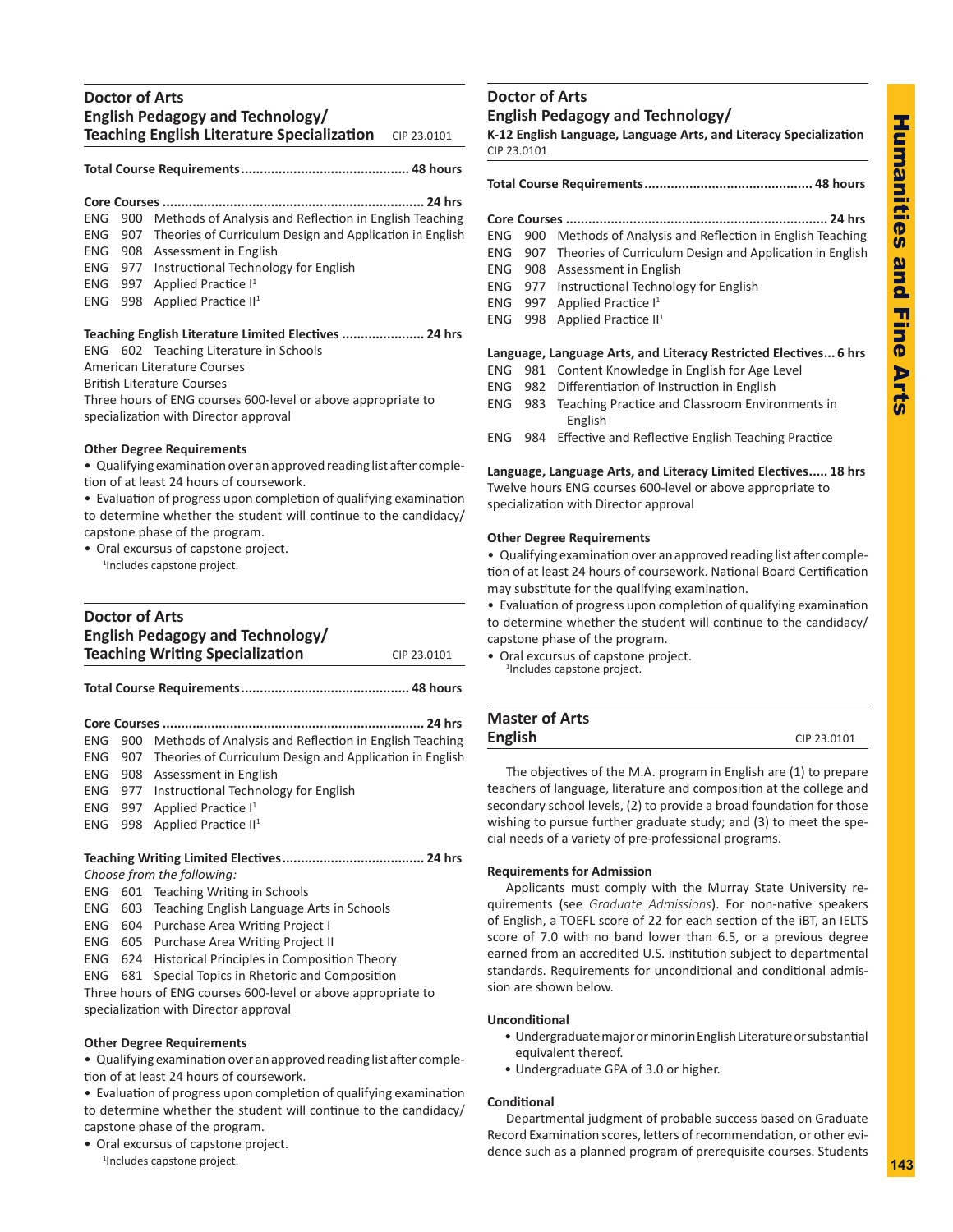will have their skills in reading and writing assessed by the Coordinator prior to enrollment in graduate courses.

**Note:** At least half of the total coursework, excluding thesis credit, must be in 600-level courses. Any substitutions for the requirements listed below must be approved by the departmental graduate coordinator. ENG 618 and ENG 634 do not count toward the M.A. in English; ENG 610 may count only once, for no more than three credit hours, toward the M.A. in English.

### **LITERATURE**

**Total Course Requirements............................................. 30 hours** ENG  $600$  Research and Bibliography<sup>L, R</sup> American literature courses (6 hrs) British literature courses (6 hrs) ENG electives (15 hrs)

**ENGLISH WITH PHILOSOPHY AS A COGNATE DISCIPLINE** 

**Total Course Requirements............................................. 30 hours** ENG 600 Research and Bibliography $L, R$ American literature courses (6 hrs) British literature courses (6 hrs) PHI electives (15 hrs)

## **ENGLISH WITH mODERN lANGUAGES AS A COGNATE DISCIPLINE**

**Total Course Requirements............................................. 30 hours** ENG  $600$  Research and BibliographyL, R American literature courses (6 hrs) British literature courses (6 hrs) FRE, GER, JPN, or SPA electives (9 hrs) ENG, FRE, GER, JPN, or SPA electives (6 hrs) **Note:** Graduate courses may not duplicate undergraduate course content.

## **ENGLISH Education**

|     |     | ENG 600 Research and BibliographyL, R                                      |  |  |  |
|-----|-----|----------------------------------------------------------------------------|--|--|--|
|     |     | ENG 791 Reflective Teaching and Roundtable                                 |  |  |  |
|     |     | American literature courses (6 hrs)                                        |  |  |  |
|     |     | British literature courses (6 hrs)                                         |  |  |  |
|     |     | and twelve hours chosen from the following:                                |  |  |  |
| ENG |     | 601 Teaching Writing in Schools                                            |  |  |  |
| ENG | 602 | Teaching Literature in Schools                                             |  |  |  |
| ENG | 603 | Teaching English Language Arts in Schools                                  |  |  |  |
| ENG |     | 604 Purchase Area Writing Project I                                        |  |  |  |
| ENG |     | 605 Purchase Area Writing Project II                                       |  |  |  |
| ENG | 750 | Purchase Area Literacy Academy                                             |  |  |  |
| ENG | 752 | Reading and Writing Connection in English                                  |  |  |  |
|     |     | Note: Graduate courses may not duplicate undergraduate course content.     |  |  |  |
|     |     | Satisfactory scores in Take One! will meet the requirements for the educa- |  |  |  |
|     |     | tion portion of the written comprehensive examination.                     |  |  |  |
|     |     | <b>MDITING CTUDIES</b>                                                     |  |  |  |

#### **WRITING STUDIES**

**Total Course Requirements............................................. 30 hours** ENG 600 Research and Bibliography $L, R$ American literature courses (6 hrs) British literature courses (6 hrs) *and fifteen hours chosen from the following:* ENG 601 Teaching Writing in Schools ENG 604 Purchase Area Writing Project I ENG 605 Purchase Area Writing Project II ENG 620 Life-Writing ENG 624 Historical Principles in Composition Theory ENG 626 Advanced Technical Writing ENG 627 Rhetoric and Professional Writing ENG 628 Writing Proposals and Grants ENG 629 Project Design and Usability ENG 630 Issues in Technical and Professional Writing

ENG 644 Graduate Cooperative Education

- ENG 681 Special Topics in Rhetoric and Composition
- ENG 685 Teaching English at the College Level

### **Other Degree Requirements**

- Oral examination over the approved reading list.
- Exit portfolio (for specified tracks).

## **Master of Arts in Education**

## **Secondary Teacher Leader with English Concentration** CIP 13.1205

The Department of English and Philosophy provides instruction in support of the M.A.Ed. in Secondary Teacher Leader with a concentration in English. Prospective students should contact the graduate coordinator in the academic subject department and the College of Education and Human Services for details on advising and graduate program design. If approved by the English graduate coordinator, nine of these hours also may be counted toward the M.A. in English (thesis or non-thesis) as a second degree if they fall within the eight-year time limit.

| <b>Master of Fine Arts</b> |             |
|----------------------------|-------------|
| <b>Creative Writing</b>    | CIP 23.1302 |

The M.F.A. in Creative Writing (low-residency program) offers advanced instruction to creative writers whose circumstances prohibit them from pursuing a traditionally structured course of graduate study. The M.F.A. offers possible concentrations in fiction, poetry, and creative nonfiction. The degree requires four 9-day residencies at Murray State University, offered twice annually; most of the curriculum requirements are satisfied via distance learning. Each tutorial must be accompanied by a residency.

### **Requirements for Admission**

Applicants must comply with the Murray State University requirements (see *Graduate Admissions*). Additional requirements for admission are:

- a baccalaureate degree with a major, minor, or evidence of sufficient study in literature;
- committee approval of application based on the following factors:
- -writing sample in appropriate genre (see below)
- -GPA at previous undergraduate and/or graduate programs -two letters of recommendation.
- -a personal essay (200-300 words) addressing the applicant's experiences and goals as a writer

-preparation and experience as demonstrated in personal statement.

**Submission of Writing Sample-**All applicants must declare a specialization in fiction, poetry, or creative nonfiction and submit electronically a writing sample within the chosen genre. The writing sample may be composed of one or multiple works. Prose samples should be double-spaced, and all samples should be typed in a legible font: fiction 20-30 pages; creative nonfiction 20-30 pages; poetry, 15-20 pages. Applicants who would like to be considered in more than one genre should submit multiple writing samples. The 200-300 word personal statement should address the student's experiences and goals as a writer. The writing sample and personal statement should be included in the same Word document and emailed as an attachment to msu.mfaadmissions@murraystate.edu with the subject heading Application Materials. Writing samples are not returnable.

**144**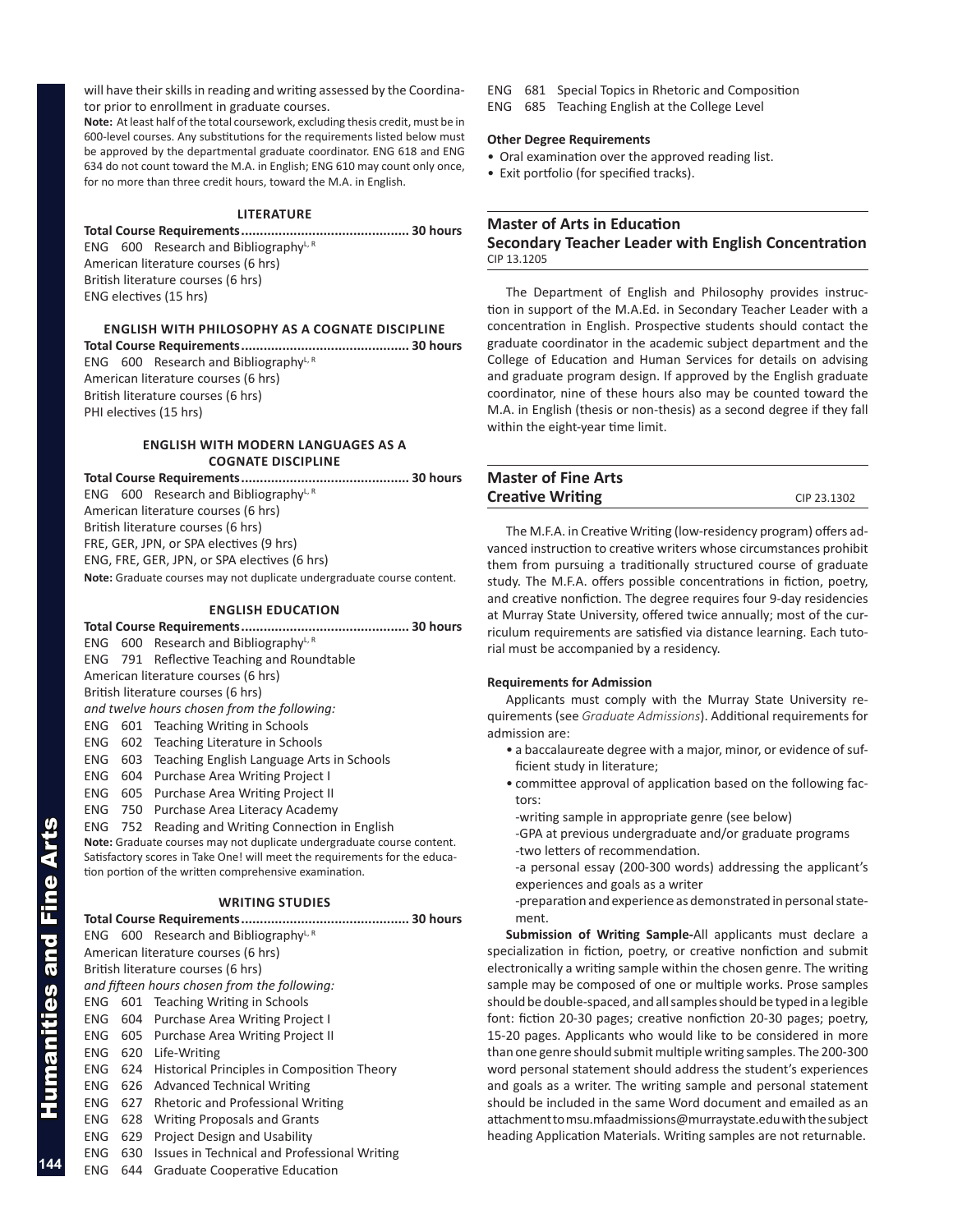## **THESIS ONLY**

**Total Course Requirements............................................. 49 hours** *Three semesters of the following. Students are generally required to take three sections in their chosen genre: fiction, poetry, or creative nonfiction. With the permission of the M.F.A. Director, students may take two residency/tutorial sequences in their chosen genre and one in another genre.*

|    | ENG 661 Fiction Tutorial             |
|----|--------------------------------------|
| or |                                      |
|    | ENG 662 Poetry Tutorial              |
| or |                                      |
|    | ENG 663 Creative Nonfiction Tutorial |

*Foursemestersofthefollowing.Studentsaregenerally requiredtotake four residency/tutorial sequences in chosen genre: fiction, poetry, or creativenonfiction.WiththepermissionoftheM.F.A.Director,students may takethreesectionsintheir chosengenreandoneinanothergenre.* **Note:** One of the four residencies precedes ENG 668.

|    | ENG 665 Fiction Residency                    |
|----|----------------------------------------------|
| or |                                              |
|    | ENG 666 Poetry Residency                     |
| or |                                              |
|    | <b>ENG</b> 667 Creative Nonfiction Residency |
|    |                                              |
|    |                                              |

### **Required Courses**

ENG  $664$  Field Study<sup>PT</sup> ENG 668 Creative Thesis

ENG 669 Thesis Residency

### **Required Electives................................................................ 9 hrs**

Graduate-level contemporary literature course (3 hrs) Graduate-level literature courses (6 hrs)

### **Other Requirements**

The creative thesis is the final body of work produced and submitted by the M.F.A. student. The thesis semester culminates in an oral thesis defense. A student's enrollment in ENG 668 is subject to the approval of the M.F.A. Director and the student's present and past mentors. If the M.F.A. Director, in consultation with the student's present and past mentors, determines that the student is not ready to enter the thesis semester, the student must enroll in both another residency and another tutorial in the chosen genre. After completing ENG 668, each student must enroll in ENG 669, a final residency, during which he/she will give a teaching presentation, read publicly from the thesis, attend a post-thesis defense meeting, and finalize thesis revisions.

## **Master of Arts Teaching English to Speakers of Other Languages**

CIP 13.1401

### **Requirements for Admission**

Applicants must comply with the Murray State University requirements (see *Graduate Admissions*). Application for admission will be considered for Fall admission only with exceptions handled on a caseby-case basis. Additional requirements for unconditional admission are as follows:

- an undergraduate major in English or a modern foreign language or approval by the TESOL Advisory Committee;
- at least 12 semester hours in one modern foreign language *or* demonstrated proficiency at that level (permission may be granted to complete this proficiency during the program; for non-native speakers, language may be English);
- for non-native speakers of English, a TOEFL score of 20 for each section of the iBT, an IELTS score of 6.5 with no band lower than 6.0 or a previous degree earned from an accredited U.S. institution or successful completion of Level 6 of the MSU ESL program.
- Students who have a minimum of 18 for each section of the iBT or an IELTS score of 6.0 with no band below 5.5, but meet all other conditions for admittance may be admitted conditionally by the TESOL Advisory committee. Under these conditions, students will have their English language skills assessed by the director of the TESOL program immediately after they arrive on campus to determine if further classes are needed to develop English language proficiency. After assessment the students may be assigned to full-time language study in the English as a Second Language Program, may be permitted to take graduate-level classes on a conditional basis along with further designated language study, or may be permitted to begin graduate study without further restrictions.
- All students must submit an internship proposal by the end of the semester before they will enroll in that class. Students must meet the specified guidelines indicated below for each internship before proposals will be considered. Each proposal must be approved by the TESOL Committee. Note that the default internship course will be TSL 690 Internship: Teaching Focus. Only students who have met very rigorous requirements, as noted below, will be allowed to enroll in an optional internship course.

**Note:** Admission to the program does not guarantee graduation. Students are expected to hold to the ethical standards expected of the teaching profession, and unethical conduct, such as violations of the MSU Academic Honesty Policy, may result in dismissal from the program.

## **NON-THESIS ONLY**

**Total Course Requirements............................................. 33 hours**

- TSL 600 Methods and Materials for Teaching ESL/EFL<sup>L</sup>
- TSL 605 Teaching ESL/EFL Writing
- TSL 609 Foundations of Second Language Acquisition
- TSL 610 Applied Linguistics and Professional Practices<sup>R</sup>
- TSL 615 Course and Syllabus Design in ESL/EFL
- TSL 620 Computer Assisted Language Learning
- TSL 623 Testing and Evaluation in Second Language Teaching
- TSL 634 Language and Culture
- TSL 653 Integrated ESL/EFL Skills Seminar
- TSL 680 Practicum
- TSL 690 Internship<sup>PT</sup>

## **Other Degree Requirements**

Formal evaluations during the course of the program will include submission of a summative portfolio and will include a one-hour oral exit examination.

## **Optional Internship Focus**

The default internship course will be TSL 690 Internship: Teaching Focus. Only students who have met very rigorous requirements, as noted below, will be allowed to enroll in an optional intership course.

**TSL 691 Internship: Research Focus -** Permission to enroll in this course as a substitute for TSL 690 requires teaching experience; TSL 610; approval by the TESOL Committee based on a superior score of the TSL 610 final project and research proposal, using an external rubic; and recommendation of TSL 610 professor.

**TSL 692 Internship: Materials Design Focus -** Permission to enroll in this course as a substitute for TSL 690 requires teaching experience; TSL 615; approval by the TESOL Committee based on a superior score of the TSL 615 final project and materials proposal, using an external rubic; and recommendation of TSL 615 professor.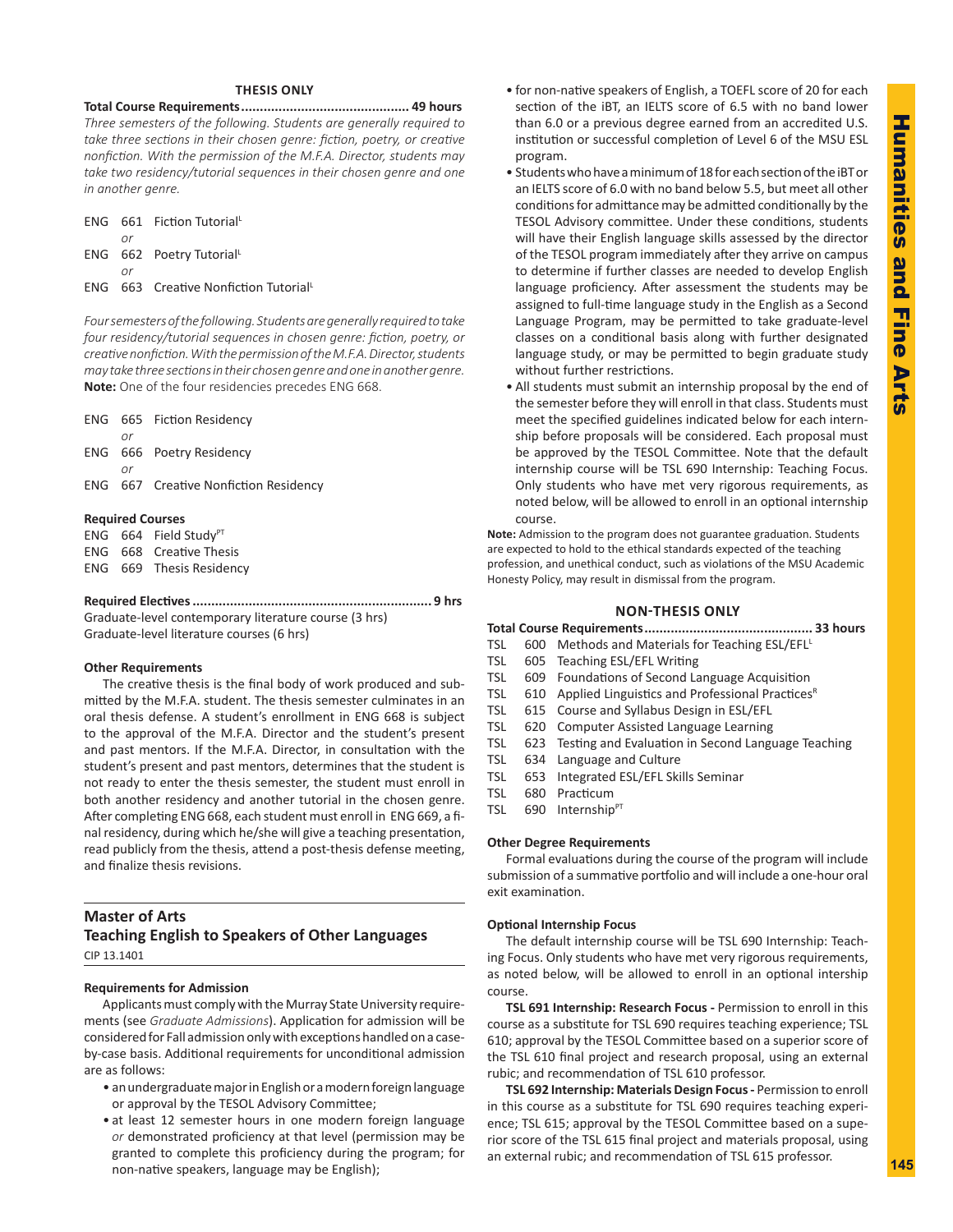## **ENDORSEMENT: English as a Second Language**

In keeping with Kentucky Department of Education guidelines, students who hold or are earning a certificate to teach at the elementary, middle school or secondary level may seek a K-12 certificate endorsement in English as a second language by completing the following 12 semester hours of course work:

- ENG 618 Introduction to Linguistic Science
- TSL 600 Methods and Materials for Teaching ESL/EFL
- TSL 609 Foundations of Second Language Acquisition
- TSL 634 Language and Culture

### **Other Degree Requirements**

An oral examination is required. English as a Second Language certificate endorsement seekers are required in Kentucky to take the Teaching English as a Second Language Praxis exam upon completion of the above courses.

| <b>CERTIFICATE</b>    |             |
|-----------------------|-------------|
| <b>Gender Studies</b> | CIP 05.0299 |

The Certificate in Gender Studies is an interdisciplinary course of study that is designed to complement traditional, disciplinary graduate and professional degree programs. The objectives are to provide students with opportunities to think in an interdisciplinary fashion about issues of gender and sexuality, to provide students with instruction and practice in employing the methods they learn in their degree programs toward inquiries into issues of gender and sexuality, to enable recipients of the certificate to teach in the area of gender studies at the post-secondary level, and to prepare students for further graduate study in the areas of gender and sexuality.

### **Requirements for Admission**

Applicants must comply with the Murray State University requirements (see *Graduate Admissions*). Additional requirements for unconditional admission are as follows:

- an undergraduate degree or current enrollment in a graduate or professional degree program;
- for non-native speakers of English, a TOEFL score of 20 for each section of the iBT, an IELTS score of 6.5 with no band lower than 6.0, a previous degree earned from an accredited U.S. institution, or successful completion of Level VI of the Murray State ESL program;
- for unconditional admission, an undergraduate GPA of 3.0 or higher;
- for conditional admission, program judgment of probable success based on GRE (Graduate Record Exam) scores, letters of recommendation, and/or other evidence such as a planned program of prerequisite courses.

### **Total Course Requirements............................................. 18 hours**

- GDS 600 Gender Theory and Research
- GDS 699 Scholarly Writing and Gender Studies

*and twelve hours from the following:*

- ENG 615 Topics in Women's Literature
- ENG 619 Gay and Lesbian Literature
- HIS 615 Women in History
- JMC 601 Media, Culture, Gender, and Race
- GDS 670 Lesbian, Gay, Bisexual, and Transgender Studies
- GDS 680 Gender, Sexuality, and the Law
- GDS 690 Seminar in Gender Studies
- PHI 657 Feminist Philosophy

Independent Study, Directed Reading, Special Topics, and similar courses may be taken with prior approval of the GDS program.

## Department of Global Languages and Theatre Arts

**Global Languages -** 4A Faculty Hall 270-809-2501 **Theatre Arts -** 106 Fine Arts Building 270-809-4421

**Chair:** Brent Menchinger. **Faculty:** Barne, Crider, Ekida, Garre, Graham, Hatakeyama, Kane, Ortega, Phillipy, Picech-Reisinger, Post, Riegler, Romero-Gonzalez, Saint Paul, Walsh, Wu.

The Department of Global Languages and Theatre Arts advances the understanding and appreciation of language and theatre study domestically and abroad. The department provides an important facet of the liberal education of all MSU students by offering a variety of courses for undergraduate and graduate students. These courses increase the cultural awareness of our students and helps them fulfill the necessary graduation requirements. The department provides excellence in theatre and language instruction through classroom and production events; serves as an outlet for our regional community to experience excellent theatre productions and strong linguistic support; and provides innovative approaches to promote life-long, creative ventures for our students after graduation. Students will be offered opportunities to study abroad; pursue research; increase their knowledge in languages through an array of cultural events (film, folklore, literature, mythology, theatre, TV); and, be prepared for language examinations for entrance into graduate school.

The study of languages and theatre opens the door to a cosmopolitan world and gives the student significant practical advantages for employment while magnifying humanistic insight which is necessary in today's world for successful living. The language major is designed to train students to communicate effectively with native speakers of the language studied; read and appreciate the cultural and historical significance of important works of native literature; and understand fundamental cultural characteristics of another part of the world. The theatre major is a liberal arts-based training program that prepares theatre practitioners for employment or graduate study in the entertainment fields, as well as other opportunities requiring strong oral and written communication skills, teamwork, and a goal-oriented approach to work.

Creativity, flexibility, and individual attention characterize its programs. The depart¬ment's facilities include modern offices and classrooms; the Language and Culture Resource Center (a multimedia lab providing students with computer-assisted learning tools as well as e-mail and Internet access); a dance/acting studio and, two performance spaces (Robert E. Johnson Theatre with 344 seats and the Actor's Studio Theatre with 55 seats).

The department of Global Languages and Theatre Arts strongly recommends that all majors and minors study abroad. Murray State University offers programs in a number of countries. Through MSU signature study abroad events, the Kentucky Institute for International Studies (KIIS), The Cooperative Center for Study Abroad (CCSA), and other programs available to students, the department works with the Institute for International Studies on the MSU campus to fulfill student's goals in study abroad.

Students may participate in several organizations in the department including Alpha Mu Gamma (national honorary language society), Alpha Psi Omega (national honorary dramatic society), and Sock and Buskin (theatre student organization).

#### **Placement**

All students new to the language programs at Murray State are required to take a placement exam to determine at which level of their language they should begin (102, 201, 202, 301, etc.). This exam will be required of all students with prior language experience,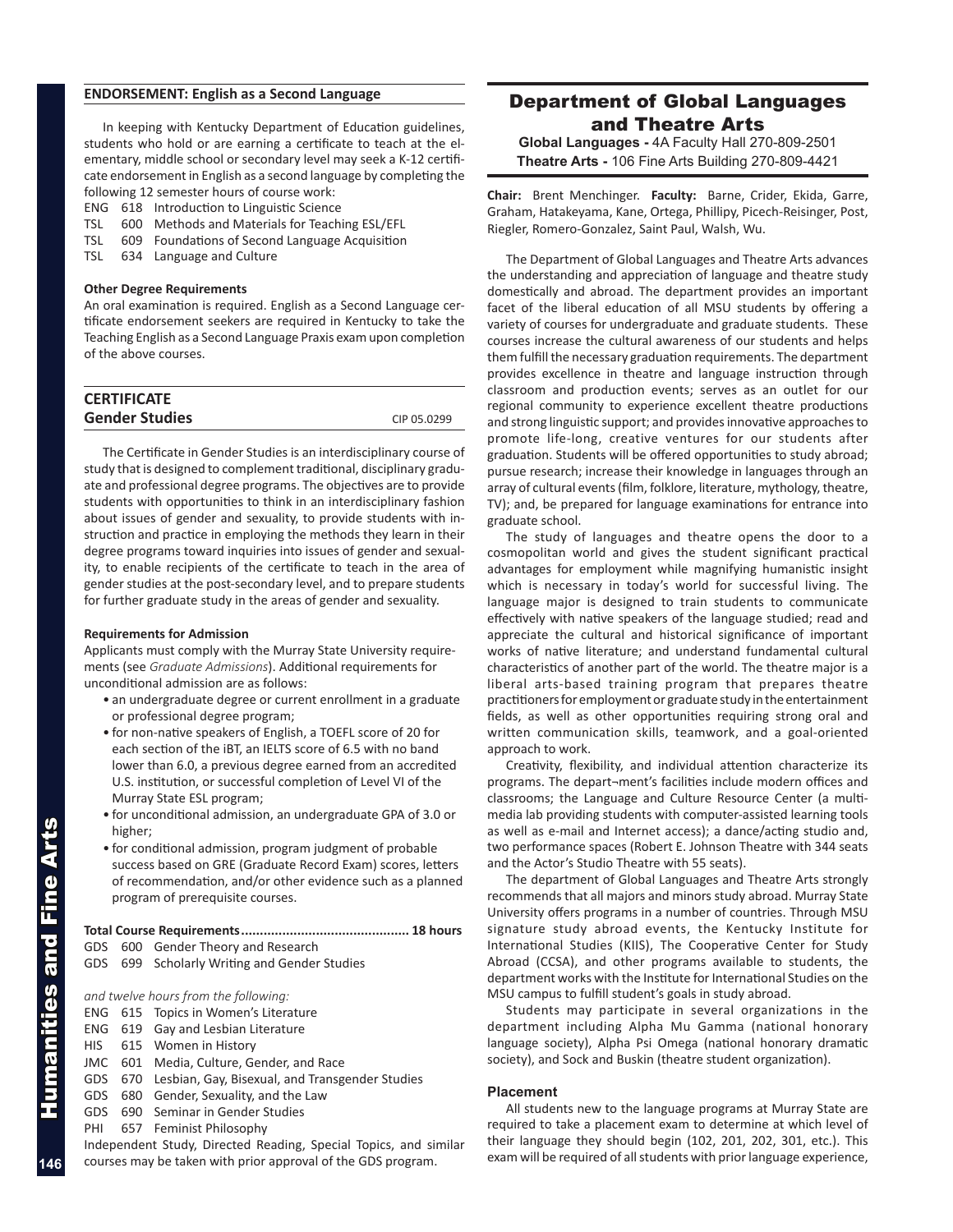including native speakers. The Placement Exam can be taken on-line by accessing the Department of Global Languages and Theatre Arts webpage.

If a student has previously acquired knowledge of the languages taught at MSU, a maximum of 12 college credits, up to and including the level of 301, may be awarded. The awarding of credit will be based on the applicant's success in any of the following: The Departmental Challenge Process; The CLEP Examination; or, The Advanced Placement (AP) Examination.

To enable theatre students to acquire the necessary skills, each theatre major is required to participate in no less than 12 facultydirected productions prior to graduation. Enrollment in THD 106 as required by every theatre major and minor to track their participation.

### **Scholarships**

Scholarships are available to qualified students who major in global languages or theatre. For additional information, contact the department chair.

## **MAJOR:**

| <b>French</b>    |             |
|------------------|-------------|
| Bachelor of Arts | CIP 16.0901 |

**University Studies Requirements................................... 41-44 hrs** (See *Academic Degrees and Programs*.)

### University Studies selections must include:

### •*University Studies Elective*

CSC 199 Introduction to Information Technology

**Note:** Intermediate level modern language courses completed as part of the major or minor also satisfy modern language requirements for the B.A. All majors and minors, including those who score at or above the 301 level on the Placement Exam, will be required to take FRE 301 and 331. FRE 301 and 331 serve as gateway courses to the upper level culture and literature courses. A minimum grade of *C* is required in FRE 301 and 331. MLA 400 is required for the major; passing scores on the third year proficiency exams are required for entry into MLA 400.

## **Required Courses ............................................................... 19 hrs** MLA 100T Transitions FRE 201 Intercultural Communications in French FRE 202 Practical Applications in French *or* FRE 203 French for the Working World FRE 301 Social Issues in French Texts FRE 323 French Culture and Civilization *or* FRE 324 Contemporary French Culture and Civilization FRE 331 Advanced Language Practice MLA 400 Senior Seminar **Note:** Credit for FRE 101 and 102 may not be used for the major but will be counted for graduation. **Limited Electives................................................................... 6 hrs**

| Select from the following literature courses: |     |                                                |  |
|-----------------------------------------------|-----|------------------------------------------------|--|
| FRE.                                          | 401 | Survey of French Literature I                  |  |
| FRE                                           | 402 | Survey of French Literature II                 |  |
| <b>FRE</b>                                    | 419 | European Cinema                                |  |
| <b>FRE</b>                                    |     | 421 Topics in French Literature                |  |
| <b>FRE</b>                                    | 441 | Topics in French Cultural Studies              |  |
| <b>FRE</b>                                    | 450 | Literary Masterpieces in French                |  |
| <b>FRE</b>                                    |     | 460 Studies in a Genre                         |  |
| <b>FRE</b>                                    | 501 | Middle Ages Literature                         |  |
| <b>FRE</b>                                    | 503 | Seventeenth- and Eighteenth-Century Literature |  |
| <b>FRE</b>                                    | 505 | Nineteenth-Century Literature                  |  |
| FRE                                           | 507 | Twentieth-Century Literature                   |  |
| <b>FRE</b>                                    | 521 | Topics in French Literature                    |  |

**Approved Electives in French........................................... 9-12 hrs** *Select from FRE courses beyond FRE 203.*

**Required Support Courses French Major............................ 3-6 hrs** One related course selected from the approved list obtained from the department. **Note:** The department strongly recommends that majors study abroad for at least one summer.

| <sup>1</sup> Each student must submit a senior research project. |  |
|------------------------------------------------------------------|--|

### **AREA:**

## **French/Teaching Certification (P-12)**

Bachelor of Arts CIP 16.0901 **University Studies Requirements................................... 41-44 hrs**

(See *Academic Degrees and Programs*.)

University Studies selections must include:

## •*University Studies Elective*

CSC 199 Introduction to Information Technology<sup>1</sup>

**Note:** Certification requires a grade of *B* or better in one English composition course and a *B* or better in a University Studies math course, public speaking, and EDU 103 or equivalent course. Additional requirements for admission to teacher education and student teaching must be met. See advisor and/or Office of Teacher Education Services for details. All majors and minors, including those who score at or above the 301 level on the Placement Exam, will be required to take FRE 301 and 331. FRE 301 and 331 serve as gateway courses to the culture and literature courses. A minimum grade of *C* is required in FRE 301 and 331. MLA 400 is required for the major; passing scores on the third year proficiency exams are required for entry into MLA 400.

Intermediate level foreign language courses completed as part of the major or minor also satisfy foreign language requirements for the B.A.

|            |     | MLA 100T Transitions                                                       |  |
|------------|-----|----------------------------------------------------------------------------|--|
| FRE        |     | 201 Intercultural Communications in French                                 |  |
| <b>FRE</b> | 202 | Practical Applications in French                                           |  |
|            | or  |                                                                            |  |
| <b>FRE</b> |     | 203 French for the Working World                                           |  |
| <b>FRE</b> | 301 | Social Issues in French Texts <sup>1</sup>                                 |  |
| <b>FRE</b> |     | 323 French Culture and Civilization                                        |  |
|            | or  |                                                                            |  |
| FRE        |     | 324 Contemporary French Culture and Civilization                           |  |
|            |     | FRE 331 Advanced Language Practice <sup>1</sup>                            |  |
|            |     | MLA 400 Senior Seminar                                                     |  |
|            |     | MLA 514 Methods of Teaching Foreign Languages                              |  |
|            |     | Note: Credit for FRE 101 and 102 may not be used for the major but will be |  |
|            |     | counted for graduation.                                                    |  |
|            |     |                                                                            |  |
|            |     | Select from the following literature courses:                              |  |
| <b>FRE</b> |     | 401 Survey of French Literature I                                          |  |
| <b>FRE</b> |     | 402 Survey of French Literature II                                         |  |
| <b>FRE</b> |     |                                                                            |  |
|            |     | 419 European Cinema                                                        |  |
| FRE        |     | 421 Topics in French Literature                                            |  |
| FRE        | 441 | Topics in French Cultural Studies                                          |  |
| <b>FRE</b> | 450 | Literary Masterpieces in French                                            |  |
| FRE.       | 460 | Studies in a Genre                                                         |  |
| <b>FRE</b> |     | 501 Middle Ages Literature                                                 |  |
| <b>FRE</b> | 503 | Seventeenth- and Eighteenth-Century Literature                             |  |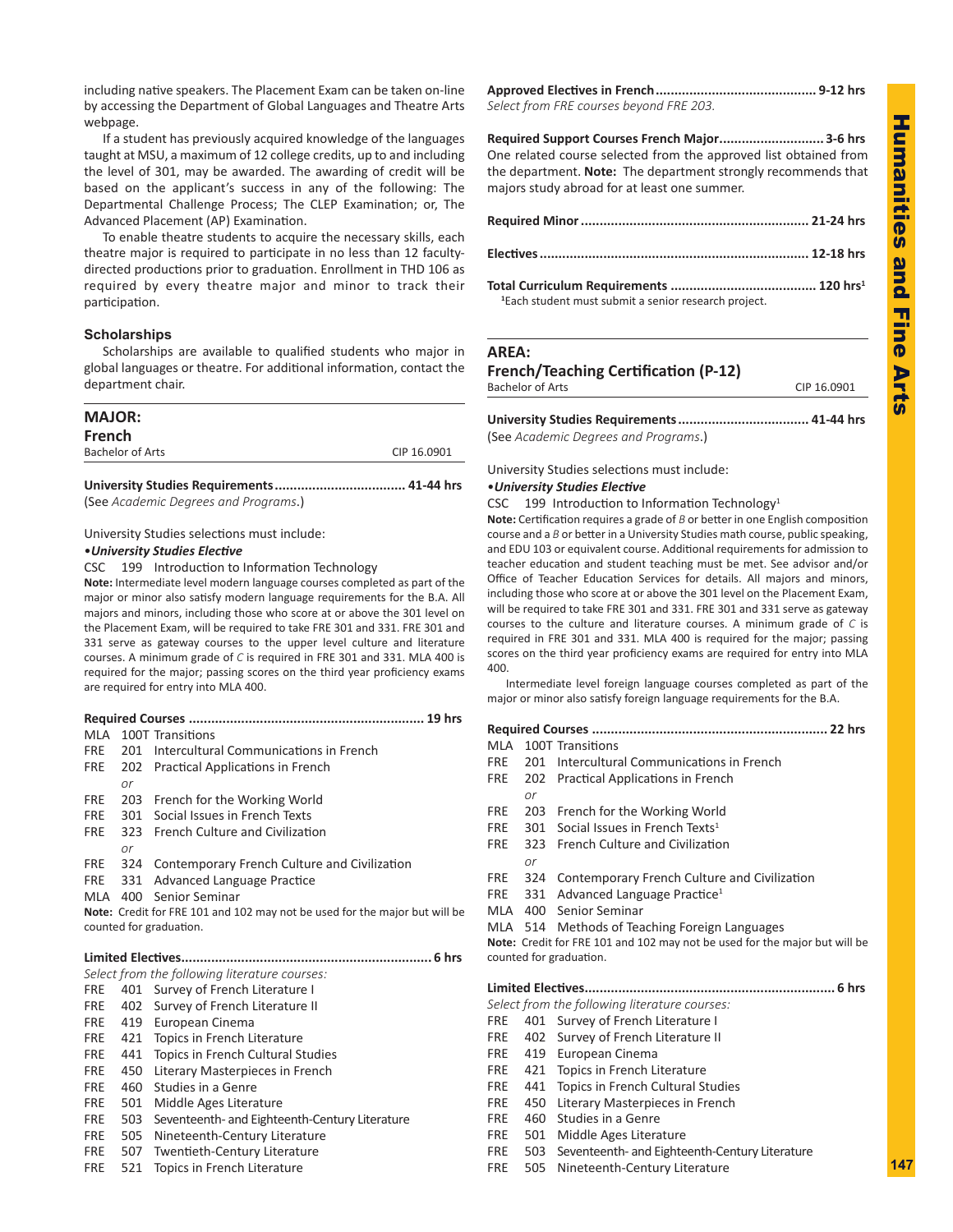|  |  | FRE 507 Twentieth-Century Literature |  |
|--|--|--------------------------------------|--|
|--|--|--------------------------------------|--|

FRE 521 Topics in French Literature

*Select from FRE courses beyond FRE 203.*

**Required Support Course................................................... 3-6 hrs** One related course selected from the approved list obtained from the department. **Note:** The department strongly recommends that majors study abroad for at least one summer.

### **Required for Teaching Certification..................................... 38 hrs**

- EDP 260 Psychology of Human Development<sup>2</sup>
- EDU 103 Issues and Practices of American Education
- EDU 303 Strategies of Teaching
- EDU 403 Structures and Foundations of Education
- EDU 405 Evaluation and Measurement in Education<sup>3</sup>
- SEC 420 Practicum in Secondary Schools<sup>3</sup>
- SEC 421 Student Teaching in the Secondary School
- SEC 422 Extended Practicum<sup>4</sup>
- SED 300 Educating Students with Disabilities

**Electives............................................................................ 0-1 hrs**

### **Total Curriculum Requirements ................................ 120-122 hrs5** 1 With a grade of *C* or better.

<sup>2</sup>May be counted as a University Studies social science elective.

**3** EDU 405 and SEC 420 must be taken together and taken two semesters before student teaching.

**4** Must be taken one semester before student teaching.

**5** Each student must submit a senior research project.

| <b>MAJOR:</b>           |             |
|-------------------------|-------------|
| German                  |             |
| <b>Bachelor of Arts</b> | CIP 16 0501 |

## **University Studies Requirements................................... 41-44 hrs** (See *Academic Degrees and Programs*.)

University Studies selections must include:

## •*University Studies Elective*

CSC 199 Introduction to Information Technology

**Note:** Intermediate level modern language courses completed as part of the major or minor also satisfy modern language requirements for the B.A. All majors and minors, including those who score at or above the 301 level on the Placement Exam, will be required to take GER 301 and 331. GER 301 and 331 serve as gateway courses to the upper level culture and literature courses. A minimum grade of *C* is required in GER 301 and 331. MLA 400 is required for the major; passing scores on the third year proficiency exams are required for entry into MLA 400.

| $19$ hrs   |    |                                                  |
|------------|----|--------------------------------------------------|
| MI A       |    | 100T Transitions                                 |
| GER        |    | 201 Intercultural Communications in German       |
|            |    | GER 202 Practical Applications in German         |
|            | or |                                                  |
|            |    | GER 203 German for the Working World             |
|            |    | GER 301 Social Issues in German Texts            |
| GER        |    | 323 German Culture and Civilization              |
|            | or |                                                  |
| <b>GER</b> |    | 324 Contemporary German Culture and Civilization |
|            |    | GER 331 Advanced Language Practice               |
|            |    | MLA 400 Senior Seminar                           |

**Note:** Credit for GER 101 and 102 may not be used for the major but will be counted for graduation.

## **Limited Electives................................................................... 6 hrs**

- *Select from the following literature courses:* GER 401 Survey of German Literature I GER 402 Survey of German Literature II
- GER 419 European Cinema
- GER 421 Topics in German Literature
- GER 441 Topics in German Cultural Studies
- GER 450 Literary Masterpieces in German
- GER 460 Studies in a Genre
- GER 501 Literature before 1600
- GER 503 Seventeenth- and Eighteenth-Century Literature
- GER 505 Nineteenth-Century German Literature
- GER 507 Twentieth-Century Literature
- GER 521 Topics in German Literature

## **Approved Electives in German......................................... 9-12 hrs** *Select from GER courses beyond GER 203.*

**Required Support Course................................................... 3-6 hrs** One related course selected from the approved list obtained from the department.

**Note:** The department strongly recommends that majors study abroad for at least one summer.

**1** Each student must submit a senior research project.

## **AREA:**

| <b>German/Teaching Certification (P-12)</b> |             |  |
|---------------------------------------------|-------------|--|
| Bachelor of Arts                            | CIP 16.0501 |  |
|                                             |             |  |

**University Studies Requirements................................... 41-44 hrs** (See *Academic Degrees and Programs*.)

## University Studies selections must include:

## •*University Studies Elective*

CSC 199 Introduction to Information Technology<sup>1</sup>

**Note:** Certification requires a grade of *B* or better in one English composition course and a *B* or better in a University Studies math course, public speaking, and EDU 103 or equivalent course. Additional requirements for admission to teacher education and student teaching must be met. See advisor and/or Office of Teacher Education Services for details. All majors and minors, including those who score at or above the 301 level on the Placement Exam, will be required to take GER 301 and 331. GER 301 and 331 serve as gateway courses to the culture and literature courses. A minimum grade of *C* is required in GER 301 and 331. MLA 400 is required for the major; passing scores on the third year proficiency exams are required for entry into MLA 400.

Intermediate level foreign language courses completed as part of the major or minor also satisfy foreign language requirements for the B.A.

### **Required Courses ............................................................... 22 hrs**

MLA 100T Transitions

- GER 201 Intercultural Communications in German
- GER 202 Practical Applications in German
	- *or*
- GER 203 German for the Working World
- GER 301 Social Issues in German Texts<sup>1</sup>
- GER 323 German Culture and Civilization *or*
- GER 324 Contemporary German Culture and Civilization
- GER 331 Advanced Language Practice<sup>1</sup>
- MLA 400 Senior Seminar

Humanities and Fine Arts

Humanities and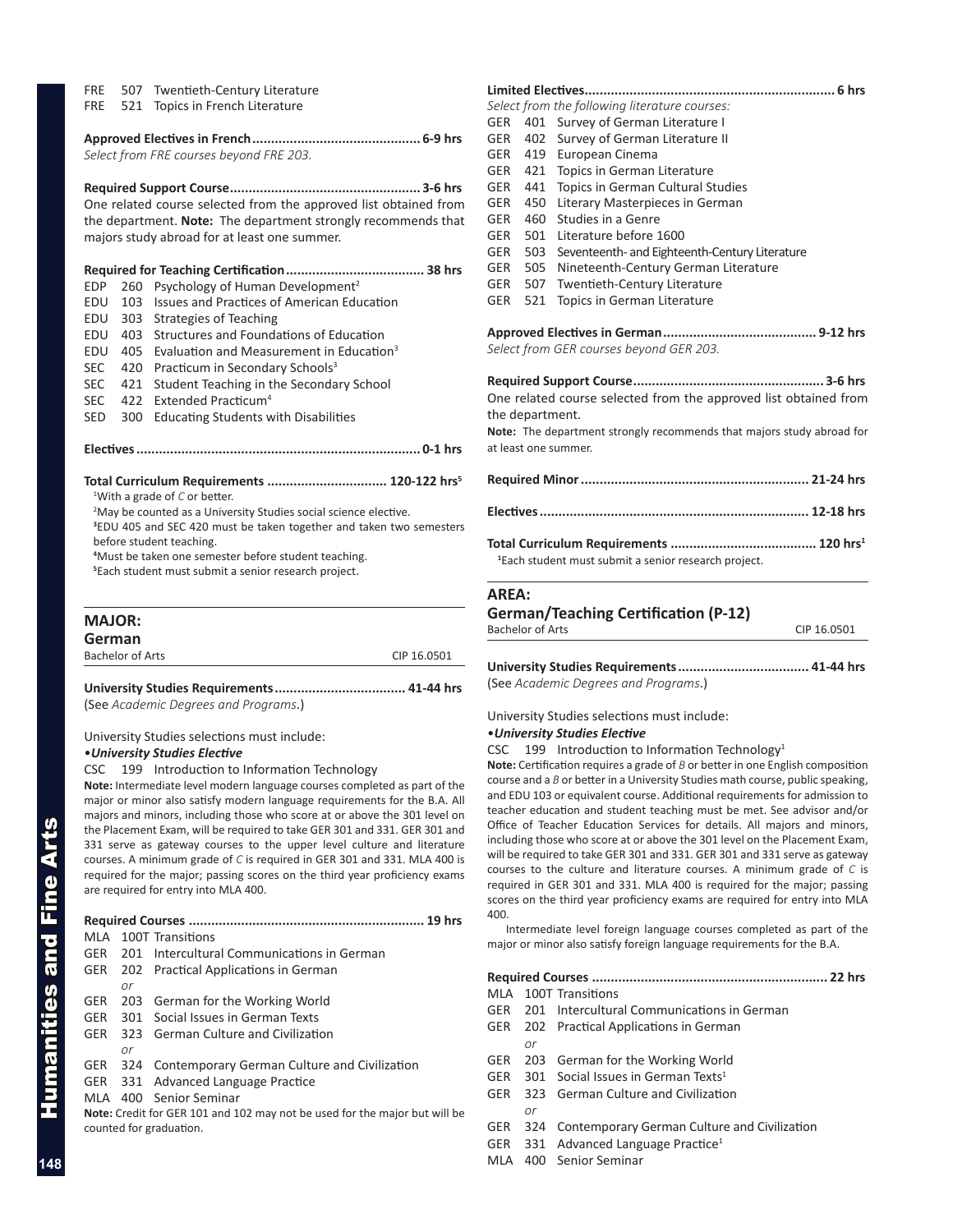MLA 514 Methods of Teaching Foreign Languages

**Note:** Credit for GER 101 and 102 may not be used for the major but will be counted for graduation.

| 6 hrs      |     |                                                |  |  |
|------------|-----|------------------------------------------------|--|--|
|            |     | Select from the following literature courses:  |  |  |
| <b>GER</b> | 401 | Survey of German Literature I                  |  |  |
| GER        | 402 | Survey of German Literature II                 |  |  |
| GER        | 419 | European Cinema                                |  |  |
| <b>GER</b> | 421 | Topics in German Literature                    |  |  |
| <b>GER</b> | 441 | Topics in German Cultural Studies              |  |  |
| <b>GER</b> | 450 | Literary Masterpieces in German                |  |  |
| <b>GER</b> | 460 | Studies in a Genre                             |  |  |
| <b>GER</b> | 501 | Literature before 1600                         |  |  |
| <b>GER</b> | 503 | Seventeenth- and Eighteenth-Century Literature |  |  |
| <b>GER</b> | 505 | Nineteenth-Century German Literature           |  |  |
| <b>GER</b> | 507 | <b>Twentieth-Century Literature</b>            |  |  |
| <b>GER</b> | 521 | Topics in German Literature                    |  |  |
|            |     |                                                |  |  |

## **Approved Electives in German......................................... 9-12 hrs**

*Select from GER courses beyond GER 203.*

**Required Support Course................................................... 3-6 hrs**

One related course selected from the approved list obtained from the department. **Note:** The department strongly recommends that majors study abroad for at least one summer.

| EDP        | 260 | Psychology of Human Development <sup>2</sup>                                    |
|------------|-----|---------------------------------------------------------------------------------|
| FDU        | 103 | Issues and Practices of American Education                                      |
| EDU        | 303 | Strategies of Teaching                                                          |
| FDU        | 403 | Structures and Foundations of Education                                         |
| EDU        | 405 | Evaluation and Measurement in Education <sup>3</sup>                            |
| <b>SEC</b> | 420 | Practicum in Secondary Schools <sup>3</sup>                                     |
| <b>SEC</b> | 421 | Student Teaching in the Secondary School                                        |
| <b>SEC</b> | 422 | Extended Practicum <sup>4</sup>                                                 |
| SED        | 300 | <b>Educating Students with Disabilities</b>                                     |
|            |     |                                                                                 |
|            |     |                                                                                 |
|            |     | Total Curriculum Requirements  120-122 hrs <sup>5</sup>                         |
|            |     | <sup>1</sup> With a grade of $C$ or better.                                     |
|            |     | <sup>2</sup> May be counted as a University Studies social science elective.    |
|            |     | <sup>3</sup> EDU 405 and SEC 420 must be taken together and taken two semesters |
|            |     | before student teaching.                                                        |
|            |     | <sup>4</sup> Must be taken one semester before student teaching.                |
|            |     | <sup>5</sup> Each student must submit a senior research project.                |

| <b>MAJOR:</b>           |             |
|-------------------------|-------------|
| Japanese                |             |
| <b>Bachelor of Arts</b> | CIP 16.0302 |
|                         |             |

**University Studies Requirements................................... 41-44 hrs** (See *Academic Degrees and Programs*.)

University Studies selections must include:

### •*University Studies Elective*

CSC 199 Introduction to Information Technology

**Note:** Intermediate level modern language courses completed as part of the major or minor also satisfy modern language requirements for the B.A. All majors and minors, including those who score at or above the 301 level on the Placement Exam, will be required to take JPN 301. JPN 301 serves as a gateway course to the upper level culture and literature courses. A minimum grade of *C* is required in JPN 301 and 302. MLA 400 (with research project) is required for the major; passing scores on the third year proficiency exams are required for entry into MLA 400.

## **Required Courses ............................................................... 22 hrs**

| MLA          |                         | 100T Transitions                                                                                      |             |
|--------------|-------------------------|-------------------------------------------------------------------------------------------------------|-------------|
| <b>JPN</b>   |                         | 201 Intermediate Japanese I                                                                           |             |
| JPN          |                         | 202 Intermediate Japanese II                                                                          |             |
| JPN          |                         | 301 Conversation and Composition I                                                                    |             |
|              |                         | JPN 302 Conversation and Composition II                                                               |             |
|              |                         | JPN 401 Advanced Japanese I                                                                           |             |
|              |                         | JPN 402 Advanced Japanese II                                                                          |             |
|              |                         | MLA $400$ Senior Seminar <sup>1</sup>                                                                 |             |
|              |                         | Note: Credit for JPN 101 and 102 may not be used for the major but will be<br>counted for graduation. |             |
|              |                         |                                                                                                       |             |
|              |                         | Select two from the following:                                                                        |             |
| <b>JPN</b>   |                         | 306 Introduction to Japanese Literature                                                               |             |
| JPN          |                         | 315 Global Cinema in Japanese                                                                         |             |
| JPN          |                         | 323 Japanese Culture and Civilization                                                                 |             |
| JPN          | 324                     | Contemporary Japanese Culture and Civilization                                                        |             |
| JPN          |                         | 331 Advanced Language Practice                                                                        |             |
| JPN          | 350                     | Modern Japanese Literature in Translation                                                             |             |
|              |                         |                                                                                                       |             |
|              |                         | Select two from the following upper-level courses:                                                    |             |
| JPN          |                         | 421 Topics in Japanese Literature                                                                     |             |
|              |                         | JPN 441 Topics in Japanese Cultural Studies                                                           |             |
|              |                         | JPN 460 Studies in a Genre                                                                            |             |
|              |                         |                                                                                                       |             |
|              |                         | Select one from the following:                                                                        |             |
|              |                         | ART 425 Art of Asia                                                                                   |             |
| HIS          |                         | 340 Modern East Asia                                                                                  |             |
|              |                         | HIS 475 Modern Japan                                                                                  |             |
|              |                         | POL 454 Government and Politics of Asia                                                               |             |
|              |                         | Note: The department strongly recommends that majors study abroad for                                 |             |
|              |                         | at least one summer.                                                                                  |             |
|              |                         |                                                                                                       |             |
|              |                         |                                                                                                       |             |
|              |                         |                                                                                                       |             |
|              |                         | <sup>1</sup> Each student must submit a senior research project.                                      |             |
| <b>AREA:</b> |                         |                                                                                                       |             |
|              |                         | Japanese/Teaching Certification (P-12)                                                                |             |
|              | <b>Bachelor of Arts</b> |                                                                                                       | CIP 16.0302 |
|              |                         |                                                                                                       |             |

## University Studies selections must include: •*University Studies Elective*

CSC 199 Introduction to Information Technology<sup>1</sup>

**Note:** Certification requires a grade of *B* or better in one English composition course and a *B* or better in a University Studies math course, public speaking, and EDU 103 or equivalent course. Additional requirements for admission to teacher education and student teaching must be met. See advisor and/or Office of Teacher Education Services for details. All majors and minors, including those who score at or above the 301 level on the Placement Exam, will be required to take JPN 301 and 331. JPN 301 and 331 serve as gateway courses to the culture and literature courses. A minimum grade of *C* is required in JPN 301 and 331. MLA 400 is required for the major; passing scores on the third year proficiency exams are required for entry into MLA 400.

Intermediate level foreign language courses completed as part of the major or minor also satisfy foreign language requirements for the B.A.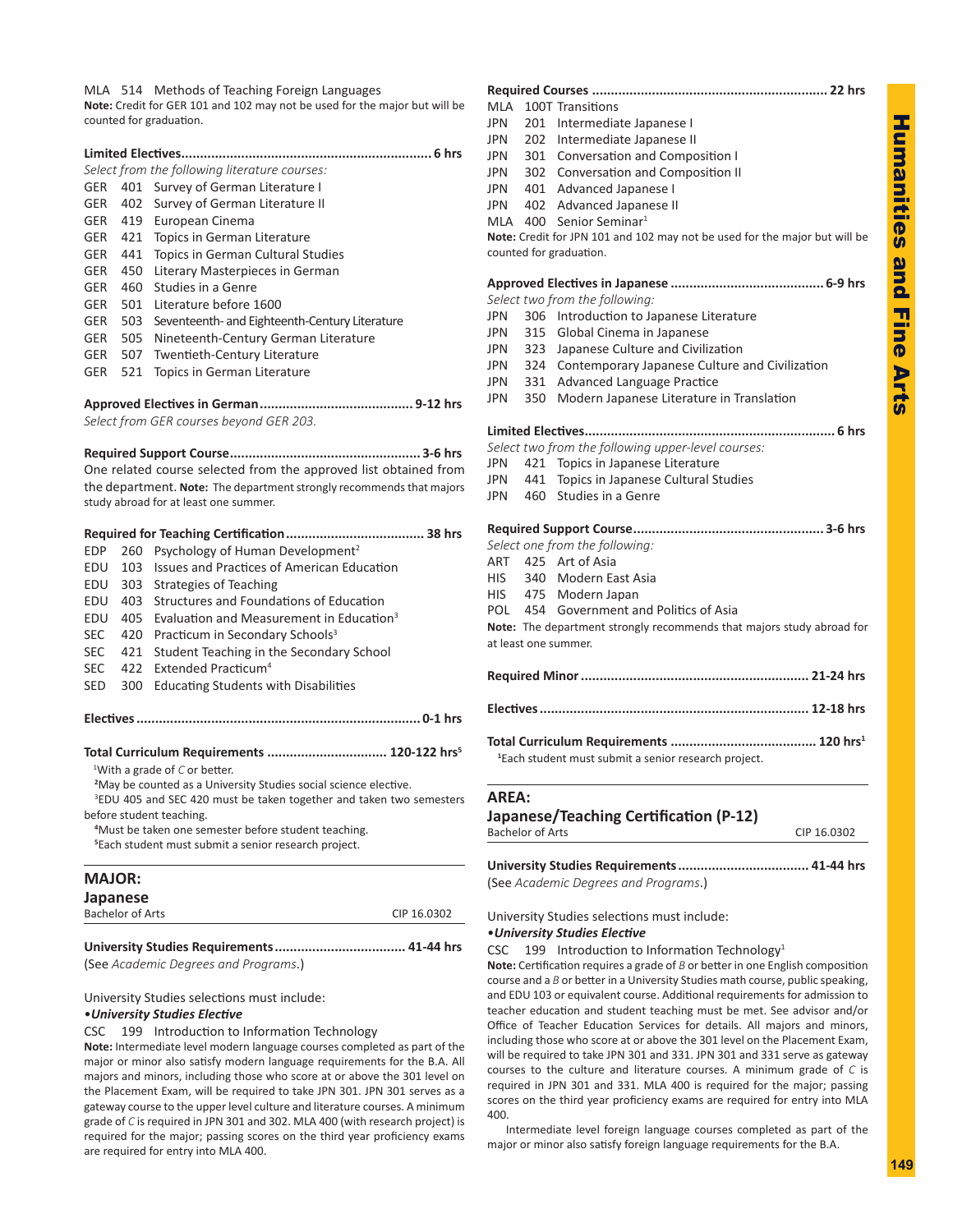| MLA        |     |                                                                                                                                                                                                                                                                                                                                                                                                                                                                                                               |
|------------|-----|---------------------------------------------------------------------------------------------------------------------------------------------------------------------------------------------------------------------------------------------------------------------------------------------------------------------------------------------------------------------------------------------------------------------------------------------------------------------------------------------------------------|
|            |     | 100T Transitions                                                                                                                                                                                                                                                                                                                                                                                                                                                                                              |
| JPN        |     | 201 Intermediate Japanese I                                                                                                                                                                                                                                                                                                                                                                                                                                                                                   |
| JPN        |     | 202 Intermediate Japanese II                                                                                                                                                                                                                                                                                                                                                                                                                                                                                  |
| JPN        |     | 301 Conversation and Composition I <sup>1</sup>                                                                                                                                                                                                                                                                                                                                                                                                                                                               |
| JPN        |     | 302 Conversation and Composition II                                                                                                                                                                                                                                                                                                                                                                                                                                                                           |
| JPN        |     | 331 Advanced Language Practice                                                                                                                                                                                                                                                                                                                                                                                                                                                                                |
| JPN        |     | 401 Advanced Japanese I                                                                                                                                                                                                                                                                                                                                                                                                                                                                                       |
|            |     | MLA 400 Senior Seminar <sup>1</sup>                                                                                                                                                                                                                                                                                                                                                                                                                                                                           |
|            |     | MLA 514 Methods of Teaching Foreign Languages                                                                                                                                                                                                                                                                                                                                                                                                                                                                 |
|            |     | Note: Credit for JPN 101 and 102 may not be used for the major but will be                                                                                                                                                                                                                                                                                                                                                                                                                                    |
|            |     | counted for graduation.                                                                                                                                                                                                                                                                                                                                                                                                                                                                                       |
|            |     |                                                                                                                                                                                                                                                                                                                                                                                                                                                                                                               |
|            |     | Select two from the following:                                                                                                                                                                                                                                                                                                                                                                                                                                                                                |
| <b>JPN</b> |     | 306 Introduction to Japanese Literature                                                                                                                                                                                                                                                                                                                                                                                                                                                                       |
| JPN        | 315 | Global Cinema in Japanese                                                                                                                                                                                                                                                                                                                                                                                                                                                                                     |
| JPN        | 323 | Japanese Culture and Civilization                                                                                                                                                                                                                                                                                                                                                                                                                                                                             |
| JPN        |     | 324 Contemporary Japanese Culture and Civilization                                                                                                                                                                                                                                                                                                                                                                                                                                                            |
| JPN        | 350 | Modern Japanese Literature in Translation                                                                                                                                                                                                                                                                                                                                                                                                                                                                     |
| JPN        | 402 | Advanced Japanese II                                                                                                                                                                                                                                                                                                                                                                                                                                                                                          |
| JPN        | 421 | Topics in Japanese Literature                                                                                                                                                                                                                                                                                                                                                                                                                                                                                 |
| JPN        | 441 | Topics in Japanese Cultural Studies                                                                                                                                                                                                                                                                                                                                                                                                                                                                           |
| JPN        | 460 | Studies in a Genre                                                                                                                                                                                                                                                                                                                                                                                                                                                                                            |
|            |     |                                                                                                                                                                                                                                                                                                                                                                                                                                                                                                               |
|            |     | Limited Electives<br>6 hrs<br>Select two from the following upper-level courses:2                                                                                                                                                                                                                                                                                                                                                                                                                             |
|            |     | 421 Topics in Japanese Literature                                                                                                                                                                                                                                                                                                                                                                                                                                                                             |
| JPN        |     | 441 Topics in Japanese Cultural Studies                                                                                                                                                                                                                                                                                                                                                                                                                                                                       |
| JPN        |     | 460 Studies in a Genre                                                                                                                                                                                                                                                                                                                                                                                                                                                                                        |
| JPN        |     |                                                                                                                                                                                                                                                                                                                                                                                                                                                                                                               |
|            |     |                                                                                                                                                                                                                                                                                                                                                                                                                                                                                                               |
|            |     | Select two from the following:                                                                                                                                                                                                                                                                                                                                                                                                                                                                                |
|            |     | ART 425 Art of Asia                                                                                                                                                                                                                                                                                                                                                                                                                                                                                           |
| HIS.       |     | 340 Modern East Asia                                                                                                                                                                                                                                                                                                                                                                                                                                                                                          |
|            |     |                                                                                                                                                                                                                                                                                                                                                                                                                                                                                                               |
| <b>HIS</b> |     | 475 Modern Japan                                                                                                                                                                                                                                                                                                                                                                                                                                                                                              |
|            |     | POL 454 Government and Politics of Asia                                                                                                                                                                                                                                                                                                                                                                                                                                                                       |
|            |     | Note: The department strongly recommends that majors study abroad for                                                                                                                                                                                                                                                                                                                                                                                                                                         |
|            |     | at least one summer.                                                                                                                                                                                                                                                                                                                                                                                                                                                                                          |
|            |     | Required for Teaching Certification<br>38 hrs                                                                                                                                                                                                                                                                                                                                                                                                                                                                 |
| EDP        |     | 260 Psychology of Human Development <sup>3</sup>                                                                                                                                                                                                                                                                                                                                                                                                                                                              |
|            |     | EDU 103 Issues and Practices of American Education <sup>3</sup>                                                                                                                                                                                                                                                                                                                                                                                                                                               |
| EDU        | 303 | <b>Strategies of Teaching</b>                                                                                                                                                                                                                                                                                                                                                                                                                                                                                 |
| EDU        |     | 403 Structures and Foundations of Education                                                                                                                                                                                                                                                                                                                                                                                                                                                                   |
| EDU        |     | 405 Evaluation and Measurement in Education <sup>4</sup>                                                                                                                                                                                                                                                                                                                                                                                                                                                      |
| <b>SEC</b> |     | 420 Practicum in Secondary Schools <sup>4</sup>                                                                                                                                                                                                                                                                                                                                                                                                                                                               |
| <b>SEC</b> | 421 | Student Teaching in the Secondary School                                                                                                                                                                                                                                                                                                                                                                                                                                                                      |
| <b>SEC</b> |     | 422 Extended Practicum <sup>5</sup>                                                                                                                                                                                                                                                                                                                                                                                                                                                                           |
| SED        |     | 300 Educating Students with Disabilities                                                                                                                                                                                                                                                                                                                                                                                                                                                                      |
|            |     | Total Curriculum Requirements  125-128 hrs <sup>6</sup><br><sup>1</sup> With a grade of $C$ or better.<br><sup>2</sup> Select courses not taken as approved electives.<br><sup>3</sup> May be counted as a University Studies social science elective.<br><sup>4</sup> EDU 405 and SEC 420 must be taken together and taken two semesters<br>before student teaching.<br><sup>5</sup> Must be taken one semester before student teaching.<br><sup>6</sup> Each student must submit a senior research project. |

## **MAJOR:**

**Spanish** Bachelor of Arts CIP 16.0905

**University Studies Requirements................................... 41-44 hrs**

(See *Academic Degrees and Programs*.)

University Studies selections must include:

## •*University Studies Elective*

CSC 199 Introduction to Information Technology

**Note:** Intermediate level modern language courses completed as part of the major or minor also satisfy modern language requirements for the B.A. All majors and minors, including those who score above the 301 level on the Placement Exam, will be required to take SPA 302. SPA 302 serves as a gateway course to the upper-level culture and literature courses. A minimum grade of *C* is required in SPA 301 and 302. MLA 400 is required for the major; passing scores on the third year proficiency exams are required for entry into MLA 400.

## **Required Courses ............................................................... 16 hrs**

- MLA 100T Transitions
- SPA 201 Intercultural Communications in Spanish
- SPA 202 Practical Applications in Spanish
- *or*
- SPA 203 Spanish for the Working World
- SPA 301 Conversation and Composition I
- SPA 302 Conversation and Composition II
- MLA 400 Senior Seminar

**Note:** Credit for SPA 101 and 102 may not be used for the major but will be counted for graduation.

## **Limited Electives................................................................... 6 hrs**

- *Select from the following literature courses:*
- SPA 401 Survey of Spanish Literature
- SPA 402 Golden Age Literature
- SPA 403 Survey of Spanish-American Literature
- SPA 404 Don Quixote
- SPA 411 Spanish-American Short Story
- SPA 419 European Cinema
- SPA 421 Topics in Spanish Literature
- SPA 422 Topics in Spanish American Literature
- SPA 441 Topics in Spanish Cultural Studies
- SPA 450 Literary Masterpieces in Spanish
- SPA 460 Studies in a Genre
- SPA 505 Nineteenth-Century Spanish Literature
- SPA 507 Twentieth-Century Spanish Literature
- SPA 512 Spanish-American Novel
- SPA 521 Topics in Spanish Literature
- SPA 522 Topics in Spanish-American Literature

**Approved Electives in Spanish ....................................... 12-15 hrs** *Select from SPA courses beyond SPA 203.*

**Required Support Course................................................... 3-6 hrs** One related course selected from the approved list obtained from the department.

**Note:** The department strongly recommends that majors study abroad for at least one summer.

**1** Each student must submit a senior research project.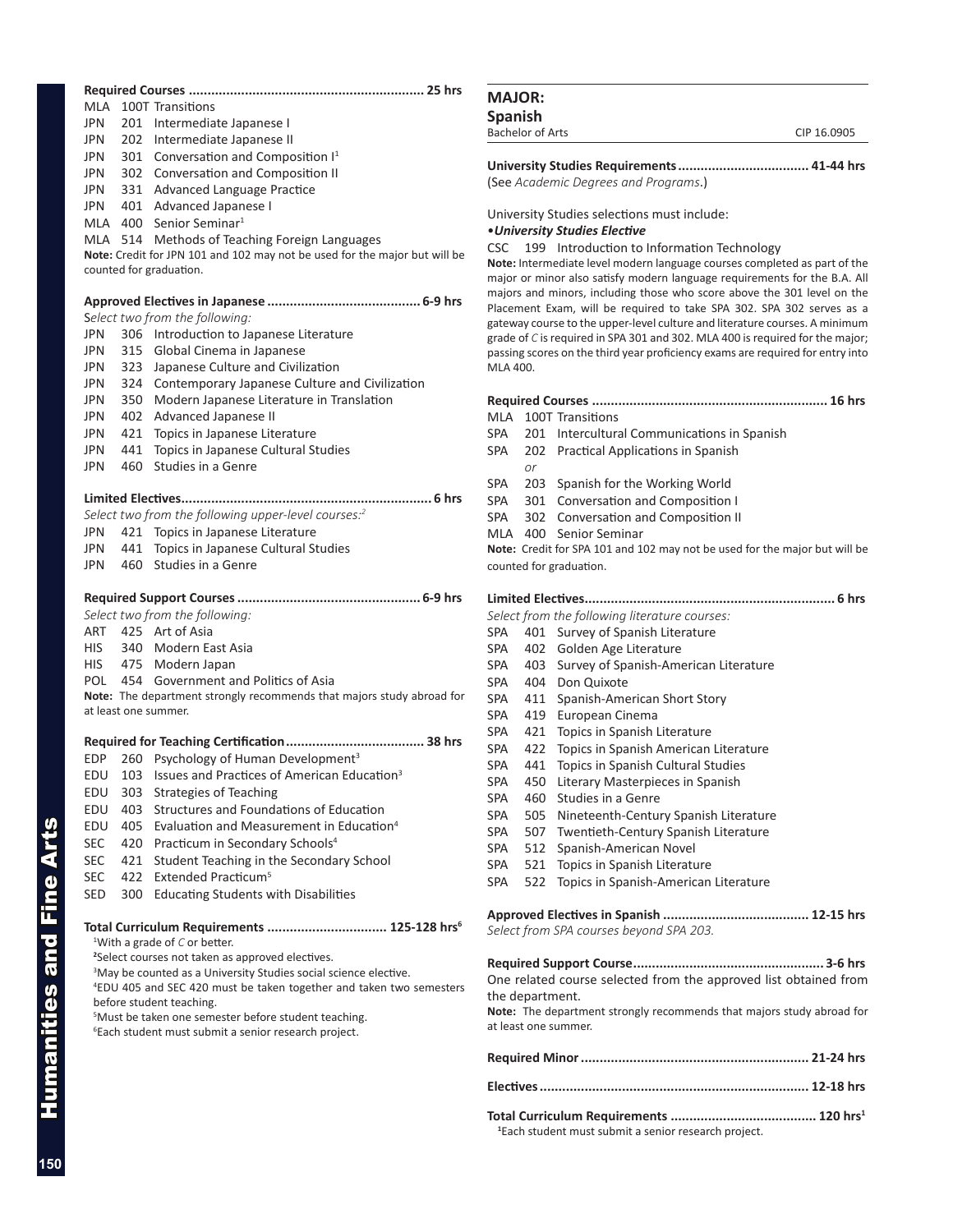| AREA:<br><b>Spanish/Teaching Certification (P-12)</b> |             |
|-------------------------------------------------------|-------------|
| <b>Bachelor of Arts</b>                               | CIP 16.0905 |
|                                                       |             |

| University Studies Requirements 41-44 hrs |  |
|-------------------------------------------|--|
| (See Academic Degrees and Programs.)      |  |

University Studies selections must include: •*University Studies Elective*

CSC 199 Introduction to Information Technology<sup>1</sup>

**Note:** Certification requires a grade of *B* or better in one English composition course and a *B* or better in a University Studies math course, public speaking, and EDU 103 or equivalent course. Additional requirements for admission to teacher education and student teaching must be met. See advisor and/or Office of Teacher Education Services for details. All majors and minors, including those who score above the 301 level on the Placement Exam, will be required to take SPA 302. SPA 302 serves as a gateway course to the upperlevel culture and literature courses. A minimum grade of *C* is required in SPA 301 and 302. MLA 400 is required for the major; passing scores on the third year proficiency exams are required for entry into MLA 400.

Intermediate level modern language courses completed as part of the major or minor also satisfy modern language requirements for the B.A.

**Required Courses ............................................................... 25 hrs**

| MLA        |           | 100T Transitions                                                           |
|------------|-----------|----------------------------------------------------------------------------|
| <b>SPA</b> | 201       | Intercultural Communications in Spanish                                    |
| <b>SPA</b> | 202       | <b>Practical Applications in Spanish</b>                                   |
|            | or        |                                                                            |
| <b>SPA</b> | 203       | Spanish for the Working World                                              |
| <b>SPA</b> | 301       | <b>Conversation and Composition I</b>                                      |
| SPA        | 302       | Conversation and Composition II                                            |
| <b>SPA</b> | 323<br>or | Spanish Culture and Civilization                                           |
| <b>SPA</b> | 325       | Spanish-American Culture                                                   |
| SPA        | 331       | <b>Advanced Language Practice</b>                                          |
| MLA        | 400       | Senior Seminar                                                             |
| MLA 514    |           | Methods of Teaching Foreign Languages                                      |
|            |           | Note: Credit for SPA 101 and 102 may not be used for the major but will be |
|            |           | counted for graduation.                                                    |
|            |           |                                                                            |
|            |           |                                                                            |
|            |           | Select two from the following literature courses:                          |
| <b>SPA</b> | 401       | Survey of Spanish Literature                                               |
| SPA        | 402       | Golden Age Literature                                                      |
| <b>SPA</b> | 403       | Survey of Spanish-American Literature                                      |
| <b>SPA</b> | 404       | Don Quixote                                                                |
| <b>SPA</b> | 411       | Spanish-American Short Story                                               |
| <b>SPA</b> | 419       | European Cinema                                                            |
| <b>SPA</b> | 421       | Topics in Spanish Literature                                               |
| <b>SPA</b> | 422       | Topics in Spanish American Literature                                      |
| <b>SPA</b> | 441       | Topics in Spanish Cultural Studies                                         |
| <b>SPA</b> | 450       | Literacy Masterpieces in Spanish                                           |
| <b>SPA</b> | 460       | Studies in a Genre                                                         |
| <b>SPA</b> | 505       | Nineteenth-Century Spanish Literature                                      |
| <b>SPA</b> | 507       | Twentieth-Century Spanish Literature                                       |
| <b>SPA</b> | 512       | Spanish-American Novel                                                     |
| <b>SPA</b> | 521       | Topics in Spanish Literature                                               |

SPA 522 Topics in Spanish-American Literature

**Approved Electives in Spanish ........................................... 6-9 hrs** *Select from SPA courses beyond SPA 203.*

## **Required Support Course................................................... 3-6 hrs** One related course outside of the Department of Modern Languages, selected from the approved list obtained from the department. **Note:** The department strongly recommends that majors study abroad for at least one summer.

## **Required for Teaching Certification..................................... 38 hrs**

- EDP 260 Psychology of Human Development<sup>2</sup>
- EDU 103 Issues and Practices of American Education
- EDU 303 Strategies of Teaching
- EDU 403 Structures and Foundations of Education
- EDU 405 Evaluation and Measurement in Education<sup>3</sup>
- SEC 420 Practicum in Secondary Schools<sup>3</sup>
- SEC 421 Student Teaching in the Secondary School
- SEC 422 Extended Practicum<sup>4</sup>
- SED 300 Educating Students with Disabilities

**Total Curriculum Requirements ................................ 122-125 hrs5**

1 With a grade of *C* or better.

<sup>2</sup>May be counted as a University Studies social science elective. **3** EDU 405 and SEC 420 must be taken together and taken two semesters before student teaching.

**4** Must be taken one semester before student teaching.

**5** Each student must submit a senior research project.

**Chinese Studies Minor........................................................ 21 hrs** CHN 201, 202 or 210, 305, 340, (a minimum grade of *C* required in 202/210, 305, and 340), and nine hours of approved electives from the following: CHN 310, 314, 451, 460; ART 425; HIS 340, 472, 474; or POL 459. Six hours must be completed in residence at Murray State University. Due to the nature of this minor, CHN 451 and 460 will not be offered in the same semester. The department strongly recommends that minors study abroad for at least one summer.

**French Minor...................................................................... 21 hrs** FRE 201, 202 or 203, 301, 331 (a minimum grade of *C* required in 301 and 331), and nine hours of approved electives beyond FRE 331. Six hours must be completed in residence at Murray State University. The department strongly recommends that minors study abroad for at least one summer.

**German Minor.................................................................... 21 hrs** GER 201, 202 or 203, 301, 331 (a minimum grade of *C* required in 301 and 331), and nine hours of approved electives beyond GER 331. Six hours must be completed in residence at Murray State University. The department strongly recommends that minors study abroad for at least one summer.

**Japanese Minor.................................................................. 21 hrs** JPN 201, 202, 301, 331 (a minimum grade of *C* required in 301 and 331), and nine hours of approved upper-level electives. Six hours must be completed in residence at Murray State University. The department strongly recommends that minors study abroad for at least one summer.

**Spanish Minor.................................................................... 21 hrs** SPA 201, 202 or 203, 301, 302 (a minimum grade of *C* required in 302), and nine hours of approved electives beyond SPA 302. Six hours must be completed in residence at Murray State University. The department strongly recommends that minors study abroad for at least one summer.

## **Graduate Program**

## **Master of Arts in Education Secondary Teacher Leader with French, German or Spanish Concentration** CIP 13.1205

The Department of Modern Languages provides instruction in support of the M.A.Ed. in Secondary Teacher Leader with a concentration in French, German or Spanish. Prospective students should contact the graduate coordinator in the academic subject depart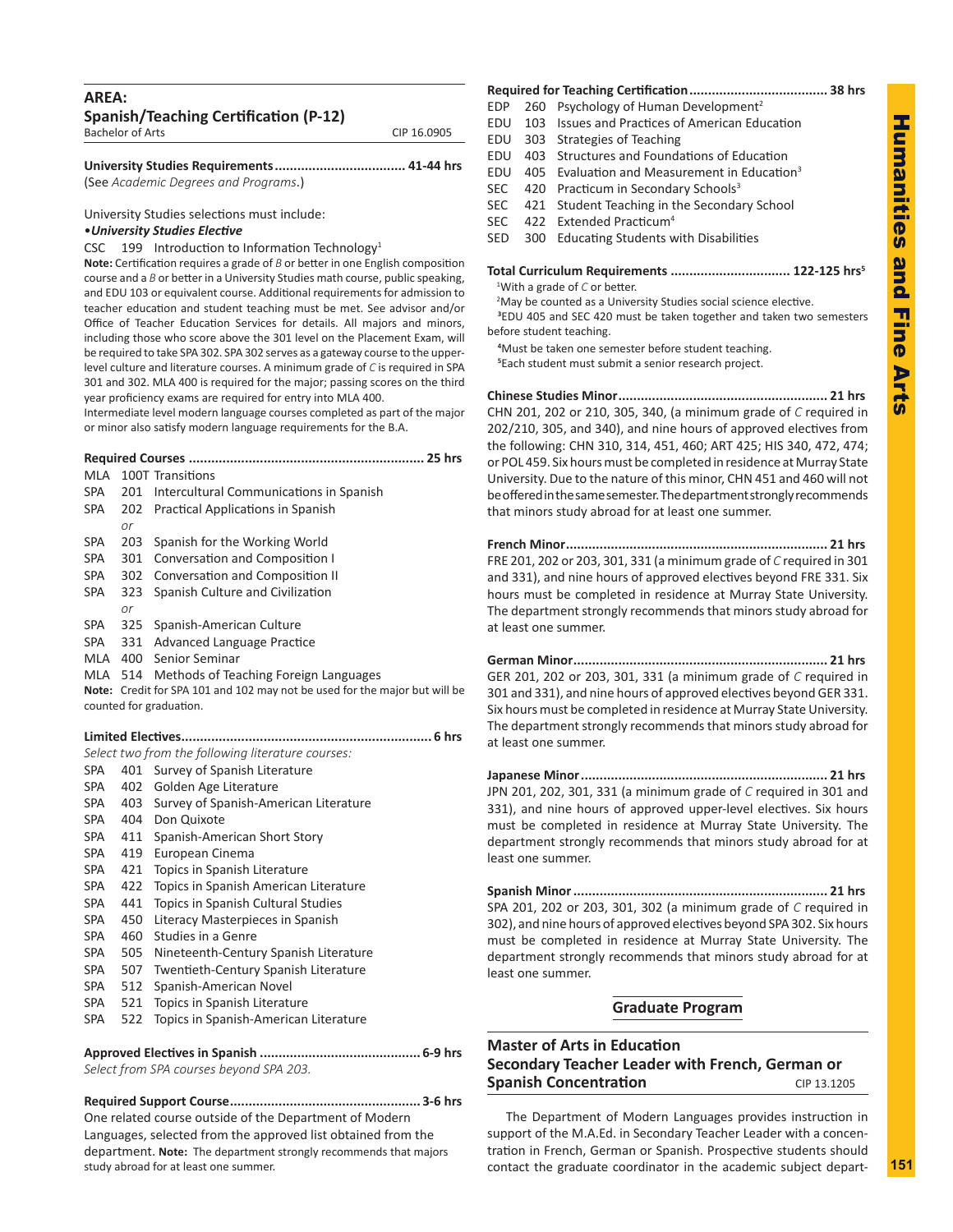ment and the College of Education and Human Services for details on advising and graduate program design.

## **Foreign Language Examination**

Students who are required by their departments to demonstrate proficiency in a foreign language may satisfy the requirement in one of the following ways:

- by completion of two years of college-level study in one language with an average grade of *C* or better; or
- by earning an appropriate score on the CLEP exam. See www. collegeboard.com/testing and refer to CLEP.

The native language of a foreign student may be accepted to meet the graduate language requirements if recommended by the student's advisor and approved by the graduate coordinator of the student's college.

For those disciplines which permit the substitution of statistics, computer science, or a combination thereof for a foreign language, the requirement may be met by the satisfactory completion of two semesters of the permitted substitute courses with grades of *C* or better. These courses are in addition to the total number of hours required for the degree. A proficiency examination administered by the appropriate department may be accepted in lieu of the required course work.

| <b>MAJOR:</b><br><b>Theatre</b> |     |                                                                  |             |
|---------------------------------|-----|------------------------------------------------------------------|-------------|
|                                 |     | Bachelor of Arts/Bachelor of Science                             | CIP 50.0501 |
|                                 |     | ACCREDITED BY: National Association of Schools of Theatre (NAST) |             |
|                                 |     |                                                                  |             |
|                                 |     | (See Academic Degrees and Programs.)                             |             |
|                                 |     |                                                                  |             |
|                                 |     |                                                                  |             |
| THD                             |     | 100T Transitions                                                 |             |
| THD                             |     | 103 Theatre Foundations                                          |             |
| THD                             |     | 106 Theatre Attendance and Assembly                              |             |
| THD                             |     | 110 Movement for the Actor                                       |             |
| THD                             | 111 | Acting I                                                         |             |
| THD                             |     | 120 Play Analysis                                                |             |
| <b>THD</b>                      | 140 | Stagecraft                                                       |             |
| THD                             | 142 | Costume Construction                                             |             |
| THD                             |     | 210 Voice and Diction                                            |             |
| THD                             |     | 221 Performance Theory                                           |             |
| <b>THD</b>                      |     | 250 Basic Theatre Design                                         |             |
| THD                             | 263 | Theatre History and Literature I                                 |             |
| THD                             | 264 | Theatre History and Literature II                                |             |
| <b>THD</b>                      | 430 | Directing I                                                      |             |
|                                 |     | and one course chosen from the following:                        |             |
|                                 |     | THD 350 Scene Design                                             |             |
| THD                             | 351 | Lighting Design                                                  |             |
| THD                             | 352 | Costume Design                                                   |             |

#### **Required THD Electives.................................................. 11-17 hrs**

*Choose from the following courses. No more than three hours from the 200-level courseswill be counted towards graduation. Courses not chosen from THD 350, 351, or 352 above as Core Courses are eligible for use as THD electives.*

THD 220 Creative Drama

Humanities and Fine Arts

manities and Fine Arts

**152**

- THD 225 Children's Theatre Touring Company
- THD 230 Stage Management
- THD 241 Theatrical Makeup
- THD 260 Music Theatre Dance I
- THD 262 Jazz Dance I
- THD 270 Stage Combat
- THD 310 Acting II
- THD 312 Advanced Movement for Actors
- THD 320 Playwriting
- THD 322 International Studies in Theatre
- THD 330 Theatre Management and Leadership
- THD 341 Advanced Theatrical Makeup
- THD 346 Acting Shakespeare
- THD 358 Sound Design for the Theatre
- THD 360 Music Theatre Dance II
- THD 362 Jazz Dance II
- THD 392 Professional Engagement
- THD 400 Special Topics
- THD 410 Acting III
- THD 422 Contemporary Theatre
- THD 465 Directing II
- THD 466 Theatre Literature
- THD 590 Directed Independent Study in Theatre Arts
- **Required Minor.................................................................. 21 hrs**
- **Total Curriculum Requirements ........................................ 120 hrs**

#### **Other Degree Requirements**

Each theatre major is required to work in or on 12 faculty-directed productions prior to graduation. Enrollment in THD 106 as required by the major and/or minor evaluates this production requirement. At least one study abroad experience is highly encouraged for all theatre majors and minors. The department faculty participates in study abroad courses to facilitate this activity.

**Theatre Minor.................................................................... 21 hrs** THD 106 (three semesters), 111, and 120; THD 140 or 142; THD 263 or 264; THD 430 and one of the following: THD 350, 351, or 352. Six hours must be upper-level courses.

**Theatre Design/Technical Minor......................................... 21 hrs** THD 120, 140, 142, 230, 250, and two courses chosen from THD 350, 351, or 352. Six hours must be upper-level courses.

**Theatre Performance Minor ............................................... 21 hrs** THD 106 (three semesters), 111, 120, 241, 260, 310, and 410. Six hours must be upper-level courses.

**Music Theatre Minor.......................................................... 24 hrs** MUS 107, 109, 110, 124, 125, 127, 128; THD 111, 360, 389; and MUS 164/364 (two semesters) or THD 106 (two semesters). Six hours must be upper-level courses.

## Department of History 6B Faculty Hall 270-809-2231

**Chair:** Kathy Callahan. **Faculty:** Beahan, Belue, Bolin, Callahan, Clardy, Heern, Hilton, Humphreys, Irvin, Mulligan, Pizzo, Rashid, Schell.

Department of History course offerings support University Studies requirements, provide concentrations in American, European, and global history for a major or minor, and prepare students for secondary certification.

The department contributes substantially to the world civilizations and culture courses and offers electives, the American Experience and Modern Europe, which meet University Studies requirements in several categories. These University Studies courses encourage students to appreciate the diverse paths humans have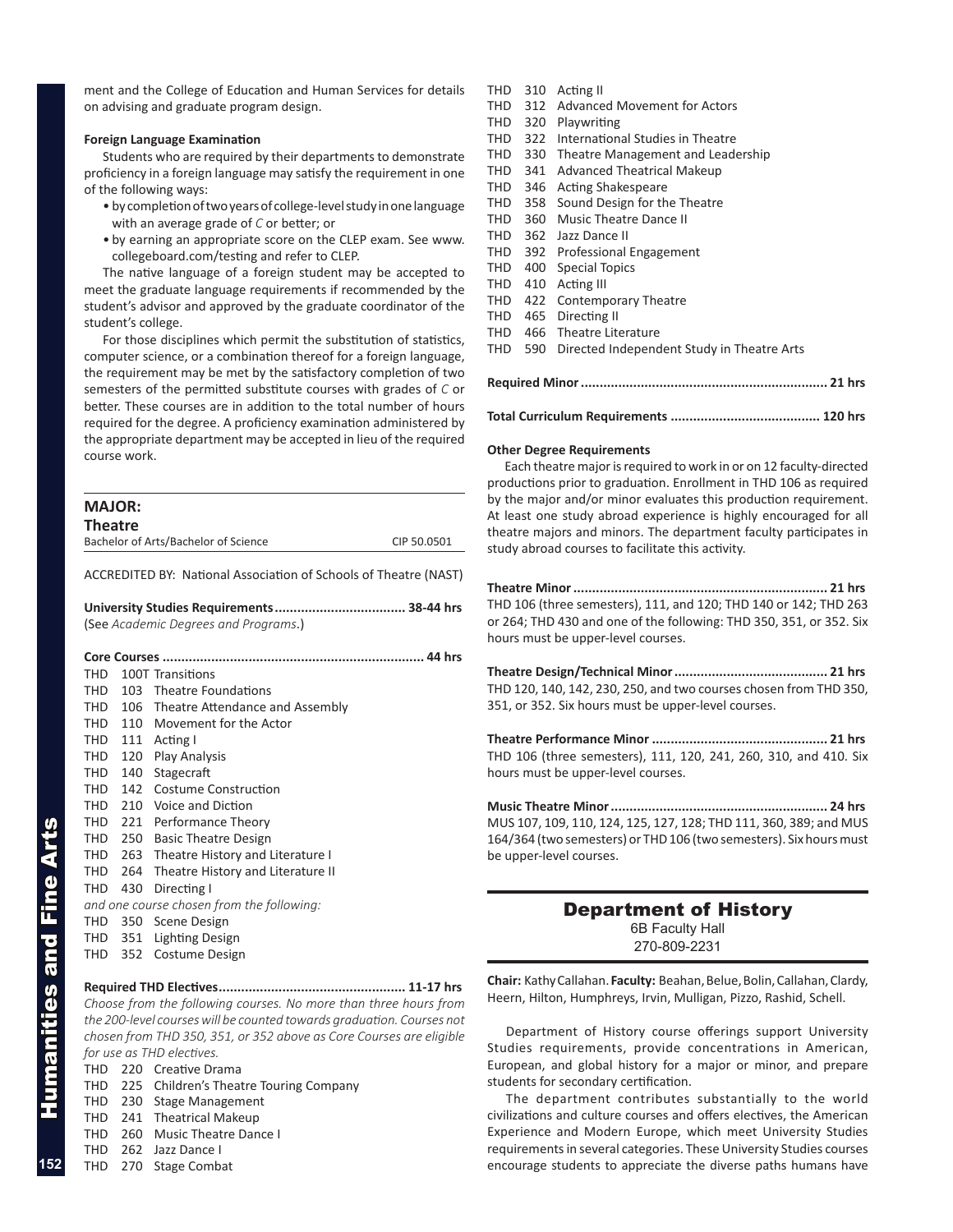taken to the present as well as their own distinctive cultural heritage.

Specialized instruction for undergraduate majors and minors in history is intended to develop knowledge of the past and the skills of critical inquiry necessary for careers in teaching, the professions, government and business. Many students are currently combining a major in history with a major in other fields. The department also serves as a home for the Religious Studies minor.

The Master of Arts in History provides excellent preparation for doctoral work in history, for law school, or for other professional and graduate education. The history M.A. is also excellent preparation for careers in government, public and private agencies concerned with history, and any career requiring research, analytical and writing skills. It also enables teachers to meet Rank II certification in Kentucky public schools.

## **MAJOR: History** Bachelor of Arts/Bachelor of Science CIP 54.0101 **University Studies Requirements................................... 41-47 hrs** (See *Academic Degrees and Programs*.) University Studies selections must include: CIV 201 World Civilizations I *and* CIV 202 World Civlizations II **Required Courses ............................................................... 16 hrs** HIS 100T Transitions *Three of the following four courses:* HIS 201 Modern Europe HIS 202 Understanding Global History HIS 221 American Experience to 1865 HIS 222 American Experience Since 1865 *and* HIS 300 Introduction to Historical Studies HIS 400 Professional Engagement Senior Seminar**<sup>1</sup> Required Limited Electives.................................................. 18 hrs** Upper-level courses (not including HIS 361); at least two must be at the 400-level, to include the following: **Global History Electives (6 hrs)** HIS 301, 305, 309, 316, 325, 331, 340, 350, 352, 354, 355, 356, 357, 359, 360, 362, 370, 407, 418, 449, 450, 451, 456, 459, 472, 474, 475, 476, 478, 479, 481. **U.S. History Electives (3 hrs)** HIS 315, 320, 322, 323, 326, 327, 329, 330, 333, 334, 416, 417, 421, 422, 424, 425, 430, 431, 433, 434, 435, 436, 441, 442, 445, 446, 491. **European History Electives (3 hrs)** HIS 301, 302, 303, 304, 306, 307, 310, 324, 363, 364, 401, 402, 403, 406, 408, 409, 410, 411, 412, 413, 414, 419, 425. Depending on topic, these courses will be acceptable under an above group with advisor approval: HIS 390, 415, 477, 490. **Elective hours of choice (6 hrs) Required Minor.................................................................. 21 hrs Electives<sup>3</sup> ...................................................................... 18-24 hrs**

| $1\Delta$ arade of C or hetter is required |  |
|--------------------------------------------|--|

<sup>1</sup>A grade of *C* or better is required.

## **AREA:**

## **History/Social Studies Certification (Grades 8-12)**

Bachelor of Arts/Bachelor of Science CIP 54.0101

**Note:** Certification requires a grade of *B* or better in one English composition course and a grade of *B* or better in a University Studies math course, COM 161, and EDU 103 or equivalent course. Additional requirements for admission to teacher education and student teaching must be met. See advisor and/or Office of Teacher Education Services for details.

|            | (See Academic Degrees and Programs.) |                                                                 |  |  |  |  |
|------------|--------------------------------------|-----------------------------------------------------------------|--|--|--|--|
|            |                                      | • Social and Self-Awareness and Responsible Citizenship         |  |  |  |  |
|            |                                      | EDU 103 Issues and Practices of American Education <sup>1</sup> |  |  |  |  |
|            |                                      | • University Studies Elective                                   |  |  |  |  |
| <b>CSC</b> |                                      | 199 Introduction to Information Technology <sup>2</sup>         |  |  |  |  |
|            |                                      |                                                                 |  |  |  |  |
|            |                                      |                                                                 |  |  |  |  |
| <b>HIS</b> |                                      | 100T Transitions                                                |  |  |  |  |
| <b>HIS</b> |                                      | 300 Introduction to Historical Studies                          |  |  |  |  |
| <b>HIS</b> |                                      | 361 Teaching History                                            |  |  |  |  |
| HIS.       |                                      | 400 Professional Engagement Senior Seminar <sup>2</sup>         |  |  |  |  |
|            |                                      | Three of the following:                                         |  |  |  |  |
| HIS F      |                                      | 201 Modern Europe                                               |  |  |  |  |
| <b>HIS</b> |                                      | 202 Understanding Global History                                |  |  |  |  |
| <b>HIS</b> |                                      | 221 American Experience to 1865                                 |  |  |  |  |
| HIS.       |                                      | 222 American Experience Since 1865                              |  |  |  |  |
|            |                                      |                                                                 |  |  |  |  |
|            |                                      |                                                                 |  |  |  |  |
| ECO        |                                      | 231 Microeconomics                                              |  |  |  |  |
|            |                                      | GSC 110 World Geography                                         |  |  |  |  |
| POL        |                                      | 140 American National Government                                |  |  |  |  |
| SOC        | 133                                  | Introduction to Sociology                                       |  |  |  |  |

**Required Limited History Electives...................................... 18 hrs** Upper-level courses (not including HIS 361), at least two must be at the 400-level, to include the following:

### **Global History Electives (6 hrs)**

HIS 301, 305, 309, 316, 325, 331, 340, 350, 352, 354, 355, 356, 357, 359, 360, 362, 370, 407, 418, 449, 450, 451, 456, 459, 472, 474, 475, 476, 478, 479, 481.

### **U.S. History Electives (3 hrs)**

HIS 315, 320, 322, 323, 326, 327, 329, 330, 333, 334, 416, 417, 421, 422, 424, 425, 430, 431, 433, 434, 435, 436, 441, 442, 445, 446, 491.

### **European History Electives (3 hrs)**

HIS 301, 302, 303, 304, 306, 307, 310, 324, 363, 364, 401, 402, 403, 406, 408, 409, 410, 411, 412, 413, 414, 419, 425. Depending on topic, these courses will be acceptable under an above group with advisor approval: HIS 390, 415, 477, 490. **Elective hours of choice (6 hrs)**

## **Required for Secondary Certification .................................. 32 hrs**

[CSC 199 and EDU 103 should be taken as University Studies courses.]

- CSC 199 Introduction to Information Technology<sup>2</sup>
- EDP 260 Psychology of Human Development
- EDU 103 Issues and Practices of American Education<sup>1</sup>
- EDU 403 Structures and Foundations of Education
- EDU 405 Evaluation and Measurement in Education<sup>3</sup>
- SEC 420 Practicum in Secondary Schools<sup>3</sup>
- SEC 421 Student Teaching in the Secondary School
- SEC 422 Extended Practicum<sup>4</sup>
- SED 300 Educating Students with Disabilities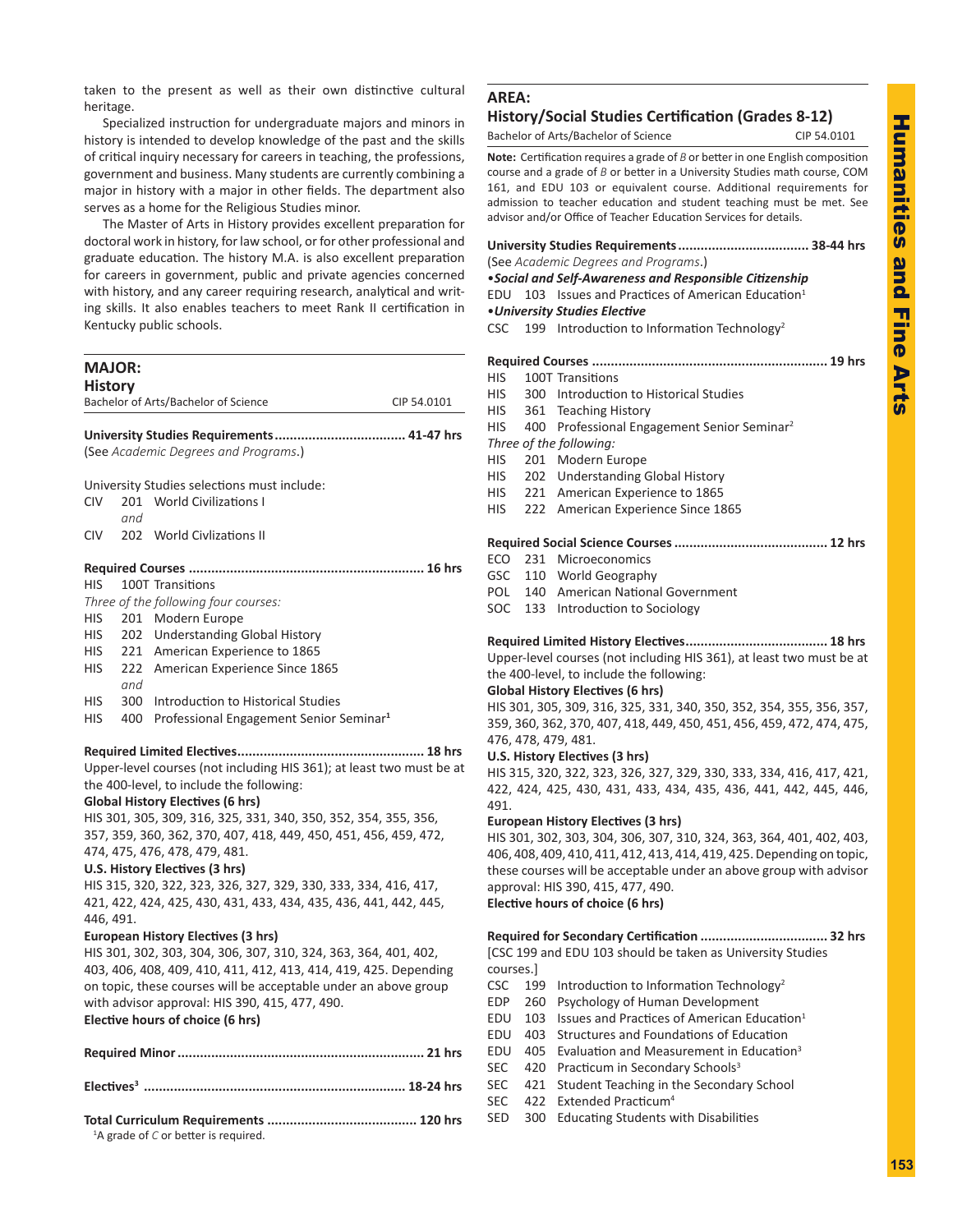## **Total Curriculum Requirements ................................. 120-125 hrs**

<sup>1</sup>A grade of *B* or better is required.

- <sup>2</sup>A grade of *C* or better is required.<br><sup>3</sup>Taken two semesters hefore stude
- <sup>3</sup>Taken two semesters before student teaching.
- 4Taken semester before student teaching.

**History Minor..................................................................... 21 hrs** Three of the following: HIS 201, 202, 221, 222, plus 12 hours of upperlevel electives (excluding HIS 361), at least one at the 400-level. Six hours must be upper-level courses.

**Religious Studies Minor...................................................... 21 hrs** RGS 200 and 309 and/or 321; 12-15 hours from the following to include at least one course from each category; concentrations can be developed according to student interest and course availability. **Category A**: RGS 317, 350, 354, 355, 356, 395, 410, 425. **Category B**: RGS 300, 301, 302, 306, 316, 322, 350, 400, 410, 417, 420. Other courses may be substituted as approved by the religious studies coordinator. Six hours must be upper-level courses.

## **Graduate Program**

## Graduate Coordinator - David Pizzo

The Master of Arts program in history offers advanced study to qualified students in American, European, and global history. The course of study emphasizes the development of a coherent view of the past, the effective communication of ideas, and familiarity with a variety of historical schools of interpretation.

The department has three offerings leading to the Master of Arts degree. The thesis track concentration is a general program of advanced study that requires a thesis; the two non-thesis tracks replace the thesis with additional training in the major/minor areas.

The department's principal graduate course offerings are in American and modern European history, complemented by course offerings in global history.

The history department awards a limited number of assistantships each academic year. Applications for assistantships should be made directly to the history graduate coordinator. Applications are due by April 1 for the forthcoming academic year.

Admission applications for the upcoming fall term should be received by June 1 of the same calendar year, and mid-academic year admissions should be received by October 15 for the following calendar year. The Department of History does not review any graduate applications until all materials–the graduate application, Graduate Record Examination (GRE) scores, letters of recommendation, writing sample, and official transcript–have been received by the graduate coordinator. The department reserves the right to review transfer credit viability.

The graduate application and GRE scores should be sent to Graduate Admissions and Records, Murray State University, Sparks Hall, Murray, KY 42071. All other materials should be sent to Graduate Coordinator, Department of History, Murray State University, 6B Faculty Hall, Murray, KY 42071-3341.

### **Requirements for Admission**

Applicants must meet the Murray State University requirements (see *Graduate Admissions*). For non-native speakers of English, a TOEFL score of 22 for each section of the iBT, or an IELTS score of 7.0 with no band lower than 6.5, or a previous degree earned from an accredited U.S. institution subject to departmental standards. Additional requirements are as follows.

### **Unconditional**

- An undergraduate major or minor in history.
- GPA of 3.0 or better in history courses.
- GRE score of at least 900 (V+Q) or the equivalent on the new scoring system.
- 3-5 page (minimum) sample of historical writing.
- Two letters of recommendation that addresses candidate's ability to do graduate work in history.
- For non-native speakers of English, a TOEFL score of 22 for each section of the iBT, or an IELTS score of 7.0 with no band lower than 6.5 or a previous degree earned from an accredited U.S. institution subject to departmental approval.

#### **Conditional**

Students will have their skills in reading and writing assessed by the departmental graduate coordinator prior to enrollment in graduate courses. A student with a GRE score of less than 900 (V+Q), or the equivalent on the new scoring system, may be admitted conditionally to the history M.A. program, but the student must upon completing nine hours of graduate work, have a 3.0 grade point average.

| <b>Master of Arts</b> |             |
|-----------------------|-------------|
| <b>History</b>        | CIP 54.0101 |
|                       |             |

Students admitted to history graduate study should consult with the department graduate coordinator to declare a course of study which meets the requirements of the thesis and non-thesis concentrations.

## **THESIS REQUIREMENTS**

|                  |    | $HIS$ 600 Development of Historical Thinking <sup>PT</sup> |  |  |  |  |
|------------------|----|------------------------------------------------------------|--|--|--|--|
|                  |    | HIS 602 Readings in European History                       |  |  |  |  |
|                  | or |                                                            |  |  |  |  |
|                  |    | HIS 622 Readings in United States History                  |  |  |  |  |
| 110 <sup>o</sup> |    | COF Constitution Constitution R                            |  |  |  |  |

- HIS 605 Seminar in European History
	- *or*
- HIS 631 Seminar in United States History to 1865 *or*
- HIS 633 Seminar in United States History since 1865
- HIS electives in major area (12 hrs)

HIS electives in minor area (9 hrs)

HIS 698-699 Thesis

### **Other Degree Requirements**

- A comprehensive examination of major and minor fields of study.
- Oral defense of thesis.

*or*

- Competency in an approved foreign language,
- Equivalent tool of research or special field of study (approval by graduate committee and department chair required; approval will be granted only when proposed alternative is demonstrably necessary to the student's academic needs).

## **UNITED STATES HISTORY NON-THESIS REQUIREMENTS**

**Total Course Requirements............................................. 36 hours**

- HIS 600 Development of Historical Thinking
- HIS 622 Readings in United States History
- HIS 631 Seminar in United States History to 1865
- HIS 633 Seminar in United States History since 1865

HIS electives in major area (9 hrs)

HIS electives in minor area\* (15 hrs)

\*The minor area is considered to be a combination of electives in European and/or global history.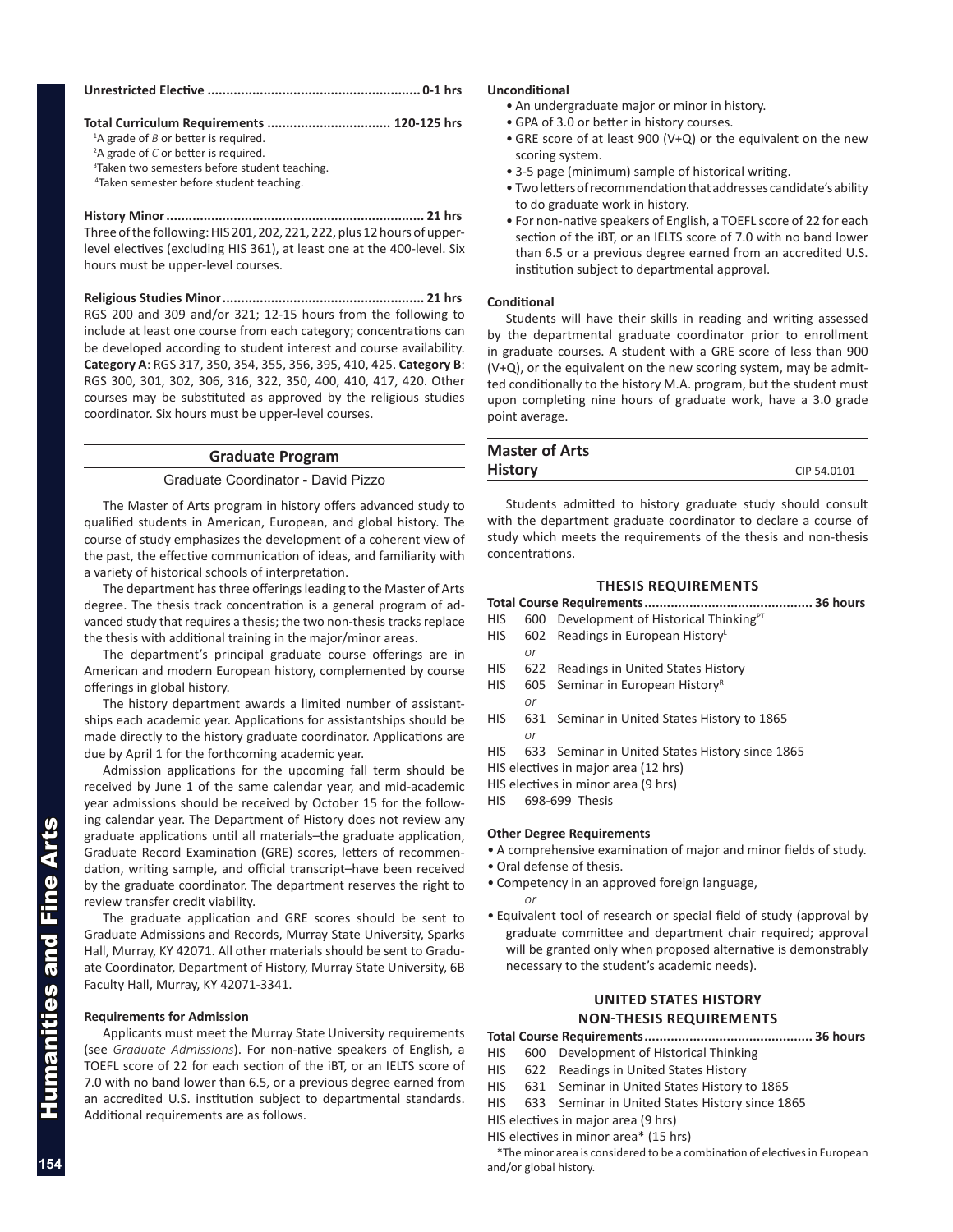Students may, on occasion, substitute graduate-level, non-history courses for electives in their major and/or minor fields. Such substitutions, however, require the consent of the graduate coordinator for the Department of History.

### **Other Degree Requirements**

Comprehensive written and oral examinations in major and minor areas.

## **EUROPEAN HISTORY NON-THESIS REQUIREMENTS**

**Total Course Requirements............................................. 36 hours**

HIS 600 Development of Historical Thinking

HIS 602 Readings in European History

HIS 605 Seminar in European History

HIS electives in major area (12 hrs)

HIS electives in minor area\* (15 hrs)

\*The minor area is considered to be a combination of electives in United States and/or global history.

 Students may, on occasion, substitute graduate-level, non-history courses for electives in their major and/or minor fields. Such substitutions, however, require the consent of the graduate coordinator for the Department of History.

#### **Other Degree Requirements**

Comprehensive written and oral examinations in major and minor areas.

## **Master of Arts in Education**

**Secondary Teacher Leader with History Concentration**  CIP 13.1205

The Department of History provides instruction in support of the M.A.Ed. in Secondary Teacher Leader with a concentration in history. Prospective students should contact the graduate coordinator in the academic subject department and the College of Education and Human Services for details on advising and graduate program design.

## Department of Music

504 Price Doyle Fine Arts Center 270-809-4288

**Chair:** Lucia Unrau. **Faculty:** Almquist, Black, Conklin, Crawford, D'Ambrosio, Dressler, Erickson, Fannin, Field, Gianforte, J. Hill, T. Hill, Johnson, Kane, Kupinski, Mitchell, M. Park, S. Park, Rea, Swisher, Unrau, Webster, Weimer.

The Department of Music at Murray State University is dedicated to maintaining a tradition of excellence in the programs it offers, the performances it presents, and the music professionals it graduates. The department seeks to enrich and engage the campus, community, and region through its performances and educational programs.

The department strives to provide educational opportunities that prepare students to make meaningful contributions in the world as performers, composers, teachers, scholars, and leaders in the music profession; to nurture and develop its students' musical and intellectual abilities; to expand the understanding and impact of the art of music by promoting performance, composition, and research; to build professional leadership and entrepreneurship skills in its music majors; to educate the university student population about music's intrinsic value as a part of the human experience and its central role in human culture by providing courses and performance opportunities for all MSU students; to be a musical resource for area children and adults, including teachers and other professionals; and to be a visible and active center for the arts, enriching the cultural life of the campus and the region.

Undergraduate degrees offered in the department are the Bachelor of Arts, Bachelor of Science, and the Bachelor of Music. The Bachelor of Music degree program offers tracks in composition, performance, and music education. The Bachlelor of Science is offered in music and music business. Academic minors in music and in music theatre are also available.

In addition to admission to the University, prospective music major and minor students must be admitted to Department of Music academic programs through a qualifying audition in their performance area. Contact the Department of Music for further information.

**Note:** Performance proficiencies in applied music must be passed after the second and fourth semesters of study to remain in the program and to progress to the next level of applied lessons. A grade of *C* or better is required for graduation in all music courses, including ensembles, specifically required by the music degree being pursued.

The degree programs reflect a core of basic musicianship and general study needs common to all musicians. The attendant specialized courses help students develop and refine competencies toward careers in teaching and performing as well as other specific interests.

The general college student (non-music major) is encouraged to continue or develop music interests and involvements through participation in performance groups, attendance at performances, and by taking a wide variety of courses open to the non-major.

Music facilities in the Price Doyle Fine Arts Center include recital halls, rehearsal halls, computer-lab and digital synthesis, keyboard laboratories, practice rooms, repair facilities, recording studio, specially equipped classrooms, and storage facilities.

## **Accreditation**

The Department of Music has been an institutional member of the National Association of Schools of Music since 1936. Degree programs are arranged in conformity with the requirements of the National Association of Schools of Music.

## **Scholarships**

Grants-in-aid and scholarships are available to the music major and, in some cases, for non-major music participation.

### **Graduate Degree**

The Department of Music offers the Master of Music Education (M.M.E.) degree. The M.M.E. degree seeks to serve the region's teachers with opportunities to continue their professional growth, refining and extending their skills and knowledge beyond the baccalaureate level. The program provides leadership, enrichment, and resources for the region's music professionals in an atmosphere of musical activity.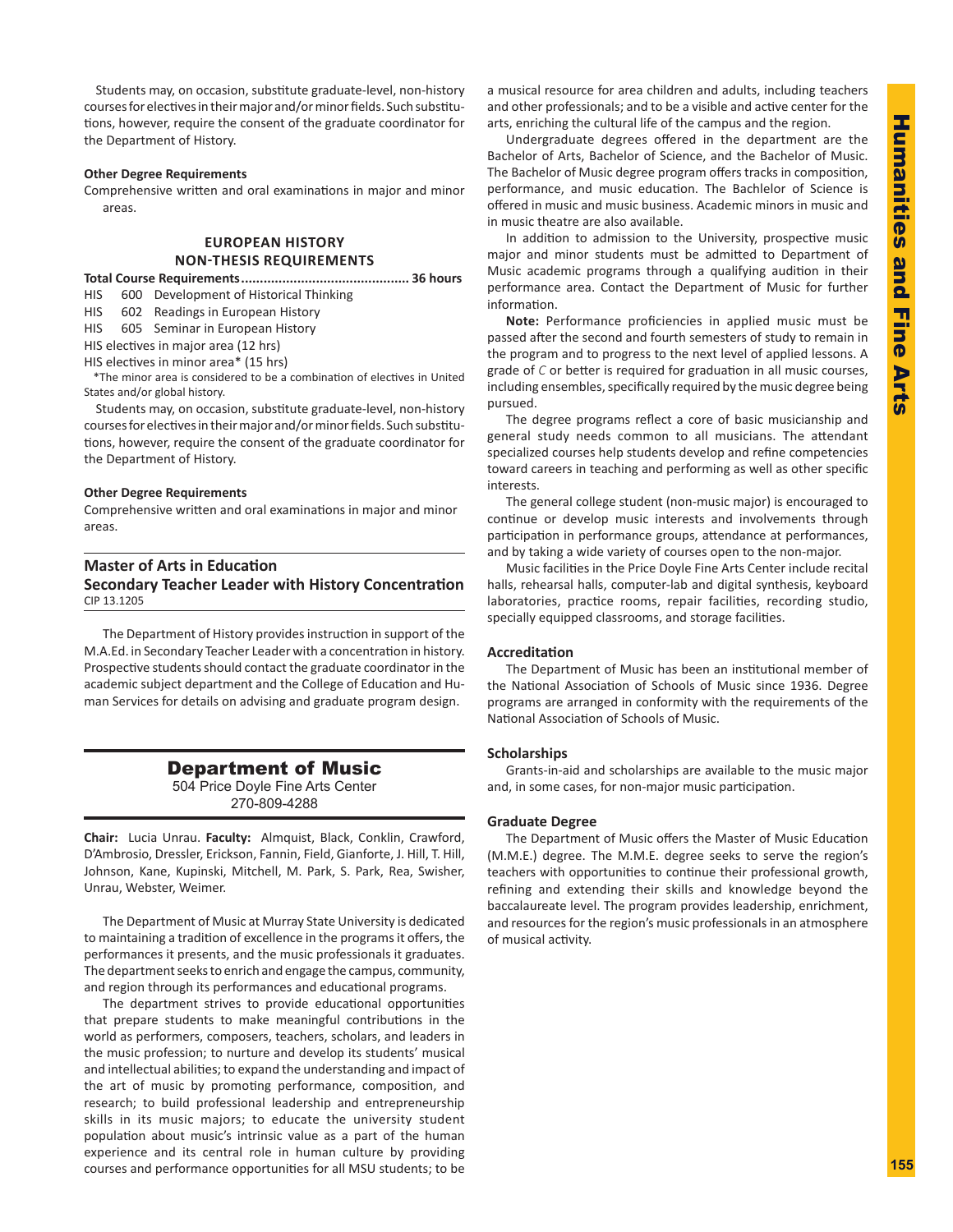| Music      |    | Bachelor of Arts/Bachelor of Science                                                                                                             | CIP 50.0999 |
|------------|----|--------------------------------------------------------------------------------------------------------------------------------------------------|-------------|
|            |    | ACCREDITED BY: National Association of Schools of Music (NASM)                                                                                   |             |
|            |    | University Studies Requirements 38-44 hrs<br>(See Academic Degrees and Programs.)                                                                |             |
|            |    |                                                                                                                                                  |             |
| <b>MUS</b> |    | 100T Transitions                                                                                                                                 |             |
|            |    | MUS 101 Recital Attendance and Assembly <sup>1</sup>                                                                                             |             |
| MUS        |    | 114-119 Applied Lesson                                                                                                                           |             |
|            |    | (two semesters at two credits per semester) <sup>2</sup>                                                                                         |             |
|            |    | MUS 170 Theory I                                                                                                                                 |             |
|            |    | MUS 171 Aural Skills I                                                                                                                           |             |
|            |    | MUS 172 Functional Keyboard I <sup>3</sup>                                                                                                       |             |
|            |    | MUS 173 Theory II                                                                                                                                |             |
|            |    | MUS 174 Aural Skills II                                                                                                                          |             |
|            |    | MUS 175 Functional Keyboard II <sup>3</sup>                                                                                                      |             |
|            |    | MUS 214-219 Applied Lesson                                                                                                                       |             |
|            |    | (two semesters at two credits per semester) <sup>2</sup>                                                                                         |             |
|            |    | MUS 270 Theory III                                                                                                                               |             |
|            |    | MUS 271 Aural Skills III                                                                                                                         |             |
|            |    | MUS 273 Theory IV                                                                                                                                |             |
|            |    | MUS 274 Aural Skills IV                                                                                                                          |             |
|            |    | MUS 314-319 Applied Lesson                                                                                                                       |             |
|            |    | (two semesters at one or two credits per semester) <sup>4, 5</sup>                                                                               |             |
|            |    | MUS 323 Basic Conducting                                                                                                                         |             |
|            |    | MUS 381 Music History and Literature I                                                                                                           |             |
|            |    | MUS 382 Music History and Literature II                                                                                                          |             |
|            |    | MUS 383 Music History and Literature III                                                                                                         |             |
|            |    | MUS 392 Professional Engagement                                                                                                                  |             |
|            |    | MUS 414-419 Applied Lesson                                                                                                                       |             |
|            |    | (two semesters at one or two credits per semester) <sup>4, 5</sup>                                                                               |             |
|            |    | MUS 497 Final Project <sup>4</sup>                                                                                                               |             |
|            | or |                                                                                                                                                  |             |
| MUS 498    |    | Senior Recital <sup>5</sup>                                                                                                                      |             |
|            |    | Ensembles: Students are required to participate in a major ensemble involving                                                                    |             |
|            |    | their primary instrument concurrent with every semester of applied music                                                                         |             |
|            |    | study. Major ensembles include Symphonic Band, Wind Ensemble, University                                                                         |             |
|            |    | Orchestra, Concert Band, University Chorale, Concert Choir, Women's Chorus,<br>and Racer Men's Chorus. Some performance areas have more specific |             |

**Electives........................................................................ 21-31 hrs**

teachers for detailed requirements.

requirements. Students should consult their advisors and applied lesson

## **Total Curriculum Requirements ........................................ 120 hrs**

<sup>1</sup>Six successful semesters of MUS 101 are required. To successfully complete the course each semester the student must gain credit for 10 approved recitals and have no more than one absence from required assembly programs.

2 Applied music is studied for four semesters at two credit hours per semester and four additional semesters at one or two credit hours per semester. Voice majors must register for MUS 225 and MUS 226.

<sup>3</sup>Non-keyboard majors must study piano or take the appropriate functional keyboard class for two semesters. All keyboard majors must pass the Functional Keyboard IV competency exam. Keyboard majors who have fulfilled the functional keyboard requirement may elect to study another instrument (e.g., organ, harpsichord, voice, etc.) with the approval of the academic advisor.

4 **Research track.** The student more interested in research than applied music has the option of taking applied music instruction for two credit hours each semester for four semesters and then taking one credit hour of instruction for an additional four semesters. The student in the research track will take four credit hours of course work related to his/her area of research with the presentation of a final project (MUS 497) as the culmination of this study.

**Research project.** In lieu of a recital, the student may propose a scholarly document. The proposal may be presented as early as the beginning of the fifth semester of study and no later than after the sixth semester of study.

The proposal is prepared under the guidance of the student's advisor and submitted to a three-member committee.

5 **Performance track.** The student interested in performance has the option of taking applied music instruction for two credit hours each semester for eight semesters. The culmination of study will be the senior recital (MUS 498).

**Recital.** The student, in consultation with the applied teacher and the academic advisor, makes a preliminary decision at the end of the fourth semester of study toward either the performance or research track. The final decision must be made by the end of the sixth semester of study. If the performance track is chosen, a half-recital will be performed.

## **AREA:**

### **Music/Music Business Track**

Bachelor of Arts/Bachelor of Science CIP 50.0999

ACCREDITED BY: National Association of Schools of Music (NASM)

**University Studies Requirements................................... 38-44 hrs** (See *Academic Degrees and Programs*.)

University Studies selections must include:

•*Social and Self-Awareness and Responsible Citizenship*

ECO 231 Principles of Microeconomics

•*Recommended University Studies Elective*

- CSC 199 Introduction to Information Technology
- ECO 230 Principles of Macroeconomics

#### **Required Music Courses ..................................................... 51 hrs**

|  | MUS $101$ Recital Attendance and Assembly <sup>1</sup> |
|--|--------------------------------------------------------|

- MUS 100T Transitions
- MUS 114-119 Applied Lesson
	- *(two semesters at two credits per semester)*
- MUS 170 Theory I
- MUS 171 Aural Skills I
- MUS 172 Functional Keyboard I
- MUS 173 Theory II
- MUS 174 Aural Skills II
- MUS 175 Functional Keyboard II
- MUS 214-219 Applied Lesson
	- *(two semesters at two credits per semester)*
- MUS 270 Theory III
- MUS 271 Aural Skills III
- MUS 273 Theory IV
- MUS 274 Aural Skills IV
- MUS 323 Basic Conducting
- MUS 381 Music History and Literature I
- MUS 382 Music History and Literature II
- MUS 383 Music History and Literature III

300-level and above electives (9 hrs)

Ensembles *(four semesters at one credit per semester)*

**Ensembles:** Students are required to participate in a major ensemble involving their primary instrument concurrent with every semester of applied music study. Major ensembles include Symphonic Band, Wind Ensemble, University Orchestra, Concert Band, University Chorale, Concert Choir, Women's Chorus, and Racer Men's Chorus. Some performance areas have more specific requirements. Students should consult their advisors and applied lesson teachers for detailed requirements.

**Music Business Courses..................................................... 31 hrs2**

- ACC 200 Principles of Financial Accounting
- JMC 391 Public Relations Principles
- JMC 394 Introduction to Advertising
- MGT 350 Fundamentals of Management
- MKT 360 Principles of Marketing
- MUS 230 Introduction to Music Industry
- MUS 440 Entrepreneurship in Music Business

Humanities and Fine Arts umanities and Fine

**156**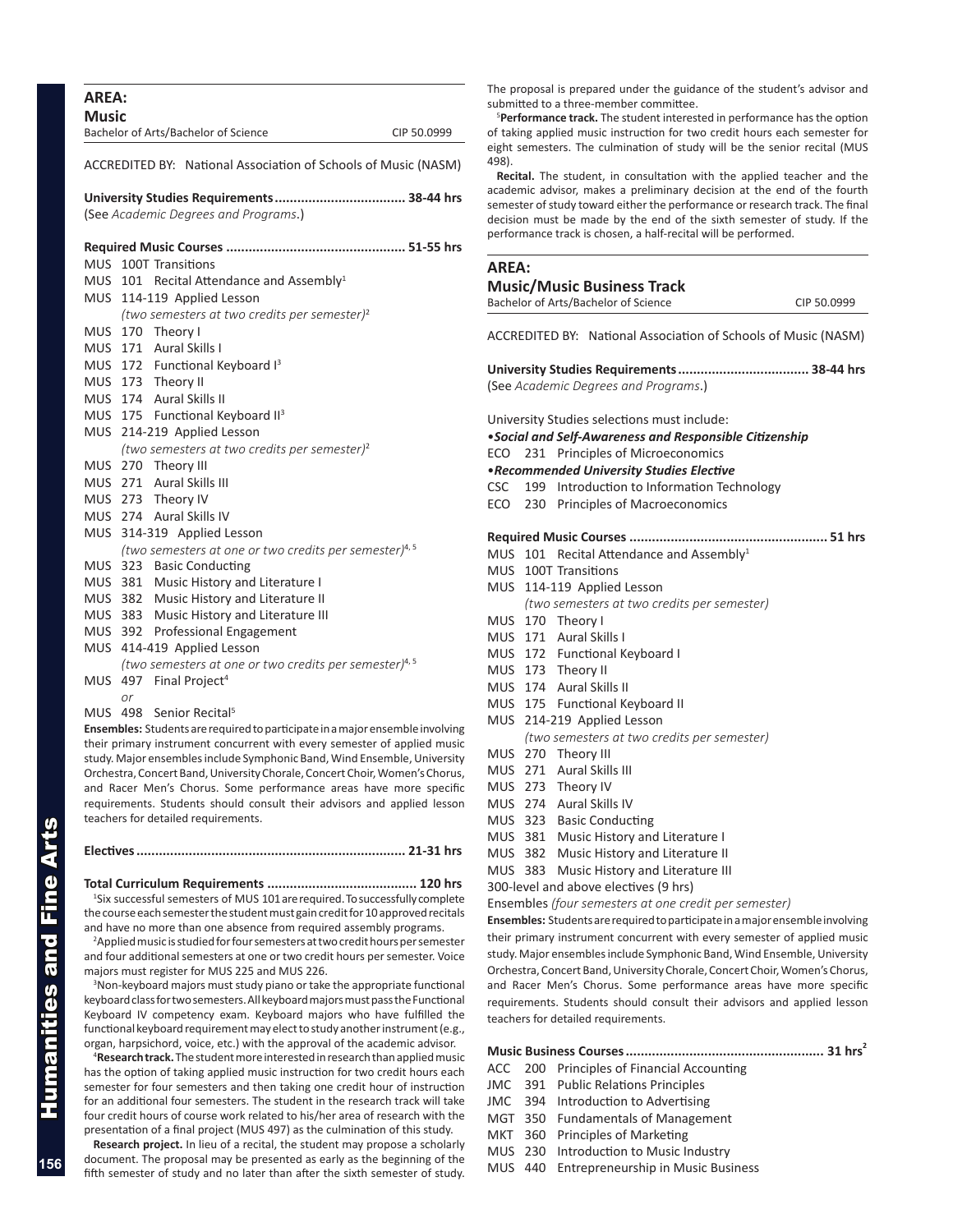## MUS 488 Cooperative Education/Internship<sup>3</sup>

MUS 489 Cooperative Education/Internship<sup>3</sup>

*Choose two of the following:*

MUS 332 Marketing in the Music Business

MUS 333 Live Performance and Concert Production

MUS 334 Artist Management and Development

MUS 335 Copyright Law and Legal Issues in the Music Business

## **Total Curriculum Requirements ................................. 120-126 hrs**

<sup>1</sup>Six successful semesters of MUS101 are required. To successfully complete the course each semester the student must gain credit for 10 approved recitals and have no more than one absence from required assembly programs.

<sup>2</sup>It is recommended that ACC 201 also be taken.

<sup>3</sup> Two internships for a total of four credit hours are required. May be repeated for a maximum of six hours from any 488/489 course.

| AREA:                                |             |
|--------------------------------------|-------------|
| <b>Music/Keyboard Studies Track</b>  |             |
| Bachelor of Arts/Bachelor of Science | CIP 50.0999 |

ACCREDITED BY: National Association of Schools of Music (NASM)

|            |     | (See Academic Degrees and Programs.)                       |
|------------|-----|------------------------------------------------------------|
|            |     |                                                            |
| <b>MUS</b> | 101 | Recital Attendance and Assembly <sup>1</sup>               |
| <b>MUS</b> |     | 100T Transitions                                           |
|            |     | MUS 116 Organ Level I                                      |
|            |     | (two semesters at two credits per semester if organ is     |
|            |     | the major instrument)                                      |
|            | or  |                                                            |
| <b>MUS</b> | 117 | Piano Level I                                              |
|            |     | (two semesters at two credits per semester if piano is     |
|            |     | the major instrument)                                      |
| <b>MUS</b> |     | 170 Theory I                                               |
| <b>MUS</b> | 171 | Aural Skills I                                             |
| <b>MUS</b> |     | 172 Functional Keyboard I <sup>2</sup>                     |
| MUS.       | 173 | Theory II                                                  |
| MUS.       | 174 | <b>Aural Skills II</b>                                     |
| <b>MUS</b> |     | 175 Functional Keyboard II <sup>2</sup>                    |
| MUS        | 216 | Organ Level II                                             |
|            |     | (two semesters at one credit per semester)                 |
| <b>MUS</b> | 217 | Piano Level II                                             |
|            |     | (two semesters at one credit per semester)                 |
| <b>MUS</b> | 270 | Theory III                                                 |
| <b>MUS</b> | 271 | <b>Aural Skills III</b>                                    |
| MUS        | 272 | Functional Keyboard III <sup>2</sup>                       |
|            |     | MUS 273 Theory IV                                          |
| MUS 274    |     | <b>Aural Skills IV</b>                                     |
|            |     | MUS 275 Functional Keyboard IV <sup>2</sup>                |
| MUS 313    |     | Introduction to Music Synthesis                            |
|            |     | (two semesters at one credit per semester)                 |
| MUS 316    |     | Organ Level III                                            |
|            |     | (two semesters at one credit per semester)                 |
| <b>MUS</b> | 317 | Piano Level III                                            |
|            |     | (two semesters at one credit per semester)                 |
| <b>MUS</b> | 323 | <b>Basic Conducting</b>                                    |
| <b>MUS</b> | 381 | Music History and Literature I                             |
| <b>MUS</b> | 382 | Music History and Literature II                            |
| <b>MUS</b> | 383 | Music History and Literature III                           |
| <b>MUS</b> |     | 392 Professional Engagement                                |
| <b>MUS</b> | 396 | Repertoire/Pedagogy                                        |
| <b>MUS</b> | 416 | Organ Level IV                                             |
|            |     | (two semesters at two credits per semester if organ is the |
|            |     | major instrument)                                          |
|            |     |                                                            |

*or* 

- MUS 417 Piano Level IV *(two semesters at two credits per semester if piano is the major instrument)*
- MUS 439 Harpsichord

MUS 496 Repertoire/Pedagogy

- MUS  $497$  Final Project<sup>3</sup>
	- *or*
- MUS 498 Senior Recital<sup>4</sup>

**Ensembles:** Students are required to participate in a major ensemble involving their primary instrument concurrent with every semester of applied music study. Major ensembles include Symphonic Band, Wind Ensemble, University Orchestra, Concert Band, University Chorale, Concert Choir, Women's Chorus, and Racer Men's Chorus. Some performance areas have more specific requirements. Students should consult their advisors and applied lesson teachers for detailed requirements.

### **Electives.......................................................................... 9-15 hrs**

**Total Curriculum Requirements ........................................ 120 hrs** 1 Six successful semesters of MUS 101 are required. To successfully complete the course each semester the student must gain credit for 10 approved recitals and have no more than one absence from required assembly programs.

<sup>2</sup>All keyboard studies majors are expected to fulfill the functional keyboard requirement of completing Keyboard Level IV.

3 **Research track.** The student more interested in research than applied music has the Track of taking applied music instruction for two credit hours each semester for four semesters and then taking one credit hour of instruction on the major instrument for an additional four semesters. The student in the research track will take four credit hours of course work related to his/her area of research with the presentation of a final project (MUS 497) as the culmination of this study.

**Research project.** In lieu of a recital, the student may propose a scholarly document. The proposal may be presented as early as the beginning of the fifth semester of study and no later than after the sixth semester of study. The proposal is prepared under the guidance of the student's advisor and a three-member committee.

4 **Performance track.** The student interested in performance has the Track of taking applied music instruction each semester for eight semesters. The culmination of study will be MUS 498.

**Recital.** The student, in consultation with the applied teacher and the academic advisor, makes a preliminary decision at the end of the fourth semester of study toward either the performance or research track. The final decision must be made by the end of the sixth semester of study. If the performance track is chosen, a half-recital will be performed.

| <b>AREA:</b>      |                          | <b>Music/Composition Track</b>                                 |             |
|-------------------|--------------------------|----------------------------------------------------------------|-------------|
|                   | <b>Bachelor of Music</b> |                                                                | CIP 50.0901 |
|                   |                          | ACCREDITED BY: National Association of Schools of Music (NASM) |             |
|                   |                          |                                                                |             |
|                   |                          | (See Academic Degrees and Programs.)                           |             |
|                   |                          | University Studies selections must include:                    |             |
|                   |                          | .Global Awareness, Cultural Diversity and the World's Artistic |             |
| <b>Traditions</b> |                          |                                                                |             |
|                   |                          | One of the following:                                          |             |
|                   |                          | ART 105 Studio Art for Non-Majors                              |             |
|                   |                          | ART 121 Art Appreciation                                       |             |
|                   |                          | ART 211 Ancient and Medieval Art                               |             |
|                   |                          | ART 212 Art from the Renaissance to the Present                |             |
|                   |                          |                                                                |             |
|                   |                          | MUS 101 Recital Attendance and Assembly <sup>1</sup>           |             |
|                   |                          | MUS 100T Transitions                                           |             |
|                   |                          | MUS 114-119 Applied Lesson <sup>2</sup>                        |             |
|                   |                          | (two semesters at two credits per semester)                    |             |
| MUS               |                          | 170 Theory I                                                   |             |
|                   |                          |                                                                |             |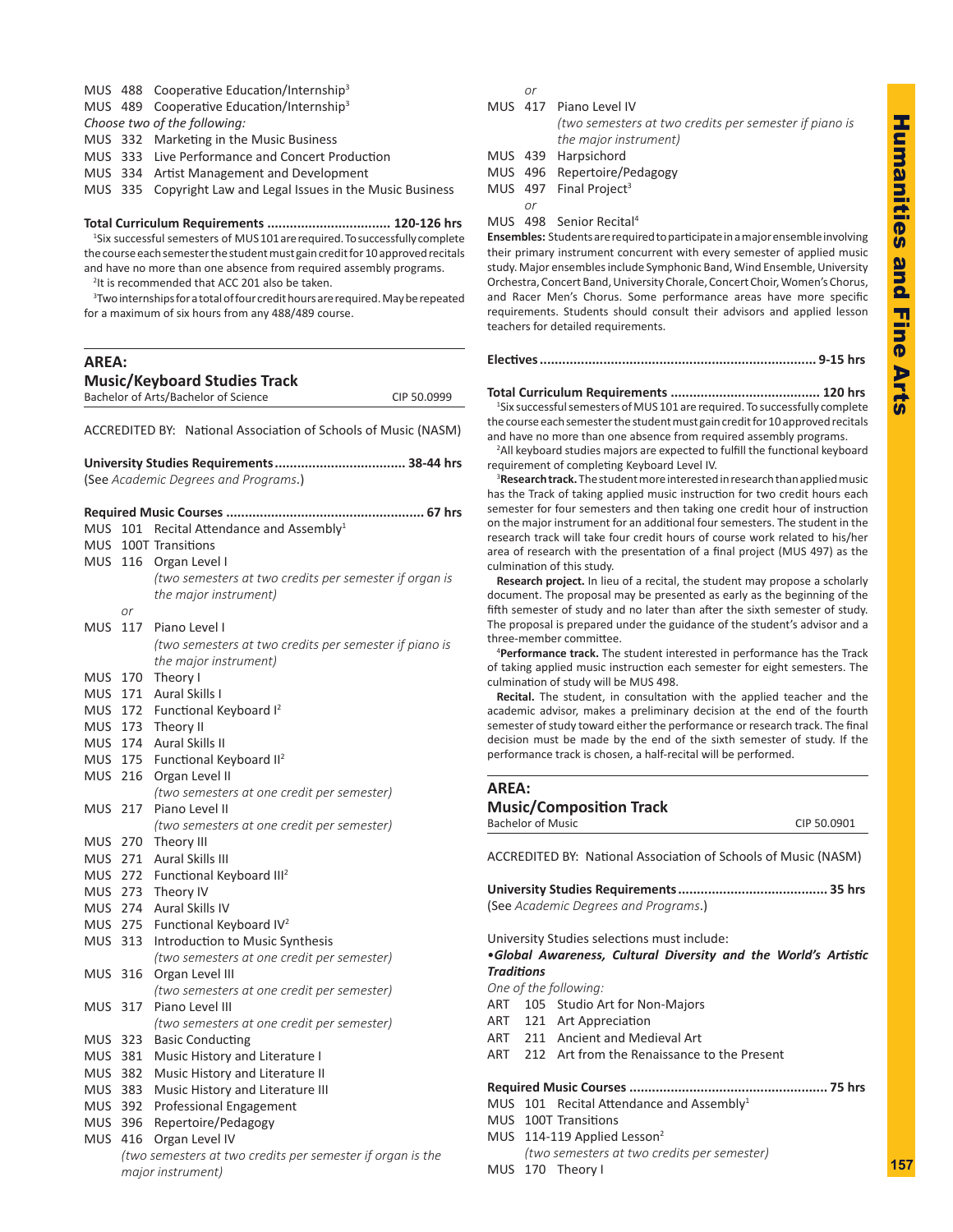|         | MUS 171 Aural Skills I                        |
|---------|-----------------------------------------------|
|         | MUS 172 Functional Keyboard I                 |
|         | MUS 173 Theory II                             |
|         | MUS 174 Aural Skills II                       |
|         | MUS 175 Functional Keyboard II                |
|         | MUS 214-219 Applied Lesson                    |
|         | (two semesters at two credits per semester)   |
| MUS 240 | Introduction to Composition                   |
|         | MUS 241 Composition Level I                   |
|         | (two semesters at three credits per semester) |
|         | MUS 270 Theory III                            |
|         | MUS 271 Aural Skills III                      |
|         | MUS 272 Functional Keyboard III               |
| MUS 273 | Theory IV                                     |
|         | MUS 274 Aural Skills IV                       |
|         | MUS 275 Functional Keyboard IV                |
|         | MUS 323 Basic Conducting                      |
| MUS 327 | <b>Arranging Techniques</b>                   |
| MUS 341 | <b>Composition Level II</b>                   |
|         | (two semesters at three credits per semester) |
| MUS 381 | Music History and Literature I                |
| MUS 382 | Music History and Literature II               |
| MUS 383 | Music History and Literature III              |
| MUS 392 | Professional Engagement                       |
| MUS 427 | Advanced Arranging and Orchestration          |
| MUS 441 | <b>Composition Level III</b>                  |
|         | (two semesters at three credits per semester) |
| MUS 498 | <b>Senior Recital</b>                         |
| MUS 511 | <b>Analysis of Contemporary Music</b>         |
| MUS 512 | Counterpoint                                  |
| MUS 513 | Form and Analysis                             |

**Ensembles............................................................................ 4 hrs** Students are required to participate in a major ensemble involving their primary instrument concurrent with every semester of applied music study. Major ensembles include Symphonic Band, Wind Ensemble, University Orchestra, Concert Band, University Chorale, Concert Choir, Women's Chorus, and Racer Men's Chorus. Some performance areas have more specific requirements. Students should consult their advisors and applied lesson teachers for detailed requirements.

| <b>Electives</b> | 6 hrs                                   |
|------------------|-----------------------------------------|
|                  | Choose from the following:              |
|                  | MUS 131 Percussion Methods              |
|                  | MUS 132 Woodwind Methods                |
|                  | MUS 133 String Methods                  |
|                  | MUS 134 Voice Methods                   |
|                  | MUS 135 Brass Methods                   |
|                  | MUS 313 Introduction to Music Synthesis |
|                  | MUS 423 Instrumental Conducting         |
|                  | MUS 424 Choral Conducting               |
|                  | MUS 510 Pedagogy of Theory              |
|                  |                                         |
|                  |                                         |

**Total Curriculum Requirements ........................................ 120 hrs** <sup>1</sup>Six successful semesters of MUS 101 are required. To successfully complete the course each semester the student must gain credit for 10 approved recitals and have no more than one absence from required assembly programs.

<sup>2</sup>A minimum of four consecutive semester of specified study in applied music is required.

## **AREA: Music/Performance Track** Bachelor of Music CIP 50.0901 ACCREDITED BY: National Association of Schools of Music (NASM) **University Studies Requirements........................................ 35 hrs** (See *Academic Degrees and Programs*.) **Required Music Courses1 ............................................... 70-72 hrs** MUS 101 Recital Attendance and Assembly<sup>2</sup> MUS 100T Transitions MUS 114-119 Applied Lesson *(two semesters at two or three credits per semester)*<sup>3</sup> MUS 114-119 Applied Lesson *(two semesters at one credit per semester)*<sup>4</sup> MUS 170 Theory I MUS 171 Aural Skills I MUS 172 Functional Keyboard I<sup>5</sup> MUS 173 Theory II MUS 174 Aural Skills II MUS 175 Functional Keyboard II MUS 214-219 Applied Lesson *(two semesters at three credits per semester)*<sup>3</sup> MUS 270 Theory III MUS 271 Aural Skills III MUS 272 Functional Keyboard III<sup>5</sup> MUS 273 Theory IV MUS 274 Aural Skills IV MUS 275 Functional Keyboard IV<sup>5</sup> MUS 314-319 Applied Lesson *(two semesters at three credits per semester)*<sup>3</sup> MUS 323 Basic Conducting MUS 381 Music History and Literature I MUS 382 Music History and Literature II MUS 383 Music History and Literature III MUS 392 Professional Engagement MUS 396 Repertoire/Pedagogy MUS 398 Junior Recital MUS 414-419 Applied Lesson *(two semesters at three credits per semester)*<sup>3</sup> MUS 496 Repertoire/Pedagogy

- MUS 498 Senior Recital
- MUS 499 Concerto Performance
- MUS 511 Analysis of Contemporary Music
- MUS 512 Counterpoint
- MUS 513 Form and Analysis

**Ensembles............................................................................ 8 hrs** Students are required to participate in a major ensemble involving their primary instrument concurrent with every semester of applied music study. Major ensembles include Symphonic Band, Wind Ensemble, University Orchestra, Concert Band, University Chorale, Concert Choir, Women's Chorus, and Racer Men's Chorus. Some performance areas have more specific requirements. Students should consult their advisors and applied lesson teachers for detailed requirements.

### **Electives............................................................................ 5-7 hrs** *Choose from the following:*

- MUS 225 English and German Diction for Singers
- MUS 226 French and Italian Diction for Singers
- MUS 240 Introduction to Composition
- MUS 241 Composition Level I
- MUS 313 Introduction to Music Synthesis
- MUS 327 Arranging Techniques
- MUS 423 Instrumental Conducting
- MUS 424 Choral Conducting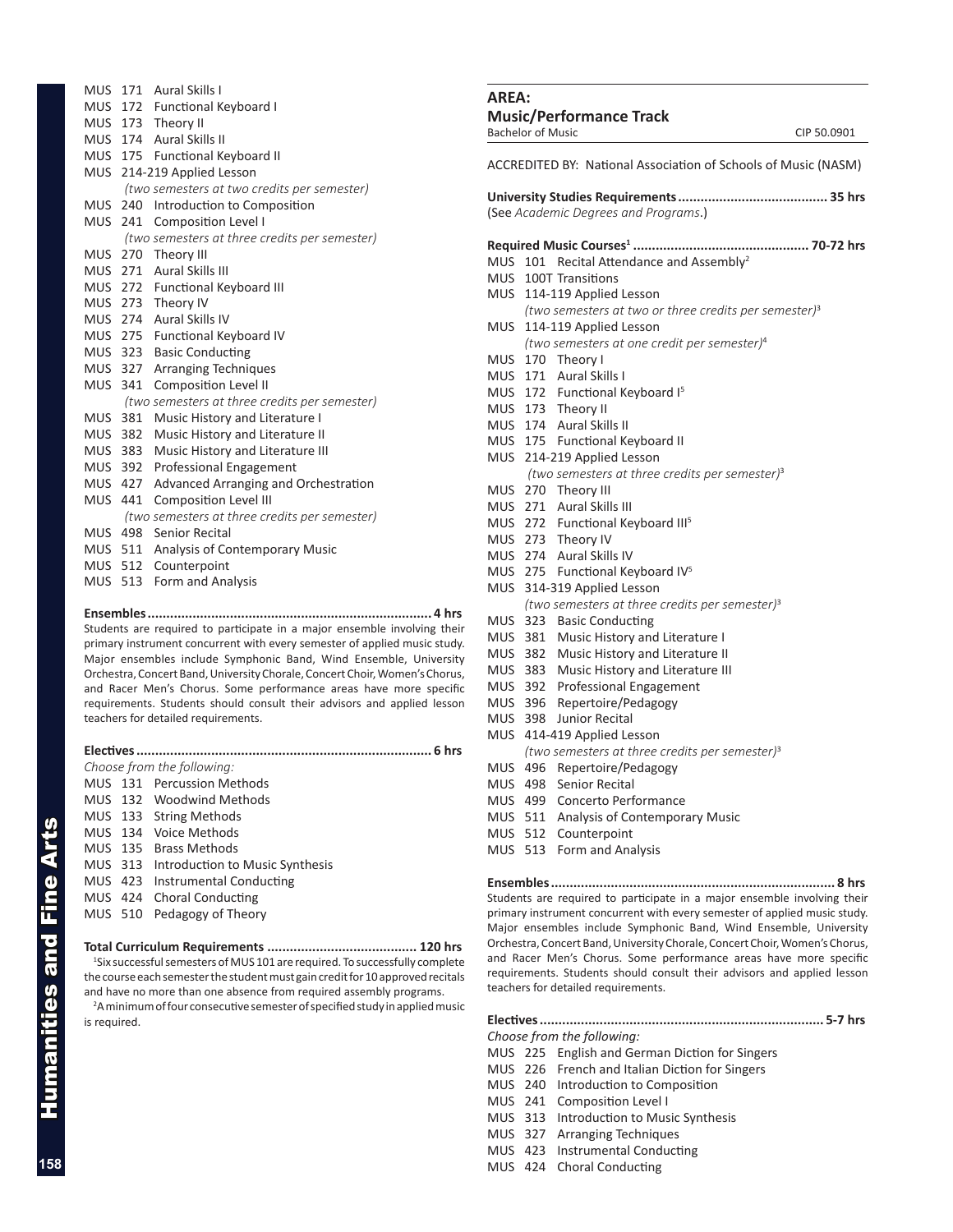MUS 431 Special Topics I

MUS 459 Advanced Music History and Literature

MUS 530 Special Topics

### **Total Curriculum Requirements ........................................ 120 hrs**

<sup>1</sup>Admission to this degree program is conditional for first year. Continuation in the program is dependent upon advice of applied teacher and departmental chair after assessment of performance talent, achievement and general musicianship.

<sup>2</sup>Six successful semesters of MUS 101 are required. To successfully complete the course each semester the student must gain credit for 10 approved recitals and have no more than one absence from required assembly programs.

<sup>3</sup>Applied music is studied at two or three credits in the first two semesters and three credits in semesters three through eight. Periodic jury and proficiency examinations are required. A half-recital (MUS 398) is required in the junior year and a full recital (MUS 498) is required in the senior year. A solo appearance with a performing ensemble approved by the applied teacher and department chair is required (MUS 499).

4 Vocal majors must complete the additional two credit hours in applied piano. Instrumental majors may complete the additional two credit hours on a secondary instrument in any applied area. If piano or organ is chosen as the secondary instrument, study will begin after the completion of MUS 275.

5 All students in the performance Track of the B.M. degree must pass the Functional Keyboard IV competency exam followed by two credit hours of applied secondary study. Students are advised into the correct section of Functional Keyboard according to demonstrated ability and achievement.

## **AREA:**

**Music/Music Education P-12 Certification Track Instrumental** Bachelor of Music CIP 50.0901

ACCREDITED BY: National Association of Schools of Music (NASM)

**University Studies Requirements........................................ 35 hrs** (See *Academic Degrees and Programs*.)

University Studies selections must include:

•*Global Awareness, Cultural Diversity and the World's Artistic Traditions*

*One of the following:*

- ART 105 Studio Art for Non-Majors
- ART 121 Art Appreciation
- ART 211 Ancient and Medieval Art
- ART 212 Art from the Renaissance to the Present

## •*Social and Self-Awareness and Responsible Citizenship*

EDP 260 Psychology of Human Development

**Note:** Certification requires a grade of *B* or better in one English composition course and a *B* or better in a University Studies math course, public speaking, and MUS 123. Additional requirements for admission to teacher education and student teaching must be met. See advisor and/or Office of Teacher Education Services for details.

## **Required Music/Music Education Courses .......................... 71 hrs**

- MUS 101 Recital Attendance and Assembly<sup>1</sup>
- MUS 100T Transitions
- MUS 114-118 Applied Lesson<sup>2</sup>

 *(two semesters at two credits per semester)*

- MUS 123 Introduction to Music Education
- MUS 131 Percussion Methods<sup>3</sup>
- MUS 132 Woodwind Methods
- MUS 133 String Methods
- MUS 134 Voice Methods
- MUS 135 Brass Methods
- MUS 170 Theory I
- MUS 171 Aural Skills I
- MUS 172 Functional Keyboard I
- MUS 173 Theory II
- MUS 174 Aural Skills II
- MUS 175 Functional Keyboard II MUS 214-218 Applied Lesson
	- *(two semesters at two credits per semester)*
- MUS 270 Theory III
- MUS 271 Aural Skills III
- MUS 272 Functional Keyboard III
- MUS 273 Theory IV
- MUS 274 Aural Skills IV
- MUS 275 Functional Keyboard IV
- MUS 301 General Music Methods
- MUS 302 Choral Methods
- MUS 303 Instrumental Methods: Elementary and Middle School
- MUS 304 Advanced Instrumental Methods
- MUS 314-318 Applied Lesson *(two semesters at two credits per semester)*
- MUS 323 Basic Conducting
- MUS 327 Arranging Techniques
- MUS 381 Music History and Literature I
- MUS 382 Music History and Literature II
- MUS 383 Music History and Literature III
- MUS 392 Professional Engagement
- MUS 414-418 Applied Lesson
- MUS 423 Instrumental Conducting
- MUS 498 Senior Recital
- MUS 513 Form and Analysis

**Ensembles............................................................................ 7 hrs** Students are required to participate in a major ensemble involving their primary instrument concurrent with every semester of applied music study. Major ensembles for this degree include Symphonic Band, Wind Ensemble, University Orchestra, and Concert Band. Wind, brass, percussion, keyboard, and guitar students pursuing the instrumental emphasis must complete no fewer than two semesters of marching band. Up to two semesters of marching band may be substituted for a major ensemble for those students. Some performance areas have more specific requirements. Students should consult their advisors and applied lesson teachers for detailed requirements

## **Required for Teacher Certification ...................................... 26 hrs**

- EDU 403 Structures and Foundations of Education
- ELE 421 Student Teaching Elementary P-5, IECE
- SEC 420 Practicum in Secondary Schools<sup>4</sup>
- SEC 421 Student Teaching in the Secondary School
- SEC 422 Extended Practicum<sup>5</sup>
- SED 300 Educating Students with Disabilities

**Total Curriculum Requirements ........................................ 139 hrs** 1 Six successful semesters of MUS 101 are required. To successfully complete the course each semester the student must gain credit for 10 approved recital attendances and have no more than one absence from required assembly programs. Attendance may be required at designated departmental recitals

and/or events. <sup>2</sup>A minimum of seven semesters of specified study to equal 14 hours in applied music is required as are periodic jury and proficiency examinations. A half-recital must be given in the final semester of study. Recital must be completed prior to the semester of student teaching.

<sup>3</sup>Students may be exempted from one of the technique classes upon satisfactory demonstration of teaching proficiency as determined by the instructor of the course.

4 SEC 420 must be taken two semesters before student teaching. 5 Must be taken one semester before student teaching.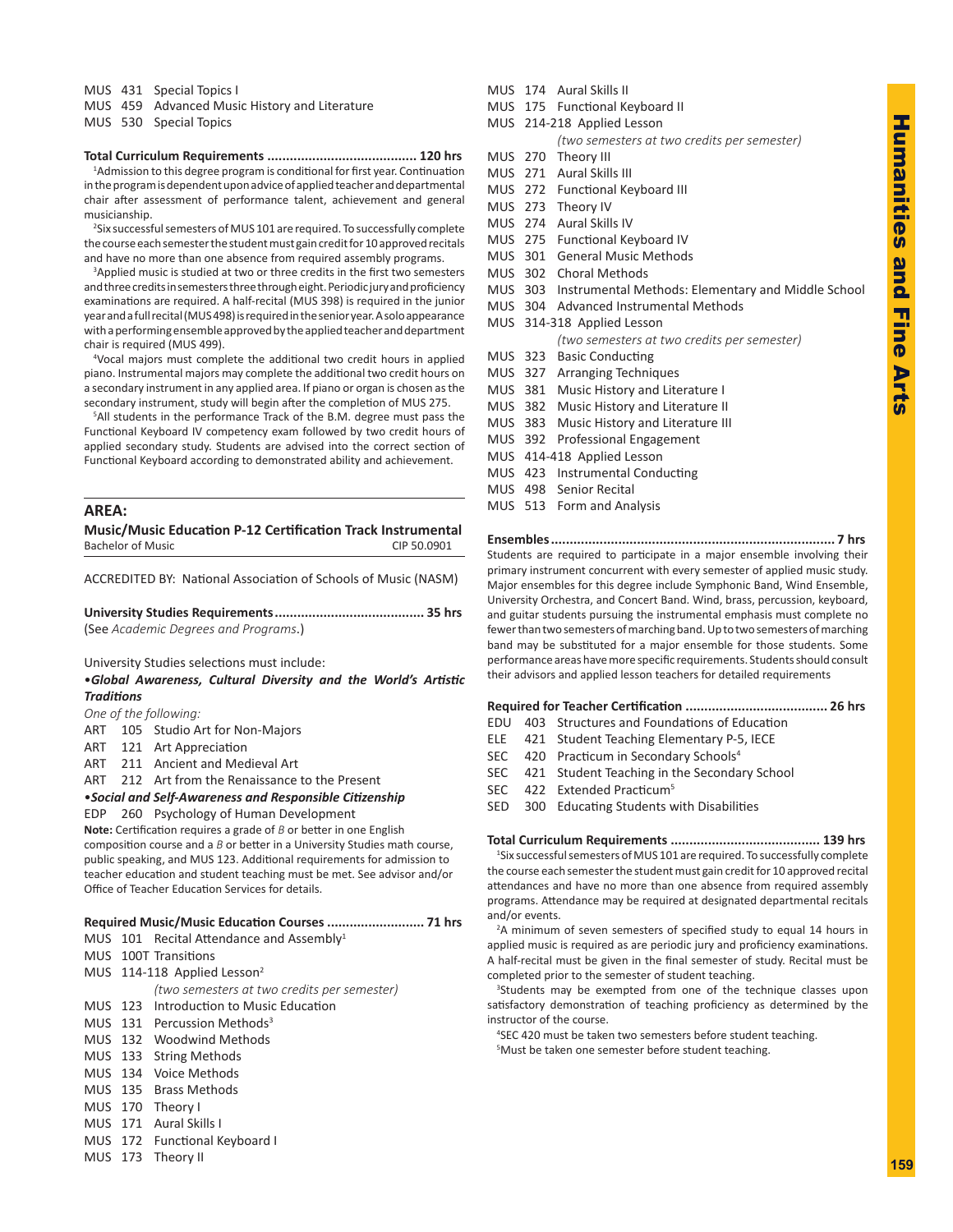## **AREA:**

**Music/Music Education P-12 Certification Track Vocal** Bachelor of Music CIP 50.0901

ACCREDITED BY: National Association of Schools of Music (NASM)

**University Studies Requirements........................................ 35 hrs** (See *Academic Degrees and Programs*.)

University Studies selections must include:

•*Global Awareness, Cultural Diversity and the World's Artistic Traditions*

## *One of the following:*

- ART 105 Studio Art for Non-Majors
- ART 121 Art Appreciation
- ART 211 Ancient and Medieval Art
- ART 212 Art from the Renaissance to the Present

•*Social and Self-Awareness and Responsible Citizenship*

### EDP 260 Psychology of Human Development

**Note:** Certification requires a grade of *B* or better in one English composition course and a *B* or better in a University Studies math course, public speaking, and MUS 123. Additional requirements for admission to teacher education and student teaching must be met. See advisor and/or Office of Teacher Education Services for details.

## **Required Music/Music Education Courses .......................... 70 hrs**

|            | MUS 101 Recital Attendance and Assembly <sup>1</sup>       |
|------------|------------------------------------------------------------|
|            | MUS 100T Transitions                                       |
|            | MUS 116, 117, or 119 Applied Lesson <sup>2</sup>           |
|            | (two semesters at two credits per semester)                |
| <b>MUS</b> | Introduction to Music Education<br>123                     |
| <b>MUS</b> | 170 Theory I                                               |
| <b>MUS</b> | 171 Aural Skills I                                         |
|            | MUS 172 Functional Keyboard I                              |
|            | MUS 173 Theory II                                          |
|            | MUS 174 Aural Skills II                                    |
|            | MUS 175 Functional Keyboard II                             |
|            | MUS 216, 217, or 219 Applied Lesson                        |
|            | (two semesters at two credits per semester)                |
| MUS 225    | <b>English and German Diction for Singers</b>              |
|            | MUS 226 French and Italian Diction for Singers             |
|            | MUS 270 Theory III                                         |
|            | MUS 271 Aural Skills III                                   |
|            | MUS 272 Functional Keyboard III                            |
| MUS.       | 273 Theory IV                                              |
| MUS        | 274 Aural Skills IV                                        |
|            | MUS 275 Functional Keyboard IV                             |
|            | MUS 301 General Music Methods                              |
|            | MUS 302 Choral Methods                                     |
|            | MUS 303 Instrumental Methods: Elementary and Middle School |
|            | MUS 316, 317, or 319 Applied Lesson                        |
|            | (two semesters at two credits per semester)                |
|            | MUS 320 Vocal Pedagogy for the Music Educator              |
| <b>MUS</b> | 321 Choral Repertoire                                      |
| <b>MUS</b> | 323<br><b>Basic Conducting</b>                             |
| <b>MUS</b> | 327 Arranging Techniques                                   |
|            | MUS 381 Music History and Literature I                     |
| <b>MUS</b> | 382 Music History and Literature II                        |
| <b>MUS</b> | 383<br>Music History and Literature III                    |
| MUS        | 392<br><b>Professional Engagement</b>                      |
| MUS.       | 416, 417, or 419 Applied Lesson                            |
|            | MUS 424 Choral Conducting                                  |
|            | MUS 498 Senior Recital                                     |
|            | MUS 513 Form and Analysis                                  |
|            |                                                            |
|            |                                                            |

**Ensembles............................................................................ 7 hrs** Students are required to participate in a major ensemble involving their primary instrument concurrent with every semester of applied music study. Major ensembles for this degree include University Chorale Concert Choir, Women's Chorus, and Racer Men's Chorus. Some performance areas have more specific requirements. Students should consult their advisors and applied lesson teachers for detailed requirements.

### **Required for Teacher Certification ...................................... 26 hrs**

- EDU 403 Structures and Foundations of Education
- ELE 421 Student Teaching Elementary P-5, IECE
- SEC 420 Practicum in Secondary Schools<sup>3</sup>
- SEC 421 Student Teaching in the Secondary School
- SEC 422 Extended Practicum<sup>4</sup>
- SED 300 Educating Students with Disabilities

**Total Curriculum Requirements ........................................ 138 hrs**

<sup>1</sup>Six successful semesters of MUS 101 are required. To successfully complete the course each semester the student must gain credit for 10 approved recital attendances and have no more than one absence from required assembly programs. Attendance may be required at designated departmental recitals and/or events.

<sup>2</sup>A minimum of seven semesters of specified study to equal 14 hours in applied music is required as are periodic jury and proficiency examinations. A half-recital must be given in the final semester of study. Recital must be completed prior to the semester of student teaching.

<sup>3</sup>SEC 420 must be taken two semesters before student teaching.

4 Must be taken one semester before student teaching.

### **Requirements for Admission**

Students wishing to pursue the Music Business degree will be admitted initially to the degree program when they have taken MUS 109 and MUS 230 and have a *B* or better in each, plus at least a 2.5 overall GPA. To be admitted to candidacy (400-level Music Business courses including internships), students must have at least at 2.5 GPA overall and must have successfully completed MUS 332 and 333.

## **MAJOR: Music Business** Bachelor of Science CIP 50.1003 **University Studies Requirements................................... 38-43 hrs** (See *Academic Degrees and Programs*.) University Studies selections must include: •*Global Awareness, Cultural Diversity and the World's Artistic Traditions* MUS 105 Introduction to Music History •*Social and Self-Awareness and Responsible Citizenship* ECO 230 Principles of Macroeconomics *or* ECO 231 Principles of Microeconomics •*University Studies Electives* ECO 230 Principles of Macroeconomics *or* ECO 231 Principles of Microeconomics *One of the following:* MUS 104 Introduction to Jazz History MUS 106 Music in Film MUS 107 Introduction to American Musical Theatre MUS 108 Introduction to World Music **Required Music Courses ..................................................... 58 hrs**

MUS  $101$  Recital Attendance and Assembly<sup>1</sup>

MUS 100T Transitions

MUS 109 Musicianship I: Music Fundamentals

Humanities and Fine Arts

Humanities and Fine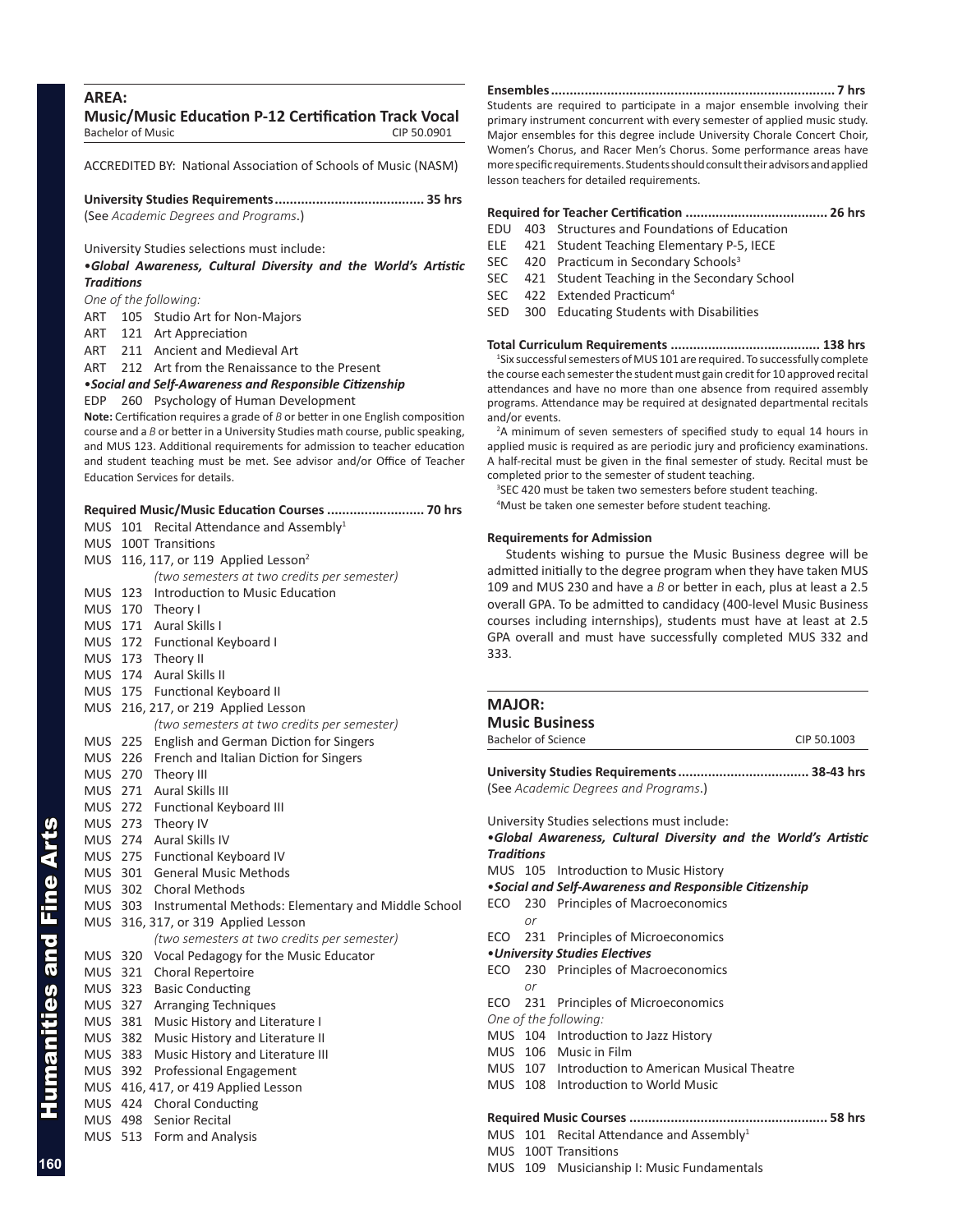|      |     | MUS 110 Musicianship II                                                                   |
|------|-----|-------------------------------------------------------------------------------------------|
|      |     | MUS 114-119 Applied Lesson <sup>2</sup>                                                   |
|      |     | (two semesters at one credit per semester)                                                |
| MUS. |     | 120-121 Beginning and Intermediate Guitar <sup>2</sup>                                    |
|      | or  |                                                                                           |
|      |     | MUS 127-128 Class Voice I and II                                                          |
|      |     | MUS 124 Beginning Class Piano I                                                           |
|      |     | MUS 125 Beginning Class Piano II                                                          |
|      |     | MUS 150-164 Music Ensembles <sup>3</sup>                                                  |
|      |     | MUS 209 Musicianship III                                                                  |
|      |     | MUS 210 Musicianship IV                                                                   |
|      |     | MUS 230 Introduction to Music Industry                                                    |
|      |     | MUS 332 Marketing in Music Business <sup>4</sup>                                          |
|      |     | MUS 333 Live Performance and Concert Promotion <sup>4</sup>                               |
|      |     | Artist Management and Development <sup>4</sup>                                            |
|      |     | Copyright Law and Legal Issues in the Music Business <sup>4</sup>                         |
|      |     | MUS 350-364 Music Ensembles <sup>3</sup>                                                  |
|      |     | History of the Music Industry <sup>4</sup>                                                |
|      |     | Digital Revolution and the Music Industry <sup>4</sup>                                    |
|      |     | Entrepreneurship in Music Business <sup>5</sup>                                           |
|      | 488 | Cooperative Education/Internship <sup>5</sup>                                             |
|      | 489 | Cooperative Education/Internship <sup>5</sup>                                             |
|      |     |                                                                                           |
|      |     | MUS 334<br>MUS 335<br>MUS 433<br>MUS 434<br>MUS 440<br>MUS<br>MUS<br>MUS elective (3 hrs) |

|  |  |  |  |  |  | Co-Requirements for Music Business Major  18 hrs |  |
|--|--|--|--|--|--|--------------------------------------------------|--|
|--|--|--|--|--|--|--------------------------------------------------|--|

- ACC 200 Principles of Financial Accounting
- CSC 199 Introduction to Information Technology
- JMC 391 Public Relations Principles
- JMC 394 Introduction to Advertising
- MGT 350 Fundamentals of Management
- MKT 360 Principles of Marketing

## **Business Administration Minor<sup>6</sup> ............................................ 6 hrs**

ACC 201 Principles of Managerial Accounting

FIN 330 Principles of Finance

### **Total Curriculum Requirements ................................. 120-125 hrs** 1 Four successful semesters of MUS 101 are required.

<sup>2</sup>Music Business students must take and pass four consecutive semesters of study on one instrument at one credit per semester. Students have two options to satisfy this requirement. They may take and pass two semesters of group/class instrumental or vocal study, when available, followed by two semesters of 100-level lessons, or, with the consent of the applied instructor, may take and pass two semesters of 100-level lessons followed by two semesters of 200-level lessons to fulfill this requirement.

<sup>3</sup>Music Business majors take four semesters of ensembles, two at the 100level and two at the 300-level. Additional semesters of applied study require participation in an ensemble concurrent with each extra semester of applied study.

4 MUS 440, MUS 488, and MUS 489 require admission to candidacy in the program.

5 These courses are offered on a two-year rotation. Please consult with the program director for the sequence.

6 Corequirements may apply toward the requirements for a minor in Business Administration.

**Business Administration Minor........................................... 24 hrs** ACC 200, 201; CSC 199; ECO 230, 231; FIN 330; MGT 350; and MKT 360. Six hours must be upper-level courses.

**Music Minor....................................................................... 25 hrs** MUS 105, 114-119, 170, 171, 172, 173, 174, 175, 214-219, and four hours of MUS electives chosen from any 300- or 400-level MUS course (prerequisites and/or instructor permission will apply). 300-level applied study may be taken once the 200-level proficiency has been passed. Students must meet course prerequisites or have permission of the instructor if there is a prerequisite. Elective applied study is dependent upon studio space. At least six hours must be upper-level courses completed at Murray State. Students must earn the grade of *C* or better to progress in all sequence courses. **Applied Lessons:**  Students study for four consecutive semesters with concurrent appropriate ensemble participation. Enrollment in MUS 170 at the earliest offering of the course or prior to completion of MUS 170 is required for enrollment in applied music study. Piano students with keyboard background may challenge one or both of the functional keyboarding classes. **Ensembles:** Students are required to participate in an ensemble involving their primary instrument concurrent with every semester of applied music study. Four semesters is the minimum requirement for a minor. Students should take two semesters of ensembles at the 100-level and two semesters of ensembles at the 300-level. Some performance areas have more specific requirements. Students should consult their advisors and applied lesson teachers for detailed requirements.

**Music Theatre Minor.......................................................... 24 hrs** MUS 107, 109, 110, 124, 125, 127, 128; THD 111, 360, 389; and MUS 164/364 (two semesters) or THD 106 (two semesters). Six hours must be upper-level courses.

### **Graduate Program**

The Master of Music Education (M.M.E.) curriculum is planned to:

- promote depth in critical thinking and analysis, resulting in the formulation of a personal philosophy of music education and an arts advocacy position;
- provide awareness of current issues in music, education, and the profession of teaching music at all levels;
- prepare students to assume leadership in music program administration through curriculum development aligned with state and national standards in the arts;
- refine and extend knowledge and skills in music: its history, composition, performance, pedagogy, and cultural values;
- provide opportunities for students to explore and apply technology as a tool for teaching music; and
- create networks among music professionals and assist the transition from intern teacher to mentor teacher and cooperating teacher.

## **Requirements for Admission**

Applicants must meet the Murray State University requirements (see *Graduate Admissions*). For non-native speakers of English, a TOEFL score of 20 for each section of the iBT, an IELTS score of 6.5 with no band lower than 6.0, or a previous degree earned from an accredited U.S. institution. Each student who wishes to be considered for unconditional admission to graduate study leading to the Master of Music Education degree must have the following additional qualifications:

• an undergraduate music major, or the equivalent, with teacher certification.

### **Additional Requirements**

During the first semester of course work the student, in consultation with the graduate advisor, must list chosen courses from the 30-hour curriculum on the Graduate Program form supplied by Graduate Admissions and Records. Thereafter, any changes in this program must be accompanied by a Change of Program form in consultation with the graduate advisor.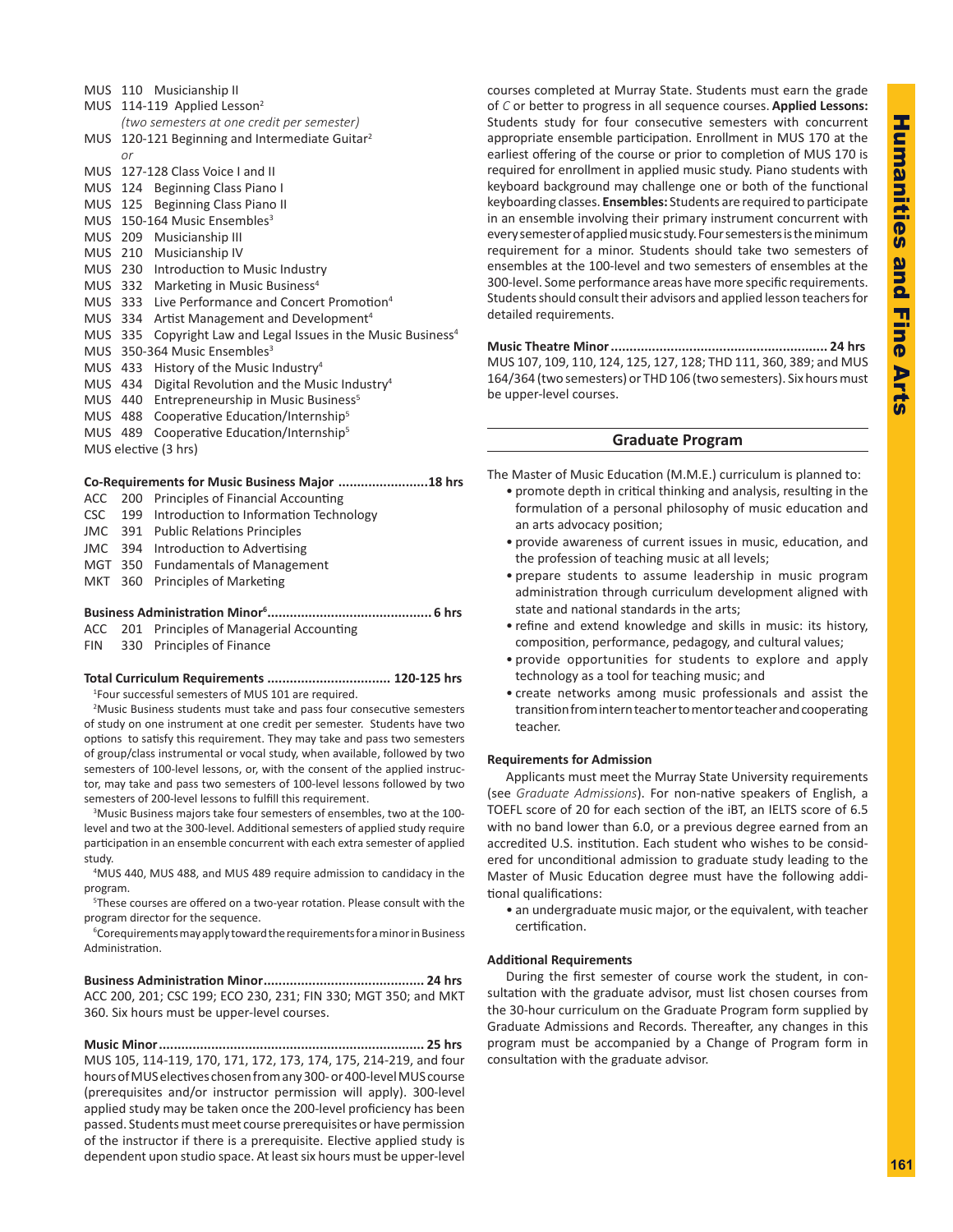| CIP 13.1312                                                                                                                                                                                                                                                                                                                                 |
|---------------------------------------------------------------------------------------------------------------------------------------------------------------------------------------------------------------------------------------------------------------------------------------------------------------------------------------------|
| ACCREDITED BY: National Association of Schools of Music (NASM).                                                                                                                                                                                                                                                                             |
| Each candidate's program is individually arranged with approval<br>of the graduate coordinator in the Department of Music. The pro-<br>gram is in accord with requirements for the Kentucky Certificate<br>for Teaching Music Grades K-12 and includes a 12-semester-hour<br>specialization component. The program may be completed in four |
|                                                                                                                                                                                                                                                                                                                                             |
|                                                                                                                                                                                                                                                                                                                                             |
|                                                                                                                                                                                                                                                                                                                                             |
|                                                                                                                                                                                                                                                                                                                                             |
| MUS 601 Psychological Foundations of Music Education                                                                                                                                                                                                                                                                                        |
|                                                                                                                                                                                                                                                                                                                                             |
|                                                                                                                                                                                                                                                                                                                                             |
|                                                                                                                                                                                                                                                                                                                                             |
|                                                                                                                                                                                                                                                                                                                                             |
|                                                                                                                                                                                                                                                                                                                                             |
|                                                                                                                                                                                                                                                                                                                                             |
|                                                                                                                                                                                                                                                                                                                                             |
|                                                                                                                                                                                                                                                                                                                                             |
|                                                                                                                                                                                                                                                                                                                                             |
|                                                                                                                                                                                                                                                                                                                                             |
|                                                                                                                                                                                                                                                                                                                                             |
|                                                                                                                                                                                                                                                                                                                                             |
|                                                                                                                                                                                                                                                                                                                                             |
|                                                                                                                                                                                                                                                                                                                                             |

### **NON-THESIS REQUIREMENTS**

**Total Course Requirements............................................. 30 hours** Same as above, with the following substitution for thesis: Approved MUS electives, 600-level (6 hrs)

### **Other Degree Requirements**

Written comprehensive examinations over all music and music education course work will be administered upon completion of all music course work and at least 24 hours of total course work. The student must complete the Application for Comprehensive Examination form and pay all required fees before the comprehensive examination is administered.

## Department of Political Science

and Sociology 5A Faculty Hall 270-809-2661 government@murraystate.edu

**Chair:** Choong-Nam Kang. **Faculty:** Alkhatib, Clinger, Foote, Hendley, McCutchen, Morelock, Morrison, Nititham, Oliver, Polizzi, Rose, Rosenberger, Seib, Yang.

Curricula of the department afford enough specialization and career education to prepare students for enrollment in professional and graduate programs, or for participation in various occupational classifications immediately upon graduation. Students completing baccalaureate programs in the department will be granted either the Bachelor of Arts or the Bachelor of Science degree. Major programs are offered in political science, international studies, and sociology. Minor programs are offered in political science, international studies, legal studies, social science, and sociology.

The Master of Public Administration program provides education and training for professional careers in government agencies and non-profit organizations. Graduates of the program are now successfully pursuing careers as city managers, public works directors, regulatory officials, criminal justice professionals, public human resource administrators, and military and diplomatic officers, as well as other professions. Classes are offered at a variety of locations and through a variety of formats. Some courses are offered on-line as well as through an interactive television (ITV) format that reaches the MSU campuses in Paducah, Henderson, Madisonville, Fort Campbell, and Hopkinsville.

The Department of Political Science and Sociology provides several avenues to professional and academic competence. Besides specific courses preparing students for a broad variety of occupational choices in international studies, politics and public administration, and legal studies, University Studies classes furnish an opportunity for students to become more familiar with the international environment and the American political system. The department functions in close harmony with other academic units across campus and draws from other programs to complement its offerings. Pre-law advising and law school placement services are coordinated by the legal studies component within the department.

Graduates of the programs must demonstrate oral and written communication skills which follow the conventions of standard English usage and meet the criteria for clarity, organization, development and thoughtfulness; must have acquired basic understanding of research methodologies, i.e. the use of statistical analysis and computer applications; and should have acquired an understanding of the basic concepts, systems and problems of their discipline in particular and liberal arts education in general.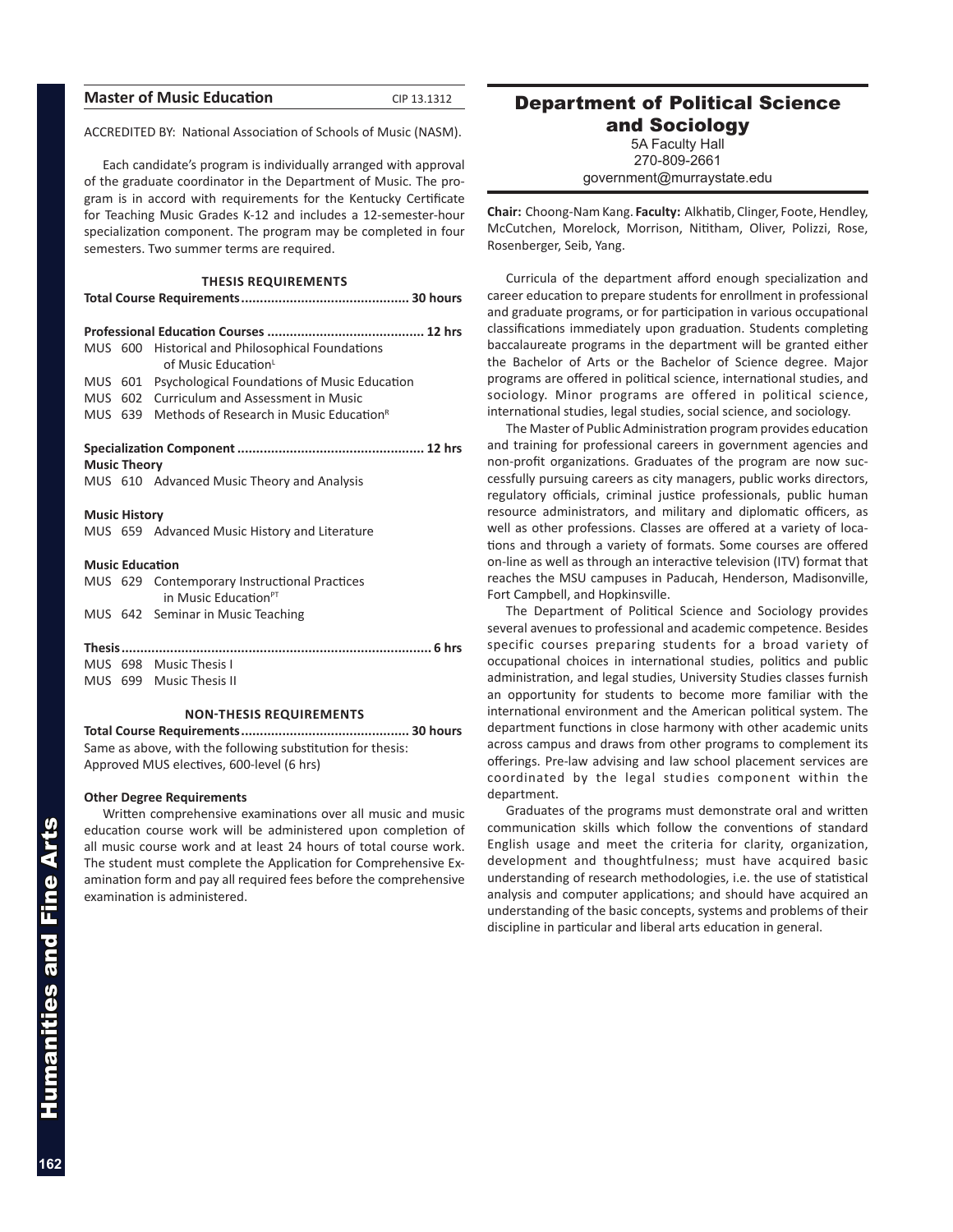| <b>MAJOR:</b>                        |             |
|--------------------------------------|-------------|
| <b>Political Science</b>             |             |
| Bachelor of Arts/Bachelor of Science | CIP 45.1001 |
|                                      |             |

| University Studies Requirements39-43 hrs |  |
|------------------------------------------|--|
| (See Academic Degrees and Programs.)     |  |

University Studies selections must include:

•*Scientific Inquiry, Methodologies, and Quantitative Skills* STA 135 Introduction to Probability and Statistics

**Note:** See required courses below before selecting University Studies elective courses. A minimum grade of *C* is required in ENG 105 and POL 140 from freshmen and transfer students majoring or minoring in political science.

|                                                                                |     | 25 hrs                                     |  |
|--------------------------------------------------------------------------------|-----|--------------------------------------------|--|
| POL                                                                            |     | 100T Transitions                           |  |
| POL                                                                            | 140 | American National Government               |  |
| POL.                                                                           | 240 | State and Local Politics                   |  |
| <b>POL</b>                                                                     | 250 | Introduction to International Relations    |  |
| <b>POL</b>                                                                     | 252 | Introduction to Comparative Politics       |  |
| POL.                                                                           | 261 | Introduction to Political Theory           |  |
| POL.                                                                           | 359 | Writing and Inquiry in the Social Sciences |  |
| POL.                                                                           | 360 | Research Methods                           |  |
| <b>POL</b>                                                                     | 499 | Senior Seminar in Political Science        |  |
|                                                                                |     |                                            |  |
| Chosen from any POL course numbered between 300-499.                           |     |                                            |  |
| <b>Note:</b> Only six hours of credit toward the major may be received for POL |     |                                            |  |
| 488, 489, or 495.                                                              |     |                                            |  |
|                                                                                |     |                                            |  |
|                                                                                |     |                                            |  |

## **AREA:**

**Political Science/Pre-Professional Legal Studies Track** Bachelor of Arts/Bachelor of Science CIP 45.1001

**University Studies Requirements...............................39-43 hrs** (See *Academic Degrees and Programs*.)

University Studies selections must include:

•*Scientific Inquiry, Methodologies, and Quantitative Skills* STA 135 Introduction to Probability and Statistics

•*World's Historical, Literary, and Philosophical Traditions*

POL 261 Introduction to Political Theory

**Note:** See required courses below before selecting University Studies elective courses. A minimum grade of *C* is required in ENG 105 and POL 140 from freshmen and transfer students majoring or minoring in political science.

|--|--|--|

POL 100T Transitions

- POL 140 American National Government
- POL 240 State and Local Politics
- POL 250 Introduction to International Relations *or*
- POL 252 Introduction to Comparative Politics
- POL 359 Writing and Inquiry in the Social Sciences
- POL 360 Research Methods
- POL 499 Senior Seminar in Political Science

|            |           | Pre-Professional Legal Studies Courses  30 hrs             |
|------------|-----------|------------------------------------------------------------|
| <b>CRJ</b> | 140       | Introduction to Criminal Justice                           |
| COM        | 261       | Debate and Advocacy                                        |
| LST        | 240       | Legal Environment of Business                              |
| <b>LST</b> | 300       | Introduction to Legal Research                             |
| <b>LST</b> | 310       | Legal Analysis and Writing                                 |
| <b>LST</b> | 446       | Criminal Law                                               |
| <b>POL</b> | 441       | Legislative Process                                        |
| POL        | 444       | <b>Judicial Process</b>                                    |
| <b>POL</b> | 445       | <b>Constitutional Law I</b>                                |
| <b>POL</b> |           | 447 Constitutional Law II                                  |
|            |           |                                                            |
|            |           | Note: At least 12 hours must be at the 300-level or above. |
|            |           | Select from the following:                                 |
|            |           | COM 367 Communication and Critical Thought                 |
| CRJ –      |           | 544 Constitutional and Legal Issues in Criminal Justice    |
| <b>ENG</b> | 226       | <b>Argument and Discourse</b>                              |
| <b>ENG</b> |           | 370 Law and Literature                                     |
| HIS.       |           | 176 History of the U.S. Constitution                       |
| LST        | 242       | Real Estate Law                                            |
| <b>LST</b> |           | 250 Mock Trial                                             |
| <b>LST</b> | 400       | Litigation and Trial Practice                              |
| PHI        | 103<br>or | <b>Critical Thinking</b>                                   |
| PHI        | 203       | Symbolic Logic                                             |
| <b>PSY</b> | 245       | Law and Psychology                                         |
| <b>POL</b> | 442       | <b>Government and Business</b>                             |
| POL        | 457       | International Law and Organizations                        |
| <b>POL</b> | 476       | Law in Public Administration                               |
| <b>POL</b> | 488<br>or | Cooperative Education/Internship                           |
| POL        | 489       | Cooperative Education/Internship                           |
| <b>SOC</b> | 442       | Law and Society                                            |
| SOC        | 445       | Media and Crime                                            |
|            |           |                                                            |
|            |           |                                                            |

## **AREA:**

| Political Science/Social Studies Certification (Grades 8-12) |             |  |  |  |
|--------------------------------------------------------------|-------------|--|--|--|
| Bachelor of Arts/Bachelor of Science                         | CIP 45.1001 |  |  |  |
| (See Academic Dearees and Proarams.)                         |             |  |  |  |

University Studies selections must include:

•*Scientific Inquiry, Methodologies, and Quantitative Skills* STA 135 Introduction to Probability and Statistics **•***Social and Self-Awareness and Responsible Citizenship* EDP 260 Psychology of Human Development **•** *University Studies Approved Electives*

SOC 133 Introduction to Sociology

**Note:** B.A. degree is required unless specifically exempted by department chair. Certification requires a grade of *B* or better in one English composition course and in a University Studies math course, COM 161, and EDU 103 or equivalent course. Additional requirements for admission to teacher education and student teaching must be met. See advisor and/or Office of Teacher Education Services for details.

## **Required Course................................................................. 25 hrs**

- POL 100T Transitions POL 140 American National Government
- POL 240 State and Local Politics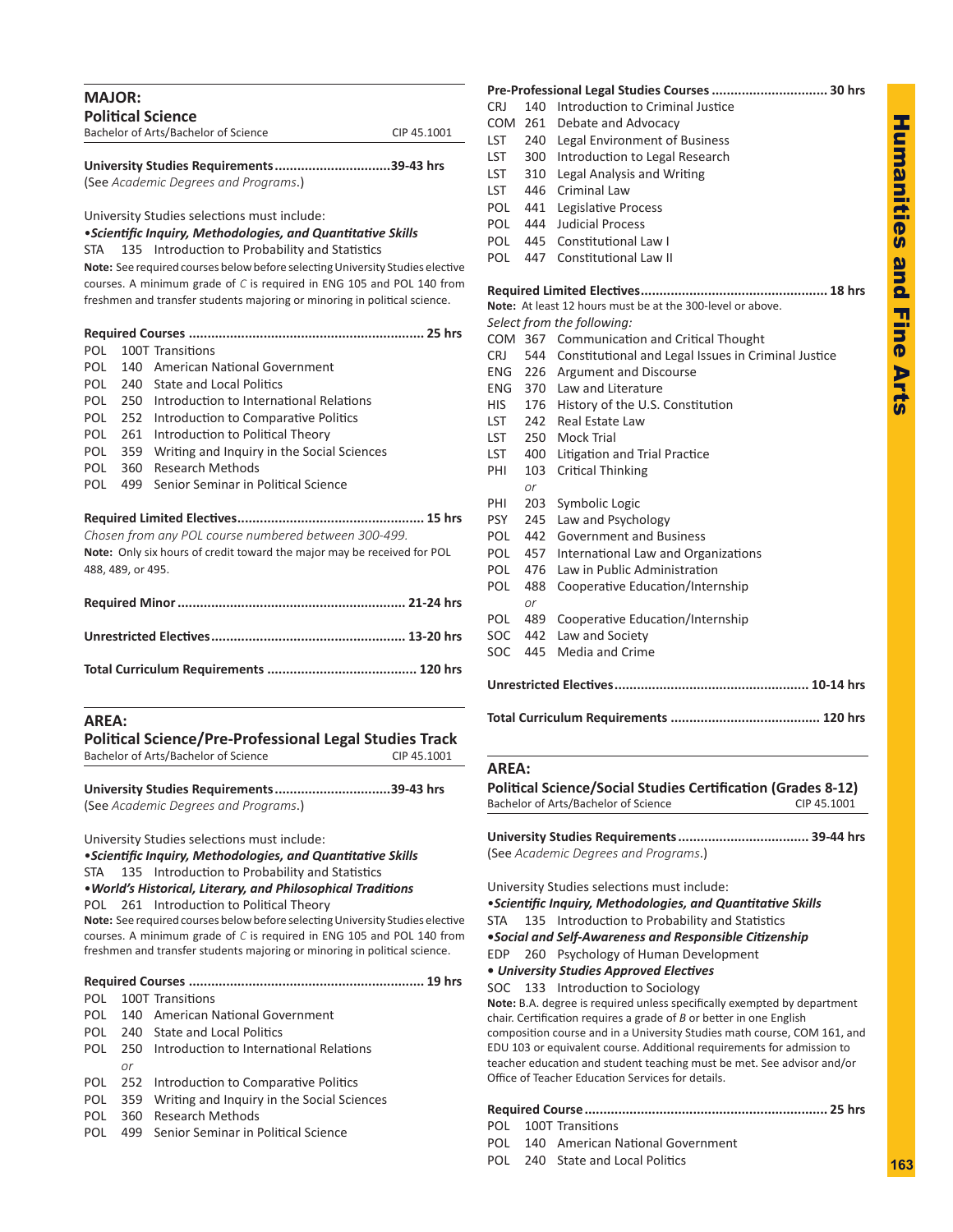- POL 250 Introduction to International Relations
- POL 252 Introduction to Comparative Politics
- POL 261 Introduction to Political Theory
- POL 359 Writing and Inquiry in the Social Sciences
- POL 360 Research Methods
- POL 499 Senior Seminar in Political Science

## **Required Limited Electives.................................................. 15 hrs**

- ECO 231 Principles of Microeconomics GSC 110 World Geography HIS 361 Teaching History HIS 221 American Experience to 1865 *or* HIS 222 American Experience since 1865 HIS 201 Modern Europe *or*
- CIV 201 or 202

(Whichever was not taken as a University Studies requirement.)

## **Required POL Electives......................................................... 9 hrs**

*At least nine hours must be at the 300-400 level.*

## **Required for Secondary Certification .................................. 32 hrs**

- EDU 103 Issues and Practices of American Education
- EDU 403 Structures and Foundations of Education
- EDU 405 Evaluation and Measurement in Education $1$
- SEC 420 Practicum in Secondary Schools<sup>1</sup>
- SEC 421 Student Teaching in the Secondary School
- SEC 422 Extended Practicum<sup>2</sup>
- SED 300 Educating Students with Disabilities

**Total Curriculum Requirements ................................. 120-125 hrs** 1 EDU 405 and SEC 420 must be taken together and two semesters before student teaching.

<sup>2</sup>Must be taken one semester before student teaching.

**Legal Studies Minor............................................................ 21 hrs** LST 240, 300, and 310; and 12 hours of LST electives. Only three hours of credit allowed from LST 250, 488, 489, or 495. Six hours must be upper-level courses. Computer knowledge and a minimum grade of *C* in ENG 105 are required of all students (including transfers) pursuing this minor. No substitutions and/*or* alterations in the above curriculum shall be made without written approval of department chair.

**Political Science Minor ....................................................... 24 hrs** POL 140, 250, 252, 261; and 12 hours of POL electives. Electives may be chosen from any POL courses numbered between 300-499. Only three hours are allowed from POL 488, 489, 495. Six hours must be upper-level courses. A minimum grade of *C* in ENG 105 and POL 140 is required of all students minoring in political science. No substitutions shall be made in the minor without written approval of the department chair.

**Social Science Minor........................................................... 24 hrs** *Open only to majors in economics, history, or political science who seek secondary certification in social studies.* ECO 231, GSC 110, HIS 221, 222, POL 140, SOC 133; and six hours of upper level courses (300 or above) from the social science disciplines with approval of advisor. Courses required for a major may not be counted toward the minor; substitutions must be from a social science discipline other than the major and be approved by the advisor; and requirements for certification for teaching secondary school social studies, grades 8 through 12 through the College of Education and Human Services must also be met.

## **Graduate Program**

The Master of Public Administration (M.P.A.) degree program prepares students for careers as administrators in public service organizations. The program provides in-service personnel an opportunity to refine their administrative skills; it also provides individuals seeking positions (pre-service) an opportunity to develop administrative skills.

The program has two components: a) 21 hours or seven required core courses that provide a general foundation in public administration and b) 12 hours or four elective courses that may be selected to develop an area of specialization. The graduate courses taught by the Department of Political Science and Sociology support other graduate programs at Murray State University.

## **Requirements for Admission**

Applicants must meet Murray State University requirements (see *Graduate Admissions*). Additional requirements for unconditional and conditional admission are as follows.

## **Unconditional**

To qualify for unconditional admission, an applicant must have:

- an undergraduate major in political science, other social science or business, **or** substantial background in relevant disciplines;
- a grade point average of 2.75 (on a 4.00 scale);
- students whose native language is not English must present a minimum TOEFL score of 550 on the paper based test or an overall score of 79 on the internet-based test (iBT), with no score on the writing, listening, and reading sections below 16, or an overall score of 6.0 on the IELTS, with no score on any band below 5.0.

## **Conditional**

For conditional admission, an applicant may have:

- a grade point average between 2.25 and 2.74 (on a 4.00 scale) **or**
- an overall grade point average of 2.0 to 2.24 **if** the student's experience is evaluated by the director and faculty of the M.P.A. program as indicating the likelihood of success;
- students whose native language is not English must present a minimum TOEFL score of 550 on the paper based test or an overall score of 79 on the internet-based test (iBT), with no score on the writing, listening, and reading sections below 16, or an overall score of 6.0 on the IELTS, with no score on any band below 5.0.

## **Master of Public Administration** CIP 44.0401

## **NON THESIS only**

**Total Course Requirements............................................. 33 hours**

- POL 660 Research Methods<sup>R</sup>
- POL 670 Foundations of Public Administration<sup>L</sup>
- POL 671 Public Policy Analysis
- POL 673 Public Budgeting and Finance
- POL 674 Public Organizations
- POL 681 Public Sector Human Resource Management
- POL 685 Public Administration Capstone<sup>PT</sup>

Graduate Electives (12 hrs)

A student may take 12 hours of graduate electives from outside the Department of Political Science and Sociology to fulfill a specialized concentration or area of interest with the approval of the M.P.A. director. **NOTE:** A maximum of 12 hours of relevant graduate courses with a grade of *B* or better may be transferred from a regionally accredited university for credit in the M.P.A. program. No more than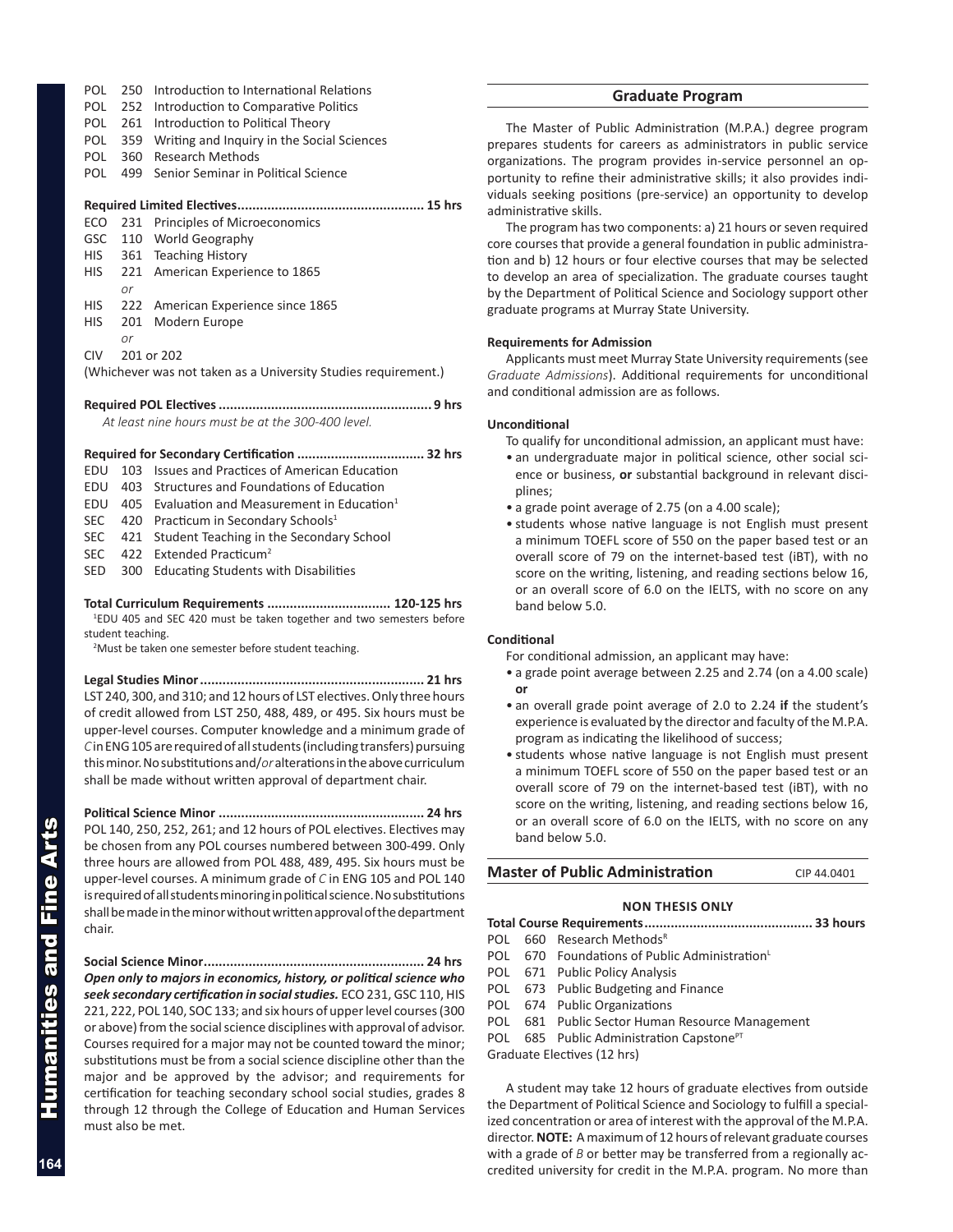nine hours of comparable courses may be transferred into the core as evaluated by the M.P.A. director. Official transferral of this credit shall take place after successful completion of nine hours of graduate work at Murray State.

## **International Studies**

Global awareness and cross-cultural skills are increasingly important in a variety of careers. Educational, social service, business, governmental and non-governmental organizations recognize that these skills are important for solving complex problems in a culturally diverse context. The major in international studies and the minor in international studies allow students in a variety of disciplines to acquire these skills in support of expertise in their chosen fields.

| <b>MAJOR:</b>     |                         |                                                                           |             |  |  |  |
|-------------------|-------------------------|---------------------------------------------------------------------------|-------------|--|--|--|
|                   |                         | <b>International Studies</b>                                              |             |  |  |  |
|                   | <b>Bachelor of Arts</b> |                                                                           | CIP 45.0901 |  |  |  |
|                   |                         |                                                                           |             |  |  |  |
|                   |                         |                                                                           |             |  |  |  |
|                   |                         | (See Academic Degrees and Programs.)                                      |             |  |  |  |
|                   |                         |                                                                           |             |  |  |  |
|                   |                         | University Studies selections must include:                               |             |  |  |  |
|                   |                         | .Global Awareness, Cultural Diversity, and the World's Artistic           |             |  |  |  |
| <b>Traditions</b> |                         |                                                                           |             |  |  |  |
| POL               | 252                     | Introduction to Comparative Politics                                      |             |  |  |  |
|                   |                         |                                                                           |             |  |  |  |
|                   |                         | <i><b>•Scientific Inquiry, Methodologies, and Quantitative Skills</b></i> |             |  |  |  |
|                   |                         | STA 135 Introduction to Probability and Statistics                        |             |  |  |  |
|                   |                         | •Social and Self-Awareness and Responsible Citizenship                    |             |  |  |  |
|                   |                         | ECO 230 Principles of Macroeconomics                                      |             |  |  |  |
|                   |                         | . World's Historical, Literary, and Philosophical Traditions              |             |  |  |  |
| CIV -             |                         | 201 World Civilizations I                                                 |             |  |  |  |
| <b>CIV</b>        |                         | 202 World Civilizations II                                                |             |  |  |  |
|                   |                         | •University Studies Elective                                              |             |  |  |  |
|                   |                         | CSC 199 Introduction to Information Technology                            |             |  |  |  |
|                   |                         |                                                                           |             |  |  |  |
|                   |                         | Required Courses                                                          |             |  |  |  |
| ECO               |                         | 310 Issues in Global Economy                                              |             |  |  |  |
|                   |                         | POL 100T Transitions                                                      |             |  |  |  |
|                   |                         | POL 250 Introduction to International Relations                           |             |  |  |  |
| POL               |                         | 359 Writing and Inquiry in the Social Sciences                            |             |  |  |  |
| <b>POL</b>        |                         | 360 Research Methods                                                      |             |  |  |  |
| POL               |                         | 499 Senior Seminar in Political Science                                   |             |  |  |  |
|                   |                         | One of the following:                                                     |             |  |  |  |
| HIS               |                         | 305 The Irish Diaspora                                                    |             |  |  |  |
| <b>HIS</b>        |                         | 309 Survey of World Religions                                             |             |  |  |  |
| <b>HIS</b>        |                         | 316 Women and Gender in World History                                     |             |  |  |  |
| HIS               |                         | 352 20 <sup>th</sup> Century World                                        |             |  |  |  |
| HIS               |                         | 407 Modern Imperialism and Colonialism                                    |             |  |  |  |
| HIS               |                         | 415 Women in History                                                      |             |  |  |  |
| <b>HIS</b>        |                         | 451 Slavery and Africa                                                    |             |  |  |  |
| <b>HIS</b>        |                         | 459 Genocide in World History                                             |             |  |  |  |
|                   |                         | 476 The World Since 1945                                                  |             |  |  |  |
| <b>HIS</b>        |                         |                                                                           |             |  |  |  |
| <b>HIS</b>        | 478                     | Comparative Civilizations After 1500                                      |             |  |  |  |
|                   |                         | One of the following:                                                     |             |  |  |  |
| POL               |                         | 456 American Foreign Policy                                               |             |  |  |  |
|                   |                         | POL 457 International Law and Organizations                               |             |  |  |  |
|                   |                         | One of the following:                                                     |             |  |  |  |
| <b>BUS</b>        | 396                     | <b>International Business Seminar</b>                                     |             |  |  |  |
| <b>BUS</b>        | 515                     | Communicating in International Business Environment                       |             |  |  |  |
| MGT               |                         | 350 Fundamentals of Management                                            |             |  |  |  |
| MKT               |                         | 360 Principles of Marketing                                               |             |  |  |  |
| <b>SOC</b>        | 250                     | <b>Global Sociology</b>                                                   |             |  |  |  |
| <b>SOC</b>        | 455                     | <b>Environmental Sociology</b>                                            |             |  |  |  |
| SOC               | 465                     | Globalization                                                             |             |  |  |  |

**Thematic Cluster Courses ................................................... 15 hrs** *Choose one theme and courses with approval of advisor. Required courses in the major or minor cannot be applied to a thematic cluster.*

- **I. International Development V. Latin America**
	-
- **III. Asia VII. Human Rights**
- **IV. Europe**

**II. Africa and Middle East VI. Comparative Studies**

**Required Minor............................................................. 21-24 hrs** *Courses taken for the major will not count towards the minor.*

**Electives........................................................................ 13-17 hrs** *International education experience or equivalent is required. English counts as second language for international students whose native language is not English.*

**Total Curriculum Requirements ........................................ 120 hrs**

**International Studies Minor................................................ 24 hrs** ECO 310 or 315 or 410; GSC 110; POL 250, 252, 499 and nine hours from one of the thematic clusters listed under the major. At least six hours of the cluster must be upper-level courses at Murray State University. Twelve hours of a foreign language and international education experience or equivalency is required

## **Sociology**

The sociology program is oriented toward increasing students' understanding of human society, the groups and institutions of which it is composed, and its impact on human beings. Sociology provides many distinctive ways of looking at the world so as to generate new ideas and assess the old. Too, sociology offers a range of research techniques which can be applied in more specific areas whether one's concern is with crime, provision of health care, or problems of poverty and social inequality. Students find employment in a variety of fields including case and group work, probation and parole, or human rights advocacy, to name a few. The sociology program will provide students with a solid foundation for their chosen careers upon graduation or for more specialized education in such fields as law, public health, or a number of other professional fields.

## **MAJOR: Sociology** Bachelor of Arts/Bachelor of Science CIP 45.1101 **University Studies Requirements................................... 38-44 hrs** (See *Academic Degrees and Programs*.) **Required Courses .......................................................... 18-19 hrs** PSY 300 Principles and Methods of Statistical Analysis *or* STA 135 Introduction to Probability and Statistics SOC 100T Transitions SOC 133 Introduction to Sociology SOC 300 Social Theory SOC 359 Writing and Inquiry in the Social Sciences SOC 360 Research Methods SOC 400 Senior Seminar

**Required Electives.............................................................. 18 hrs** *Electives may be chosen from any SOC courses numbered between 200-499. A minimum of 12 hours must be upper-division courses (300-level or above).*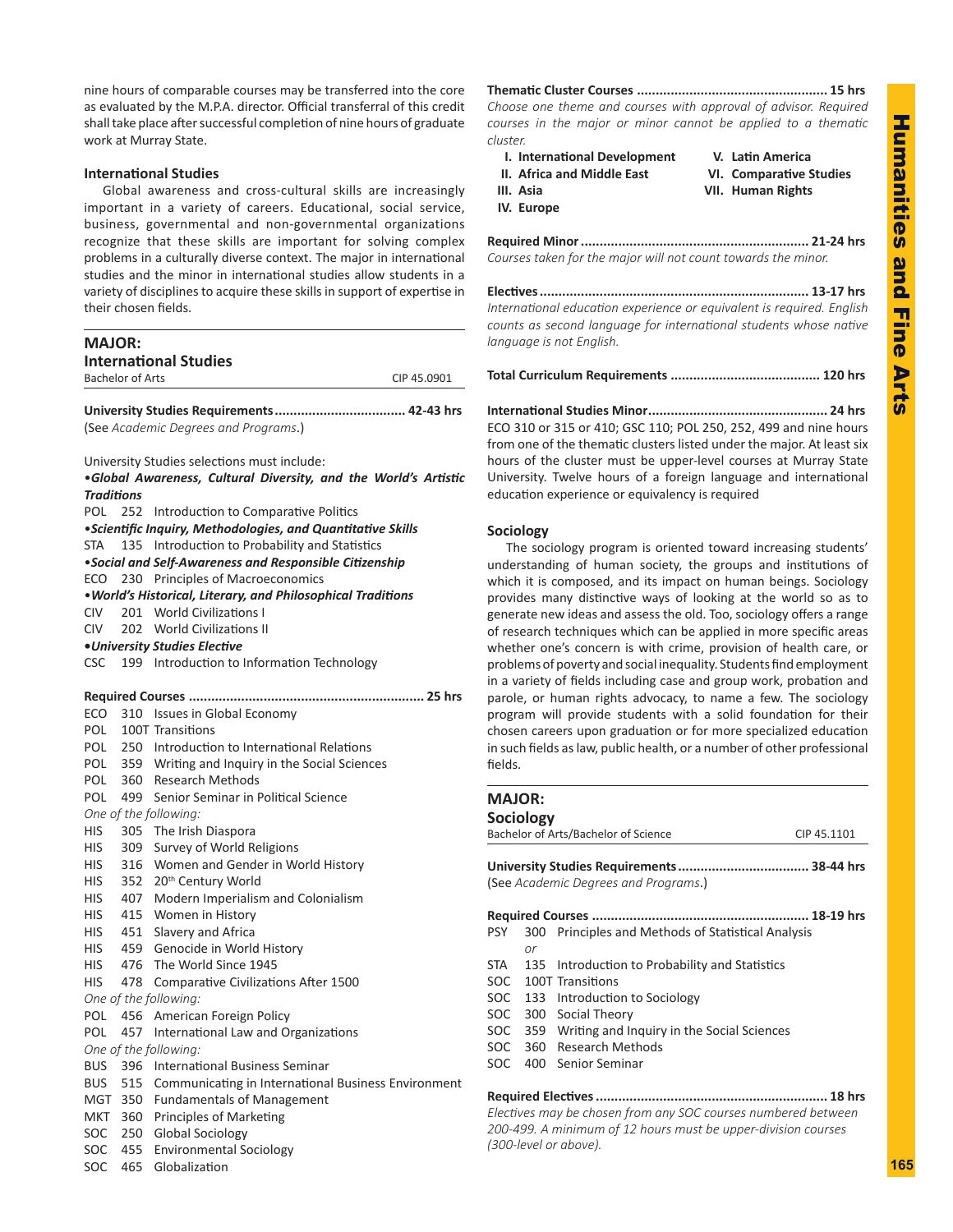| SOC 133, 300, plus 15 hours of electives. Six hours must be upper-<br>level courses. |  |
|--------------------------------------------------------------------------------------|--|

## Department of Psychology

Chair - Paula Waddill 212A Wells Hall 270-809-2851

**Chair:** Paula Waddill. **Faculty:** Anderson, Bordieri, Brown, Cushen, Hackathorn, Joyce, Karlsson, Liljequist, Long, Rife, Wann.

The Department of Psychology provides a liberal arts oriented program of studies that covers the many topics of the broad discipline of psychology and leads to either the Bachelor of Arts or the Bachelor of Science degree. The curriculum is designed to enable students who major in psychology to (1) become knowledgeable about the basic principles of behavior, (2) acquire research and problem-solving skills, and (3) learn how psychological knowledge can be applied in service settings to promote human welfare. The department also provides a flexible minor which can be combined with majors in other fields to provide students in those fields an appropriate background in psychology.

Completion of the psychology major prepares the student for a variety of activities in occupations in which an understanding of human behavior is important (*e.g.* public relations, personnel management, social welfare, mental health and child care). Professional careers in psychology normally require graduate training and the undergraduate major constitutes excellent preparation for entry into graduate programs in psychology. This major also serves as a good background for entry into graduate study in a number of other professional fields which have a strong psychological dimension or require a knowledge of behavioral science research techniques.

The Department of Psychology offers either the Master of Arts or the Master of Science degree in general experimental psychology and in clinical psychology. A joint objective of both graduate programs is to provide graduate study whereby the student can seek career opportunities in governmental agencies, teach in two-year colleges, or pursue doctoral level study in psychology or related fields. An additional objective of the program in clinical psychology is to train the student in the areas of psychodiagnostics and psychotherapeutic techniques where these skills can be utilized in a community setting to include comprehensive care centers, schools, and mental hospitals.

The department's physical facilities include laboratories which are equipped for research and a computer laboratory. In addition, the Psychological Center, operated by the department, serves as a training facility for graduate students and as a mental health resource for referrals from university and community agencies. The center, located in Wells Hall, has facilities for psychological testing and therapy.

## **MAJOR:**

### **Psychology**

 *or*

Bachelor of Arts/Bachelor of Science CIP 42.2799

**University Studies Requirements................................... 38-43 hrs**

(See *Academic Degrees and Programs*.)

University Studies selections must include:

## •*Scientific Inquiry, Methodologies, and Quantitative Skills*

- BIO 101 Biological Concepts
- BIO 221 Zoology: Animal Form and Function
- **Required Courses ............................................................... 31 hrs**
- PSY 100T Transitions
- PSY 180 General Psychology
- PSY 205 Introduction to Writing in the Psychological Sciences
- PSY 260 Lifespan Development
- PSY 300 Principles and Methods of Statistical Analysis
- PSY 301 Principles and Methods of Psychological Research
- PSY 303 Social Psychology
- PSY 307 Abnormal Psychology
- PSY 414 Psychology of Learning and Memory
- PSY 415 Physiological Psychology

### *One of the following:*

- PSY 402 Senior Seminar in Psychology
- PSY 403 History and Systems of Psychology
- PSY 408 Applied Research Design and Analysis
- PSY 460 Directed Individual Study II
- PSY 499 Senior Thesis

### **Required Limited Electives.................................................... 9 hrs**

*Chosen from PSY 199, 210, 221, 222, 223, 245, 261, 262, 264, 265, 302, 310, 321, 322, 325, 326, 327, 360, 373, 390, 4021 , 4031 , 404, 405, 406, 4081 , or 471; or as approved by advisor.*

| <sup>1</sup> If not taken as a Reguired Choice. |  |
|-------------------------------------------------|--|

**Psychology Minor............................................................... 21 hrs** PSY 180 and 18 hours of PSY electives. A minimum of 12 hours must be upper-division courses (300-level or above).

## **Graduate Programs**

The curriculum in the psychology graduate program has been developed to provide exposure to the breadth of psychology as well as intensive study of those areas which are currently of greatest concern in the field. In addition, work in statistics and research design is provided and participation in research is encouraged. The program in clinical psychology is approved by the Master's in Psychology and Counseling Accreditation Council (MPCAC).

Psychology graduate courses are offered on a regularly scheduled rotation. Assuming no undergraduate course deficiencies, it is possible for a student to complete either degree program in two years.

### **Requirements for Admission**

The deadline for submission of applications is March 15. Early submission of applications is encouraged, as admission is competi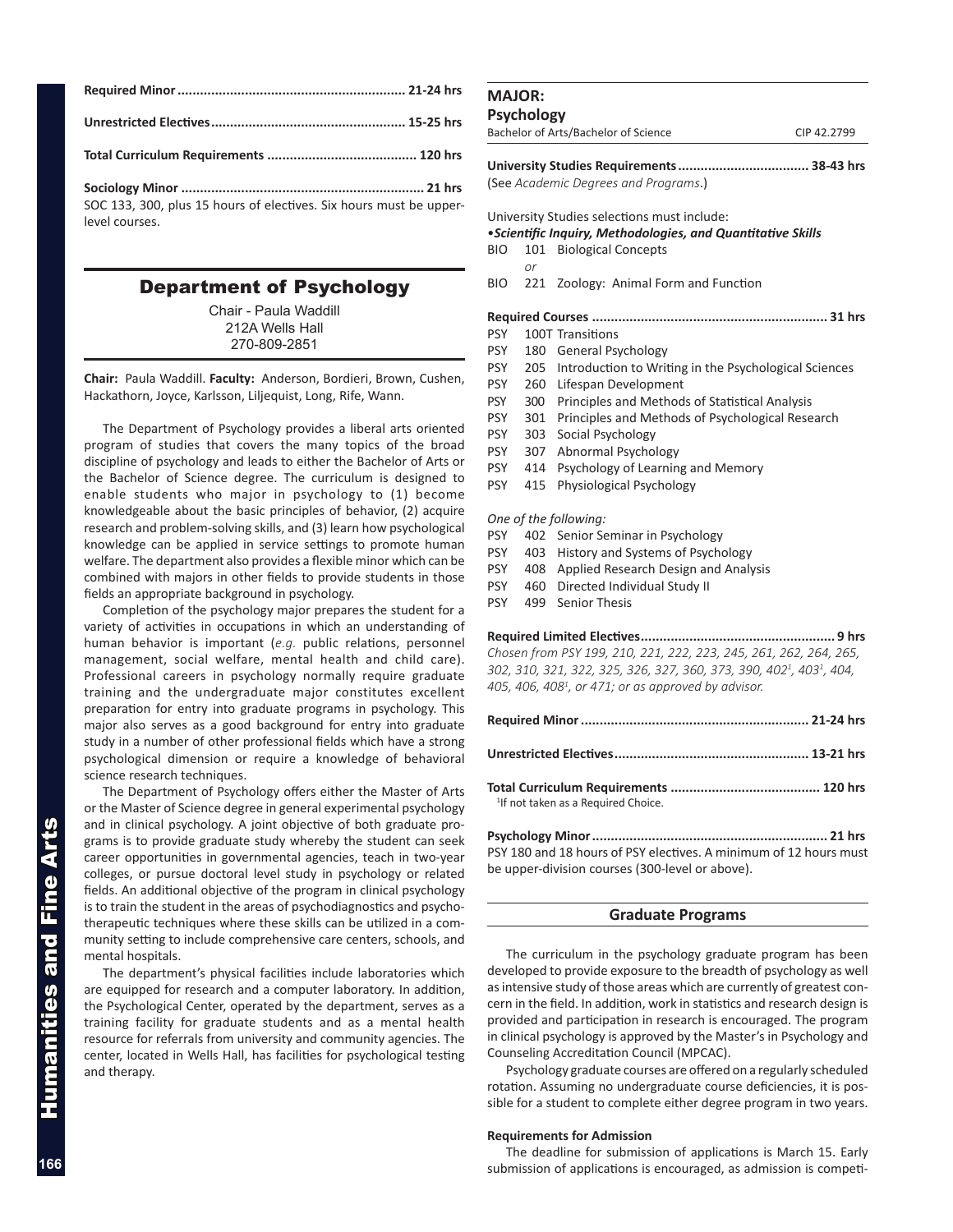tive. Applications arriving after March 15 will be considered only if space is available. Applicants must meet the Murray State University requirements (see *Graduate Admissions*). Additional requirements for unconditional and conditional admission are as follows.

For non-native speakers of English, a minimum IELTS score of 6.5, paper-based TOEFL score of 550, an internet-based TOEFL score of 88, or a previous degree earned from an accredited United States institution is required.

## **Unconditional**

- A minimum of 15 undergraduate credit hours in psychology, including courses in research methods and statistics or their equivalent.
- A grade point average of 3.0 or higher overall and in psychology courses.
- Official score report of the Graduate Record Examination.
- Three letters of recommendation.
- A written statement of purpose for entering graduate work in psychology.
- For the general experimental program, a statement of personal research interests.

### **Conditional**

The Department of Psychology does not normally admit students who fail to meet the university requirements for unconditional admission (see *Graduate Admissions*). However, students who otherwise meet those standards but lack the prerequisite undergraduate courses in psychology are encouraged to enroll in those classes as irregular or unclassified students. Such students should contact the department chairperson.

In some cases, students lacking only one or two undergraduate prerequisite courses may be admitted with the understanding that they must complete those undergraduate courses along with their graduate courses.

**Note:** Admission into Department of Psychology graduate programs obligates students to adhere to the ethical standards of the American Psychological Association as well as the academic conduct principles and the interpersonal skills policies of the department. Any violation of these is cause for dismissal from the program. In the case of the clinical program, the department reserves the right to deny admission to or discontinue the training of any student who in the judgment of the department's graduate training committee would not be able to function competently in the profession of clinical psychology.

### **Additional Degree Requirements**

The Department of Psychology has set the following additional requirements for academic performance by students in its graduate programs; these requirements are separate from the minimum university regulations for scholastic probation governing graduate students.

A graduate student will be placed on probation with his/her graduate program if he/she has completed nine or more semester hours of graduate coursework with a grade point average of less than 3.00 or he/she has earned a grade of *C* or lower in a required graduate course.

A graduate student who is placed on probation in his/her graduate program must show the following improvements during the fall or spring term immediately following the term in which the student was placed on program probation: he/she must earn grades of *B* or above in all graduate courses and must improve his/her cumulative grade point average. A graduate student who has been placed on probation in his/her graduate program and who fails to achieve both of these criteria for improvement will be dismissed from the program. A graduate student who has been dismissed from his/her program for failure to meet these requirements may appeal in wiring to the Psychology Department Graduate Training Committee for readmission.

## **Master of Arts or Master of Science General Experimental Psychology** CIP 42.2704

## **THESIS REQUIREMENTS**

- **Total Course Requirements............................................. 31 hours Foundations of Behavior**
- PSY 610 Graduate Seminar in General Experimental Psychology
- PSY 621 Biological Bases of Behavior
- PSY 622 Cognitive Bases of Behavior
- PSY 623 Social Bases of Behavior
- PSY 624 Developmental Bases of Behavior

### **Research Foundations**

- PSY 651 Correlational Research Design and Statistics PSY 652 Univariate Research Design and Statistics 600-level PSY courses approved by graduate training
- committee (6 hrs)
- PSY 698 Thesis<sup>R</sup>
- PSY 699 Thesis<sup>R</sup>

#### **Other Degree Requirements**

Oral defense and examination of the thesis. Competency in an approved foreign language (M.A. only).

## **Master of Arts or Master of Science Clinical Psychology** CIP 42.2801

ACCREDITED BY: Master's in Psychology and Counseling Accreditation Council (MPCAC)

### **THESIS REQUIREMENTS**

### **Total Course Requirements............................................. 49 hours Foundations of Behavior**

- PSY 620 Graduate Seminar in Professional and Ethical Issues
- PSY 621 Biological Bases of Behavior
- PSY 622 Cognitive Bases of Behavior
- PSY 623 Social Bases of Behavior
- PSY 624 Developmental Bases of Behavior

### **Clinical Foundations**

- PSY 645 Clinical Measurement and Evaluation I
- PSY 664 Psychopathology
- PSY 665 Clinical Measurement and Evaluation II
- PSY 667 Practicum in Psychology (6 hrs) $PT$
- PSY 670 Psychotherapeutic Procedures
- *Two of the following courses:*
- PSY 671 Behavior Modification
- PSY 672 Family Therapy
- PSY 682 Child Clinical Psychology
- PSY 686 Group Psychotherapy Techniques

#### **Research Foundations**

- PSY 651 Correlational Research Design and Statistics
- PSY 652 Univariate Research Design and Statistics
- PSY 698 ThesisR
- PSY 699 ThesisR

### **Other Degree Requirements**

- Comprehensive examination over the clinical coursework.
- Oral defense and examination of the thesis.
- Competency in an approved foreign language (M.A. only).
- Attendance at case conference (PSY 666) for four semesters.